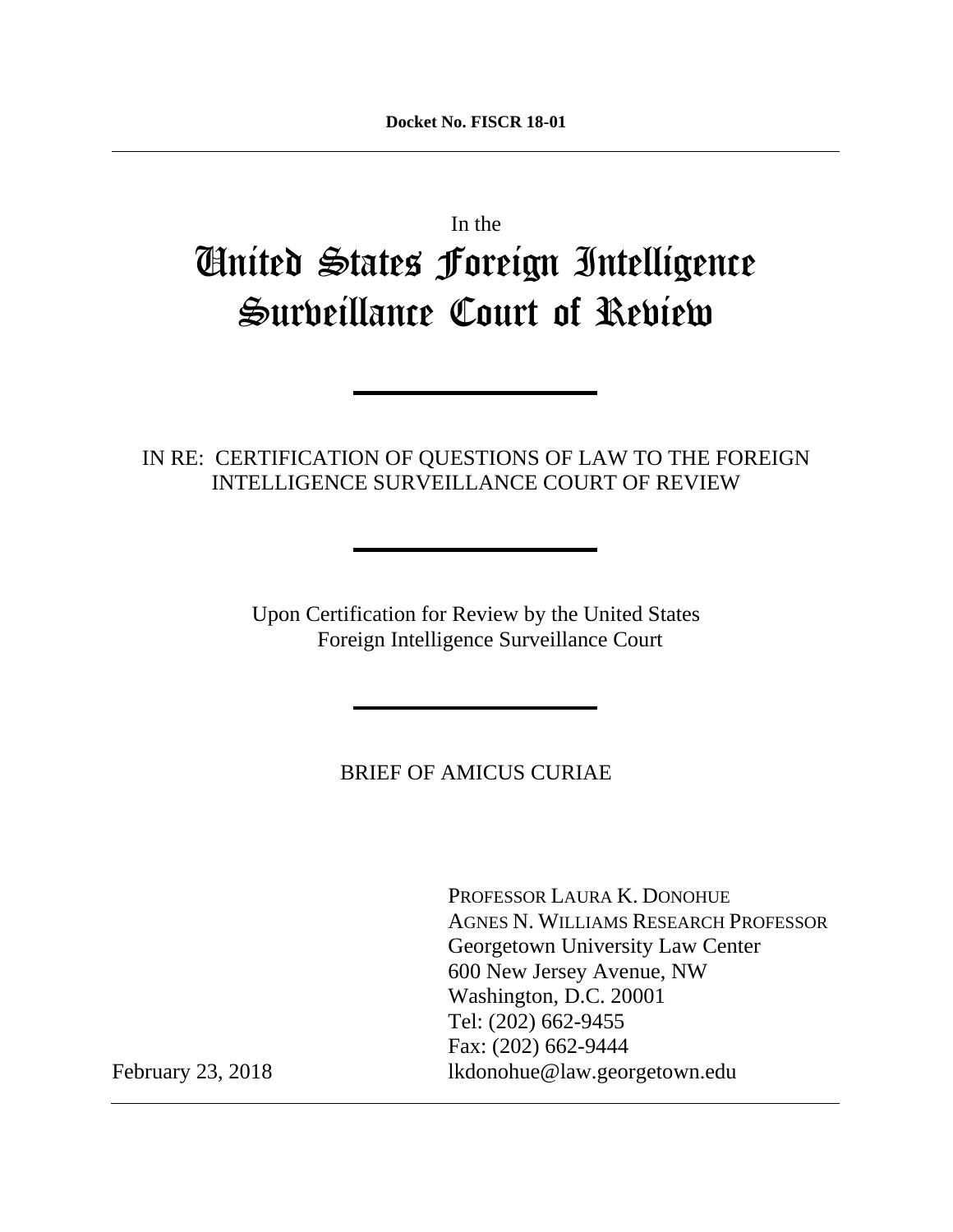#### **STATEMENT REGARDING ORAL ARGUMENT**

Amicus curiae respectfully requests oral argument in this matter. As the En Banc Court recognized, this is a "novel legal claim." *In re Opinions & Orders of this Court Addressing Bulk Collection of Data Under the Foreign Intelligence Surveillance Act*, No. Misc. 13-08, at \*1 (FISA Ct. Nov. 9, 2017) (en banc) (App. C 33) [hereinafter En Banc Op.]. It is also a case of enormous national importance. It goes to the heart of the rule of law, as well as the common law and First Amendment right of public access to judicial opinions. In addition, it raises significant separation of powers concerns. Neither the Presiding Judge nor the En Banc Court, moreover, had the benefit of a hearing. Amicus curiae believes that oral argument would provide substantial assistance to the Court.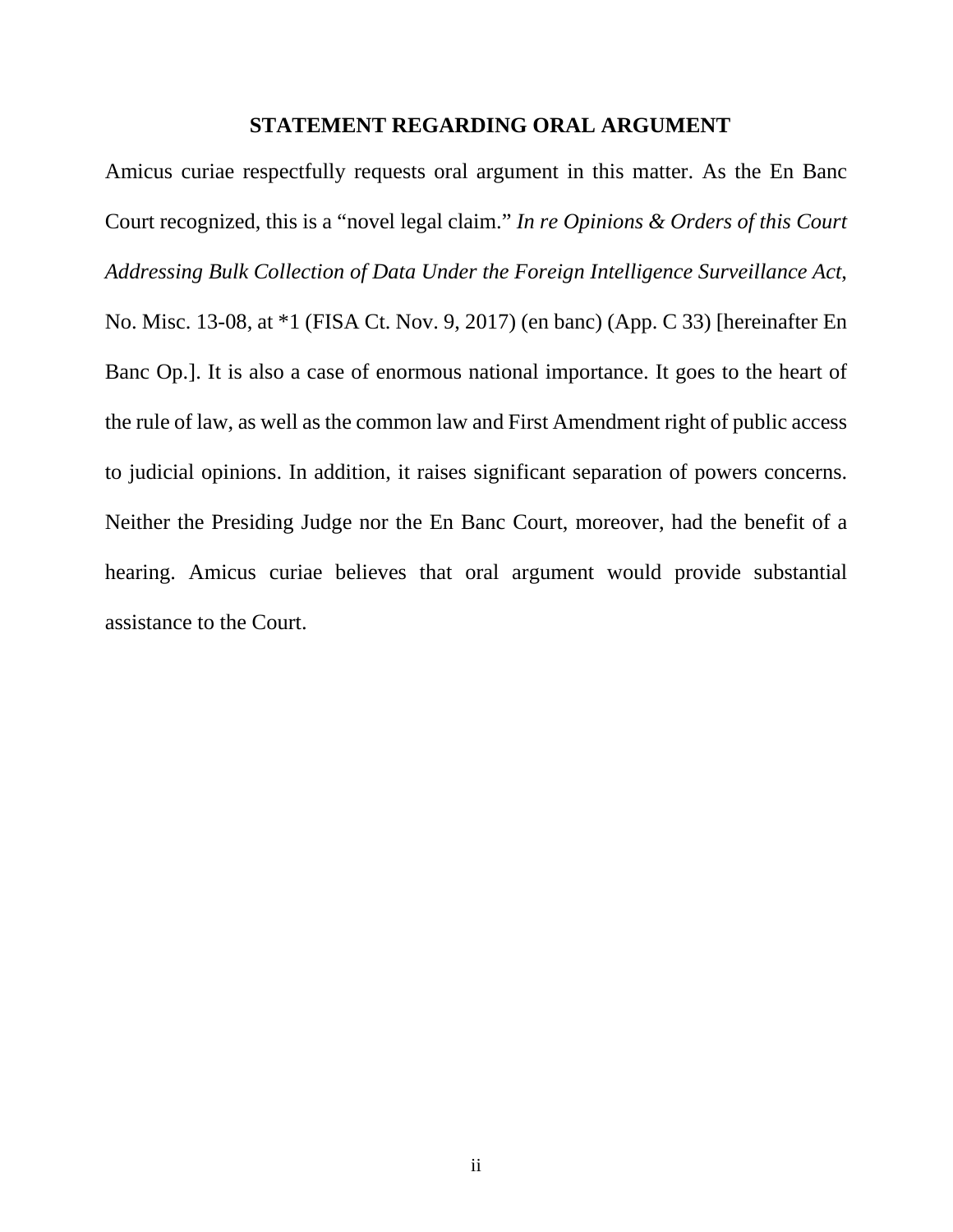#### **QUESTION PRESENTED**

Whether the American Civil Liberties Union, the American Civil Liberties Union of the Nation's Capital, and the Media Freedom and Information Access Clinic (collectively "the Movants") have "standing to assert" a "First Amendment right of public access to [Foreign Intelligence Surveillance Court] judicial opinions." Order, *In re Certification of Questions of Law to the Foreign Intelligence Surveillance Court of Review*, No. 18-01 (FISA Ct. Rev. Jan. 9, 2018) (App. C 31)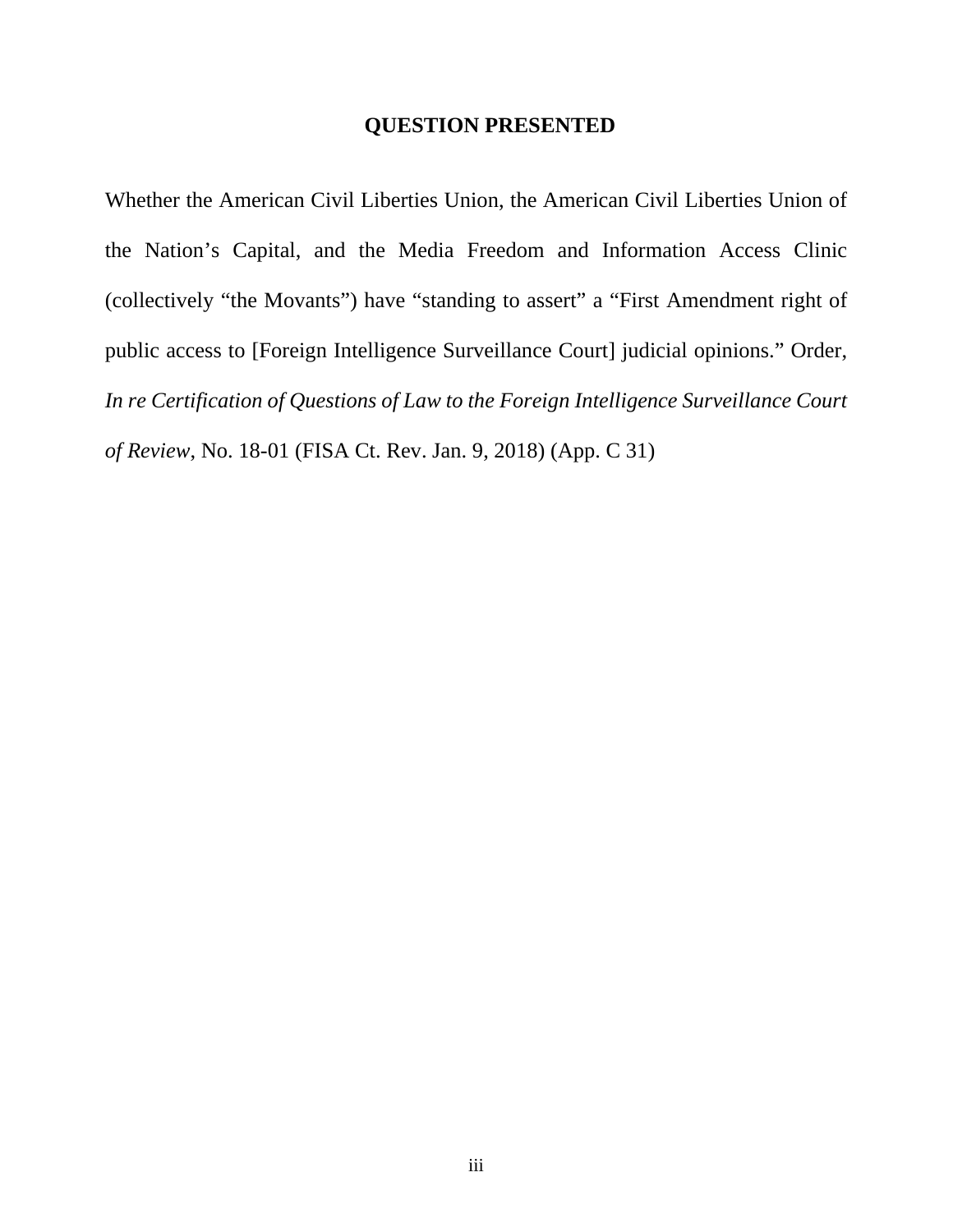# **TABLE OF CONTENTS**

| I. MOVANTS SEEK ACCESS TO JUDICIAL OPINIONS THAT HAVE THE                                                                                                 |
|-----------------------------------------------------------------------------------------------------------------------------------------------------------|
| A. The FISC's role has evolved from primarily issuing orders to making                                                                                    |
| 1. The Court engages in constitutional and statutory analysis, issues rulings<br>that impact rights, and monitors the extent to which the government acts |
| 2. The FISC looks to its opinions as findings, holdings, and precedent                                                                                    |
| 3. The executive looks to FISC opinions and holdings as precedent7                                                                                        |
| 4. A robust body of law is developing, with at least sixty declassified                                                                                   |
| B. Movants are <i>not</i> seeking access to applications, orders, or proceedings. 8                                                                       |
| C. Movants are seeking access to four opinions that contain legal analysis,                                                                               |
| II. MOVANTS HAVE A COMMON LAW RIGHT OF PUBLIC ACCESS TO                                                                                                   |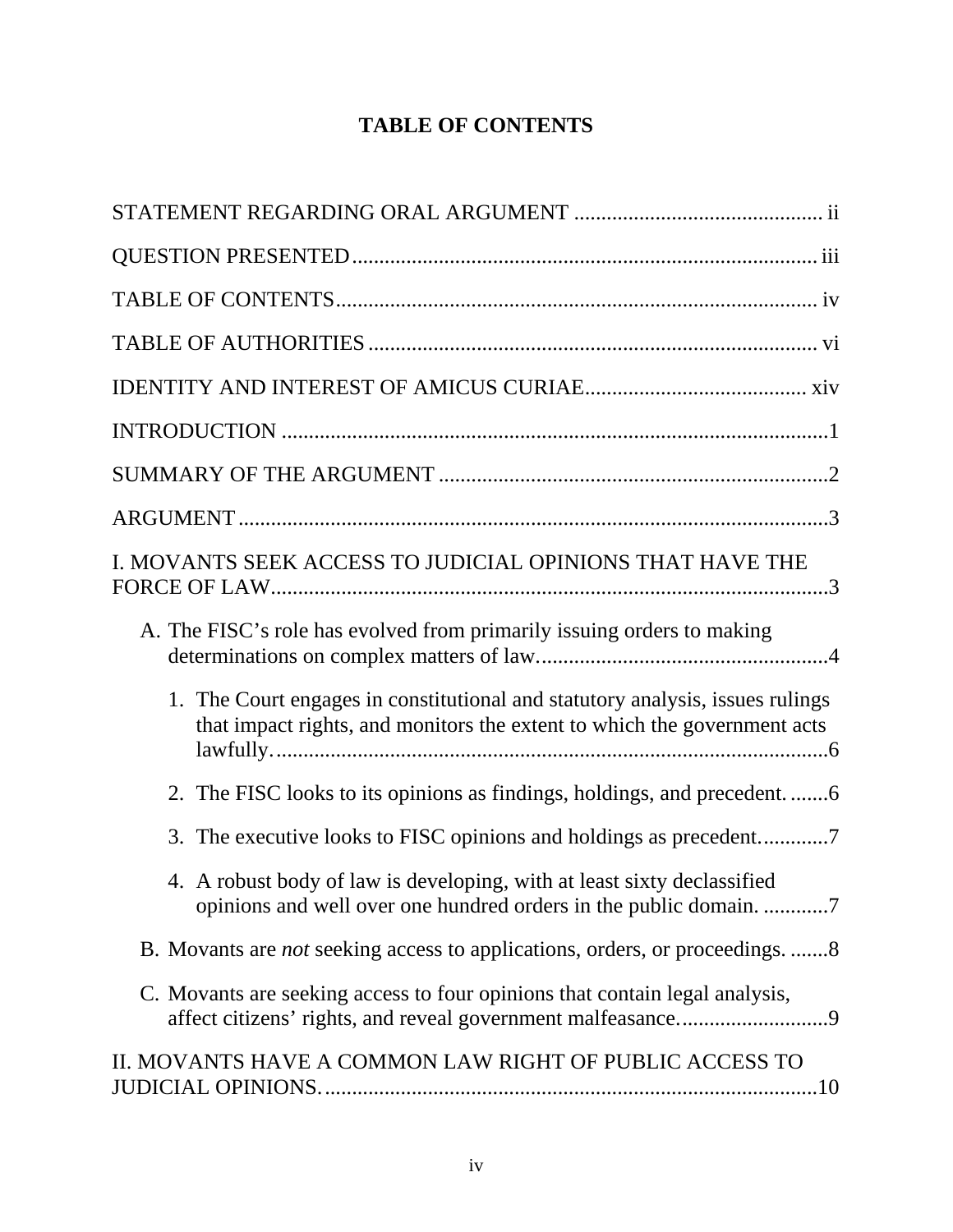| A. Standing doctrine leaves the common law right of access untouched11                                                                              |
|-----------------------------------------------------------------------------------------------------------------------------------------------------|
| B. The Supreme Court uses an historical test to determine the common law                                                                            |
| C. English common law recognizes and relies upon a public right of access to                                                                        |
| D. From the founding of the Republic, U.S. courts have recognized a common                                                                          |
| III. THE FIRST AMENDMENT ENCAPSULATES AND EXPANDS THE<br>COMMON LAW RIGHT OF ACCESS TO JUDICIAL OPINIONS. 19                                        |
| A. As an historical matter, the right to petition was independent of, and of<br>greater importance than, freedom of speech, press, and assembly. 20 |
| B. The right to petition requires a right of access to judicial opinions21                                                                          |
| IV. FAILURE TO RECOGNIZE MOVANT'S RIGHT OF ACCESS WOULD                                                                                             |
| V. FAILURE TO FIND STANDING WOULD ENABLE EXECUTIVE BRANCH<br>MALFEASANCE AND OVERRIDE SEPARATION OF POWERS27                                        |
|                                                                                                                                                     |
|                                                                                                                                                     |
|                                                                                                                                                     |
|                                                                                                                                                     |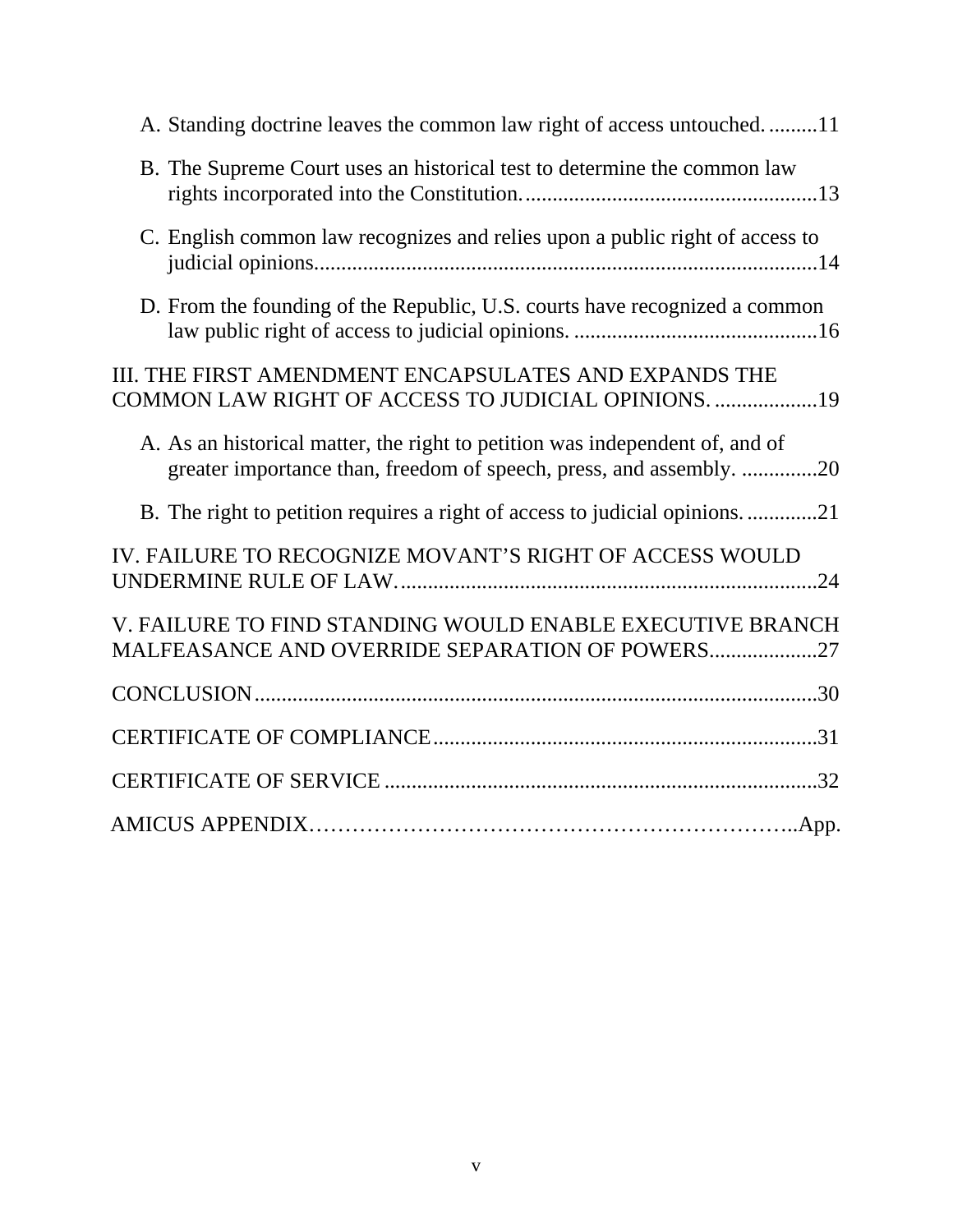# **TABLE OF AUTHORITIES**

# **Cases**

| ACLU v. Clapper, 959 F. Supp. 2d 724 (2013) (No. 13 Civ. 3994(WHP)), 2013                                                                                        |
|------------------------------------------------------------------------------------------------------------------------------------------------------------------|
| Amended Mem. Op. and Primary Order, <i>In re Application of the Federal Bureau</i><br>of Investigation for an Order Requiring Production of Tangible Things from |
|                                                                                                                                                                  |
| Balt. & Carolina Line, Inc. v. Redman, 295 U.S. 654 (1935) 13                                                                                                    |
|                                                                                                                                                                  |
|                                                                                                                                                                  |
|                                                                                                                                                                  |
| Bradley v. Pittsburgh Board of Education, 913 F.2d 1064 (3d Cir. 1990) 21                                                                                        |
|                                                                                                                                                                  |
|                                                                                                                                                                  |
|                                                                                                                                                                  |
|                                                                                                                                                                  |
|                                                                                                                                                                  |
|                                                                                                                                                                  |
|                                                                                                                                                                  |
|                                                                                                                                                                  |
|                                                                                                                                                                  |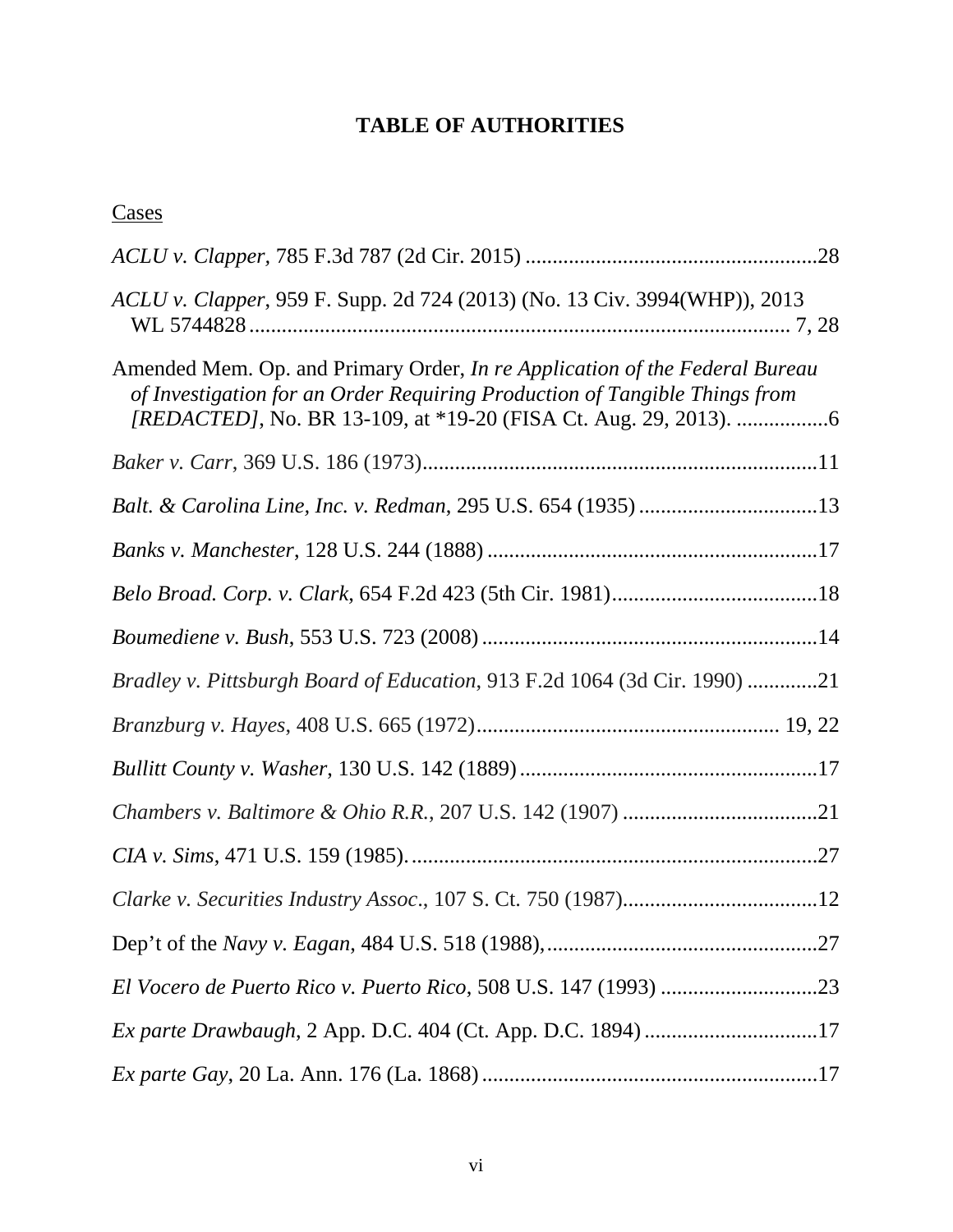| Gannett Co. v. DePasquale, 443 U.S. 368 (1979) (Blackmun, J., concurring and                                                                                 |  |
|--------------------------------------------------------------------------------------------------------------------------------------------------------------|--|
|                                                                                                                                                              |  |
|                                                                                                                                                              |  |
|                                                                                                                                                              |  |
| In re All Matters Submitted to Foreign Intelligence Surveillance Court, 218 F.                                                                               |  |
| In re Application of the United States for an Order Authorizing the Physical<br>Search of Nonresidential Premises and Personal Property (FISC June 11, 1981) |  |
|                                                                                                                                                              |  |
| In re Directives [REDACTED] Pursuant to Section 105B of the Foreign<br>Intelligence Surveillance Act, 551 F.3d 1004 (FISA Ct. Rev. 2008)5                    |  |
| In re Kevork, 634 F. Supp. 1002 (C.D. Cal. 1985), judgment aff'd, 788 F.2d 566                                                                               |  |
| In re McLean, 16 F. Cas. 237 (C.C.S.D. Ohio 1879) (No. 8877)17                                                                                               |  |
|                                                                                                                                                              |  |
| In re Search Warrant for Secretarial Area, 855 F.2d 569 (8th Cir. 1988)23                                                                                    |  |
| In re U.S. for an Order Pursuant to 18 U.S.C. Section 2703(D), 707 F.3d 283 (4th                                                                             |  |
|                                                                                                                                                              |  |
|                                                                                                                                                              |  |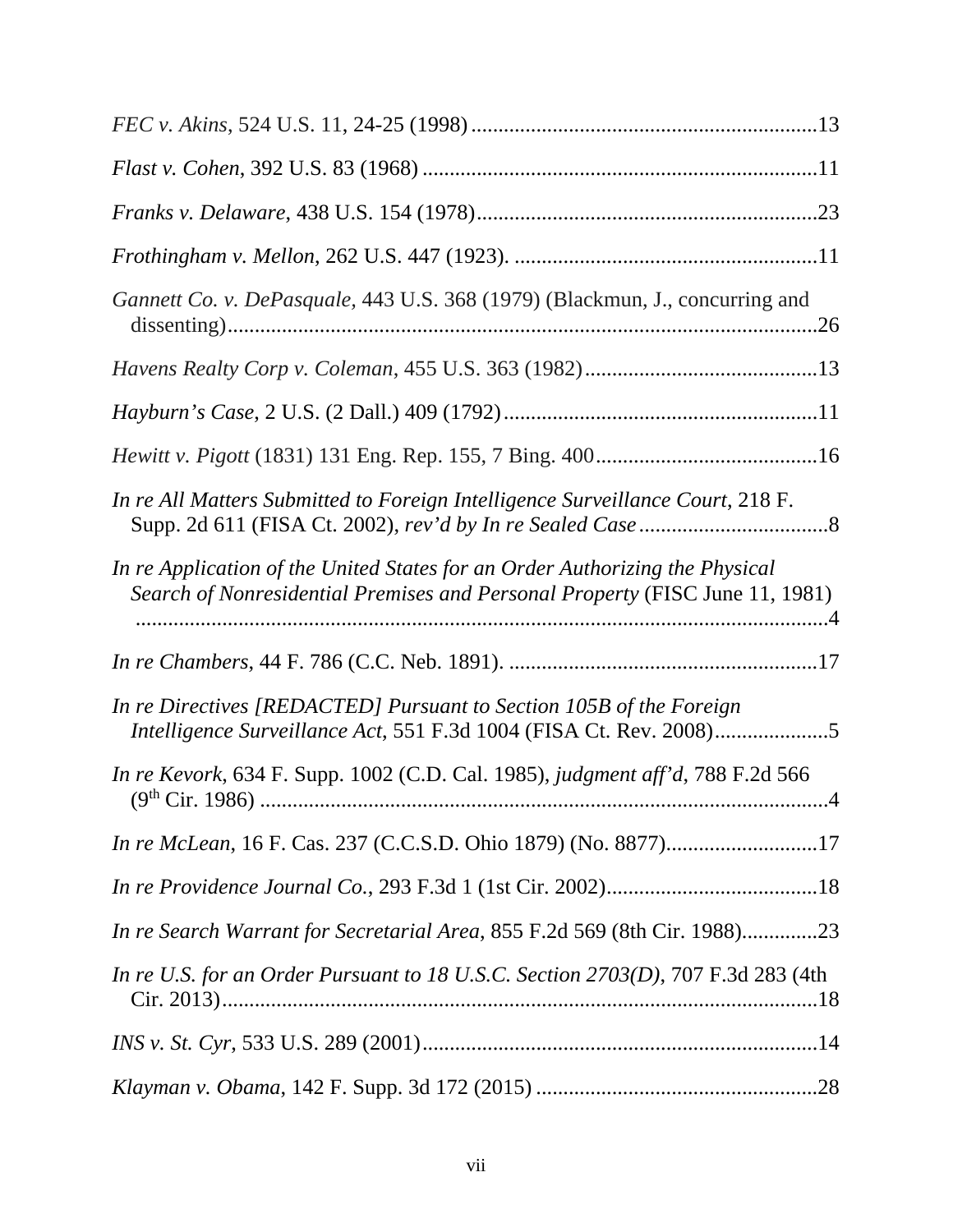| Mem. Op. and Primary Order, In re Application of the Federal Bureau of<br>Investigation for an Order Requiring Production of Tangible Things from          |
|------------------------------------------------------------------------------------------------------------------------------------------------------------|
| Mem. Op., <i>[REDACTED]</i> , 2011 WL 10945618 (FISA Ct. Oct. 3, 2011) (Bates, J.)                                                                         |
| Mem. Op., In re Application of the Federal Bureau of Investigation for an Order<br>Requiring the Production of Tangible Things From [REDACTED], No. BR 13- |
| Mem. Op., In re Directives to Yahoo!, Inc. Pursuant to Section 105B of the<br>Foreign Intelligence Surveillance Act, No. 105B(g): 07-01 (FISA Ct. Apr. 25, |
| Mem. Op., In re Motion for Release of Court Records, 526 F. Supp. 2d 484 (FISA                                                                             |
|                                                                                                                                                            |
| Moore v. Bd. of Chosen Freeholders of Mercer County, 184 A.2d 748(N.J. Super.                                                                              |
|                                                                                                                                                            |
|                                                                                                                                                            |
|                                                                                                                                                            |
|                                                                                                                                                            |
|                                                                                                                                                            |
| Order and Mem. Op., In re [REDACTED], No. [REDACTED] (FISA Ct. Apr. 3,                                                                                     |
| Order and Mem. Op., In re Proceedings Required by Section 702(i) of the FISA                                                                               |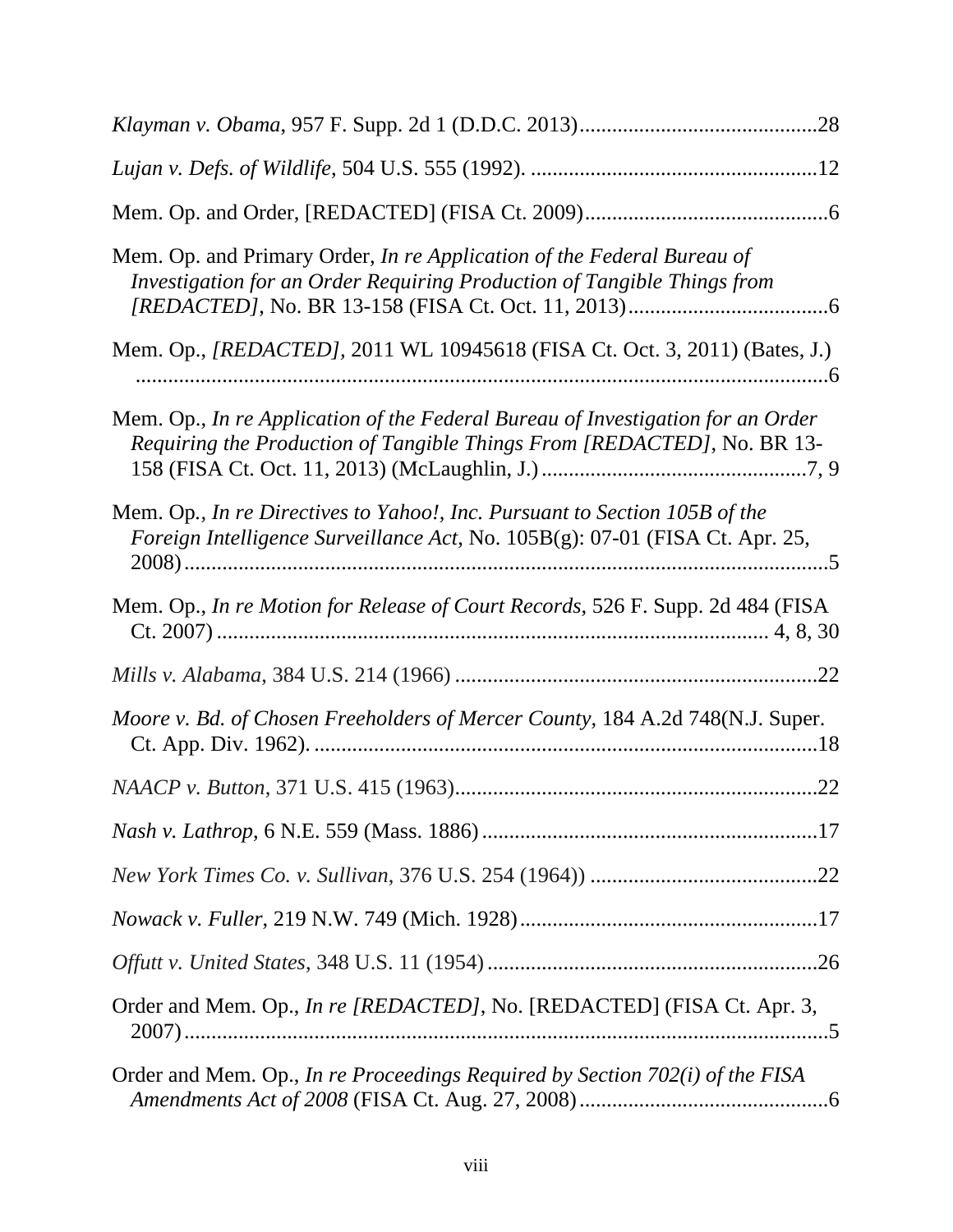| People ex. rel. Gibson v. Peller, 181 N.E.2d 376 (Ill. Ct. App. 1962)18                 |  |
|-----------------------------------------------------------------------------------------|--|
|                                                                                         |  |
| <i>Press-Enterprise Co. v. Superior Court (Press-Enterprise I), 464 U.S. 501 (1984)</i> |  |
| Press-Enterprise Co. v. Superior Court (Press-Enterprise II), 478 U.S. 1 (1986).23      |  |
|                                                                                         |  |
|                                                                                         |  |
|                                                                                         |  |
| Rushford v. New Yorker Magazine, 846 F.2d 249 (4th Cir. 1988)19                         |  |
|                                                                                         |  |
|                                                                                         |  |
|                                                                                         |  |
|                                                                                         |  |
| Suppl. Op., In re Production of Tangible Things From [REDACTED], No. BR 08-             |  |
|                                                                                         |  |
|                                                                                         |  |
| Times Mirror Co. v. Copley Press, Inc., 873 F.2d 1210, amended on reh'g, (9th           |  |
| U.S. v. Moalin, No. 10cr4246 JM, 2013 WL 6079518 (S.D. Cal. Nov. 18, 2013) .28          |  |
|                                                                                         |  |
|                                                                                         |  |
|                                                                                         |  |
| United States v. Myers (In re Nat'l Broad. Co.), 635 F.2d 945 (2d Cir. 1980)18          |  |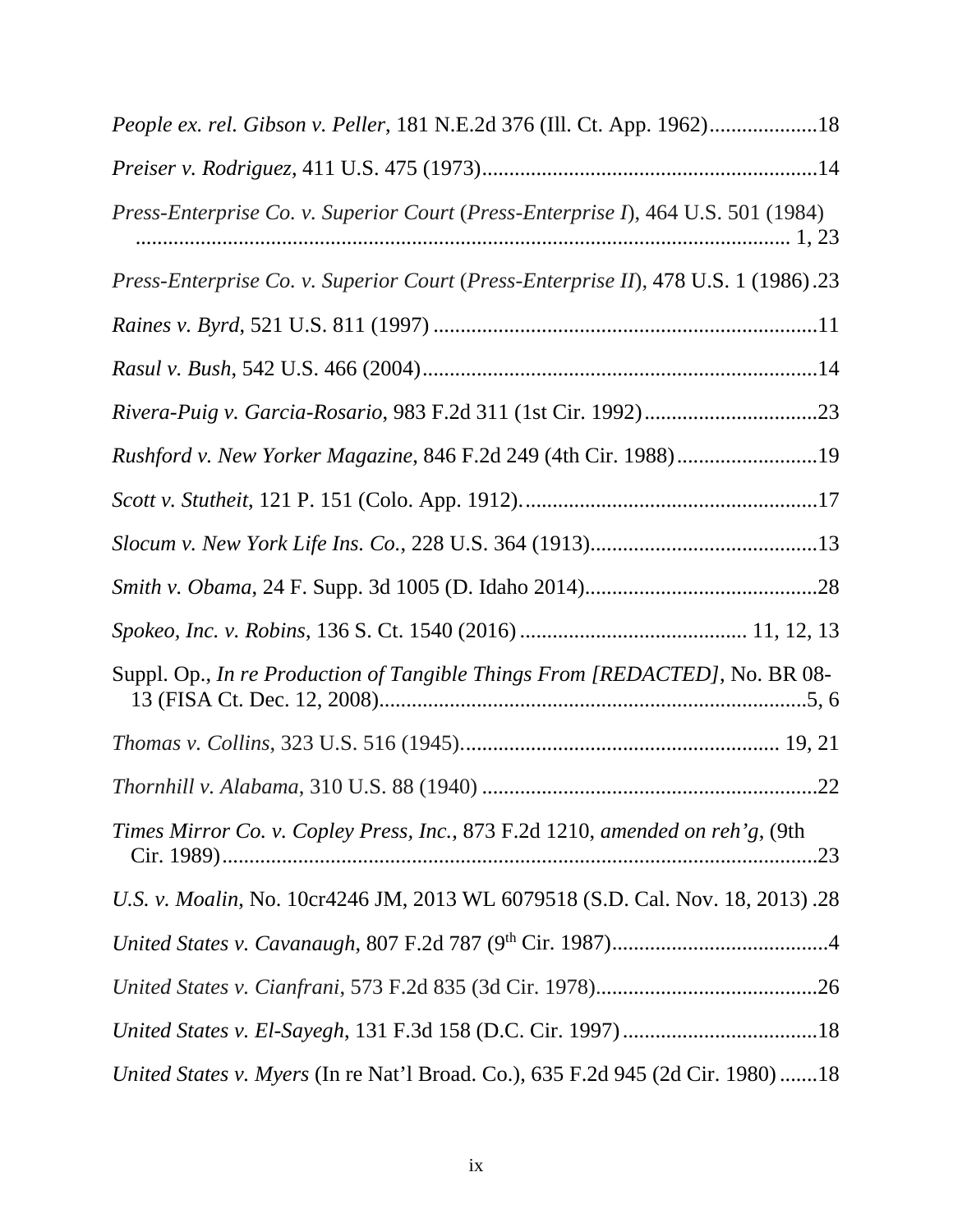| United States v. Wonson, 28 F. Cas. 745 (C.C.D. Mass. 1812) (No. 16,750) (Story,                                                                             |
|--------------------------------------------------------------------------------------------------------------------------------------------------------------|
| Vermont Agency of Nat. Res. v United States ex rel. Stevens, 529 U.S. 765 (2000)                                                                             |
|                                                                                                                                                              |
|                                                                                                                                                              |
|                                                                                                                                                              |
| <b>Statutes</b>                                                                                                                                              |
|                                                                                                                                                              |
|                                                                                                                                                              |
| 46 Edw. 3 (1372) (Eng.), <i>reprinted in</i> 2 Stat. at Large 191, 196-97 (Danby                                                                             |
|                                                                                                                                                              |
|                                                                                                                                                              |
|                                                                                                                                                              |
| Implementing Recommendations of the 9/11 Commissions Act of 2007, Pub. L.                                                                                    |
|                                                                                                                                                              |
| Uniting and Strengthening America By Fulfilling Rights and Ensuring Effective<br>Discipline over Monitoring Act of 2015, Pub. L. No. 114-23, 129 Stat. 26829 |
| USA PATRIOT Improvement and Reauthorization Act of 2005 § 106, 120 Stat.                                                                                     |
| <b>Other Authorities</b>                                                                                                                                     |
| 1 Annals of Congress 434 (Washington, Gales and Seaton, Joseph Gales ed., 1834)                                                                              |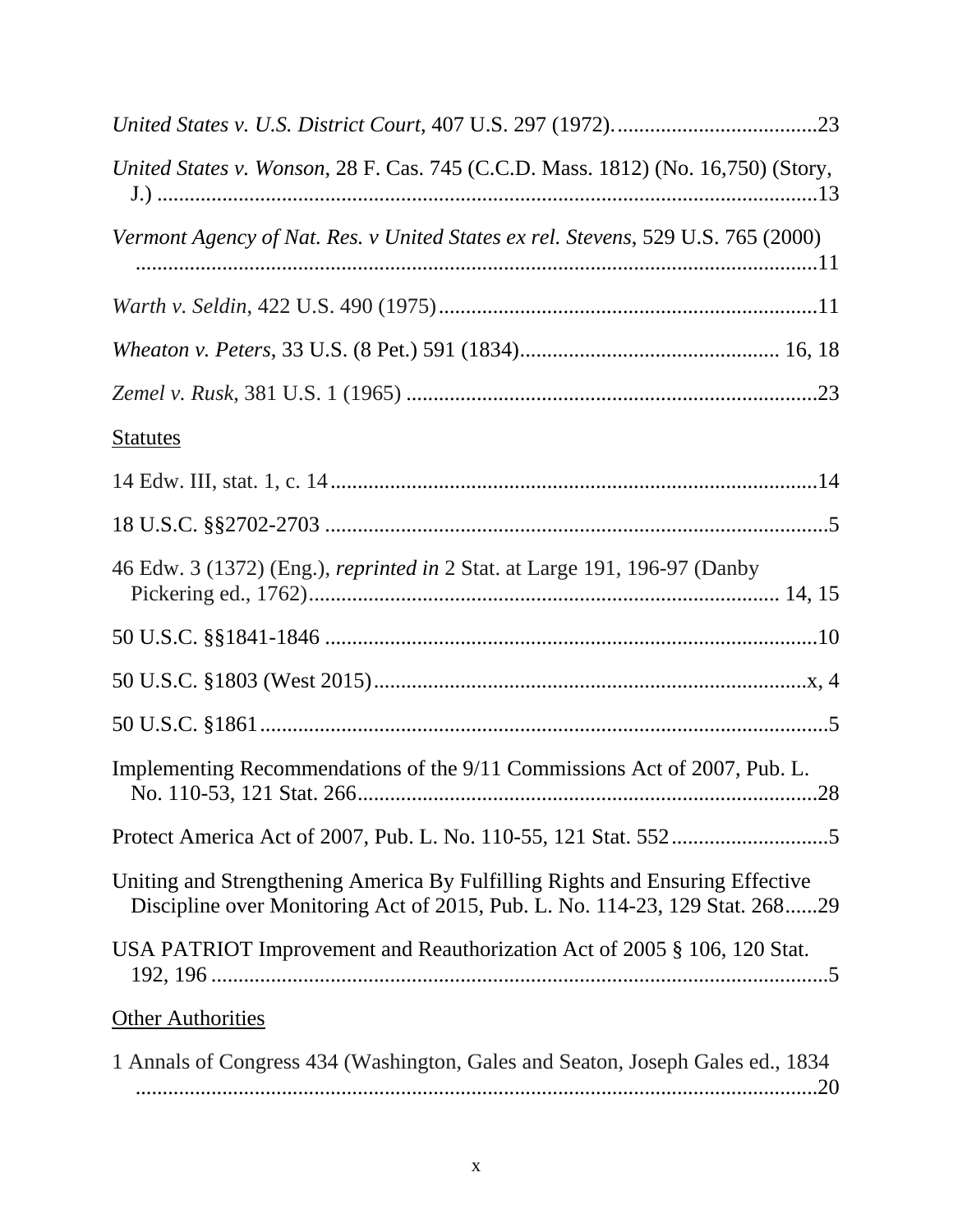| Centinel II, Philadelphia Freeman's Journal, (Oct. 24, 1787), reprinted in 13 The<br>Documentary History of the Ratification of the Constitution 457 (Merrill Jensen                                                                           |
|------------------------------------------------------------------------------------------------------------------------------------------------------------------------------------------------------------------------------------------------|
|                                                                                                                                                                                                                                                |
| FISA Annual Reports to Congress 1979-2002, Foreign Intelligence Surveillance<br>Act, Fed'n of Am. Scientists, https://fas.org/irp/agency/doj/fisa/4                                                                                            |
| Letter from Thomas Jefferson, Sec'y of State, to Chief Justice Jay and Associate<br>Justices (July 18, 1793), reprinted in Richard H. Fallon, Jr. et al., Hart and<br>Wechsler's The Federal Courts and the Federal System 51 (6th ed. 2009)11 |
| Letters from the Federal Farmer (Dec. 25, 1787), reprinted in 2 The Complete                                                                                                                                                                   |
| M.C. Dransfield, Annotation, Restricting Access to Judicial Records, 175 A.L.R.                                                                                                                                                                |
| PCLOB, Report on the Telephone Records Program Conducted under Section 215<br>of the USA PATRIOT Act and on the Operations of the Foreign Intelligence                                                                                         |
| Review Grp. on Intelligence & Commc'ns Techs., Liberty and Security in a<br>.28                                                                                                                                                                |
| Reviewing Global Signals Intelligence Collection and Comm's Tech., Aug. 12,                                                                                                                                                                    |
| Richard Henry Lee's Amendments, The Confederation Congress and the<br>Constitution (Sept. 27, 1787), reprinted in 13 The Documentary History of the                                                                                            |
| Rules of House of Representatives, 115th Cong., Rule X, $11(g)(1)$ 30                                                                                                                                                                          |
| Rules of Procedure for the Permanent Select Committee on Intelligence, U.S.<br>House of Representatives, 115th Cong., Rules 6, 12-14, 12(a), 14( <i>l</i> ) 30                                                                                 |
| Rules of Procedure of the Select Committee on Intelligence, 115th Cong., Rules                                                                                                                                                                 |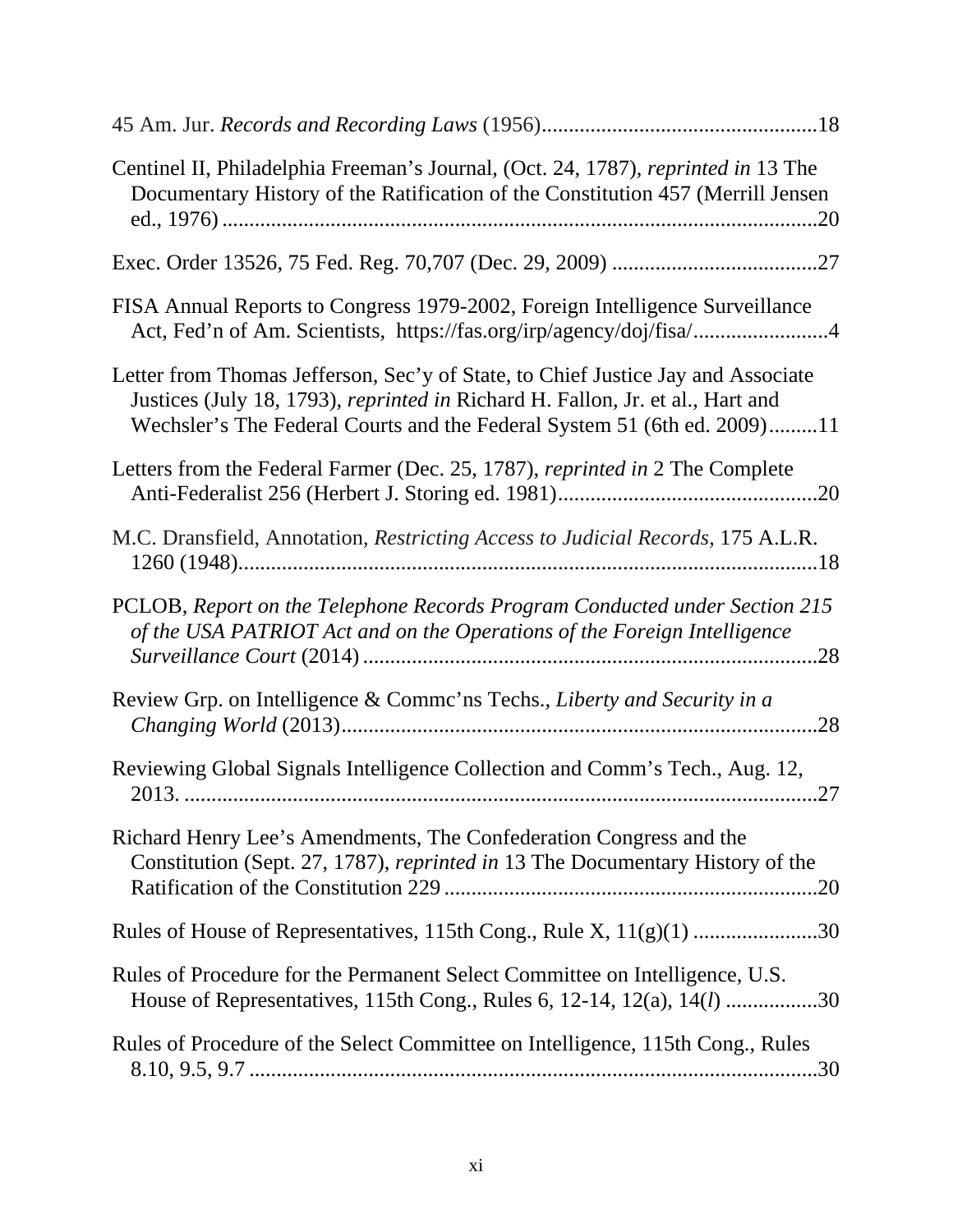| <b>Books and Treatises</b>                                                       |  |
|----------------------------------------------------------------------------------|--|
|                                                                                  |  |
|                                                                                  |  |
| Edward Coke, The Reports of Sir Edward Coke in Thirteen Parts (1826).  14, 15    |  |
|                                                                                  |  |
| John Baker, Oxford History of the Laws of England (2003)  11, 15                 |  |
|                                                                                  |  |
| John H. Wigmore, Evidence § 1834 (James H. Chadbourn ed., 1976)26                |  |
| John Locke, Second Treatise of Government, reprinted in Second Treatise of       |  |
| John Phillip Reid, Constitutional History of the American Revolution: The        |  |
|                                                                                  |  |
|                                                                                  |  |
| Simon Greenleaf, A Treatise on the Law of Evidence (Boston, Little, Brown, & Co. |  |
| Thomas Aquinas, Summa Theologiae, I-II, Q. 96, Art. 4 (Fathers of the Eng.       |  |
| William Blackstone, Commentaries on the Laws of England (1765)  14, 15, 16       |  |
| <b>Constitutional Provisions</b>                                                 |  |
|                                                                                  |  |
|                                                                                  |  |
|                                                                                  |  |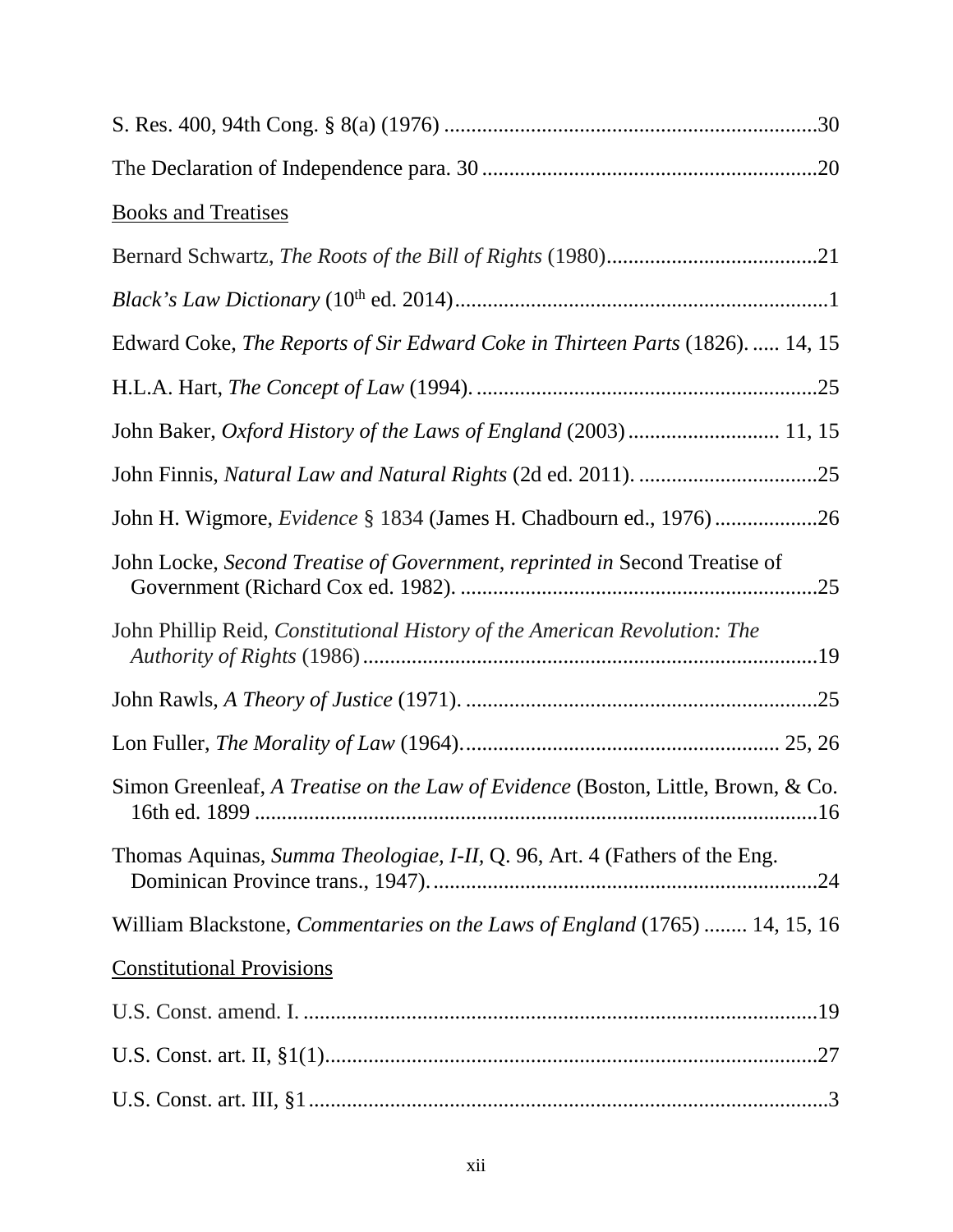| <b>Law Review Articles</b>                                                                                                                                    |
|---------------------------------------------------------------------------------------------------------------------------------------------------------------|
| Antonin Scalia, The Rule of Law is the Law of Rules, 56 U. Chi. L. Rev. 1175                                                                                  |
| Carol Rice Andrews, A Right of Access to Court Under the Petition Clause of the<br>First Amendment: Defining the Right, 60 Ohio St. L.J. 557 (1999). 21       |
| Cass R. Sunstein, What's Standing after Lujan? Of Citizen Suits, "Injuries," and                                                                              |
| Gregory A. Mark, The Vestigial Constitution, The History and Significance of the                                                                              |
| James E. Pfander, Sovereign Immunity and the Right to Petition: Toward a First<br>Amendment Right to Pursue Judicial Claims against the Government, 91 Nw. U. |
| Julie M. Spanbauer, The First Amendment Right to Petition Government for a<br>Redress of Grievances: Cut from a Different Cloth, 21 Hastings Const. L.Q. 15   |
| Norman B. Smith, "Shall Make No Law Abridging": An Analysis of the<br>Neglected, But Nearly Absolute, Right of Petition, 54 U. Cin. L. Rev. 1153<br>.20       |
| Vincent Blasi, The Pathological Perspective and the First Amendment, 85 Colum.                                                                                |
| William A. Fletcher, <i>The Structure of Standing</i> , 98 Yale L. J. 221 (1988)2                                                                             |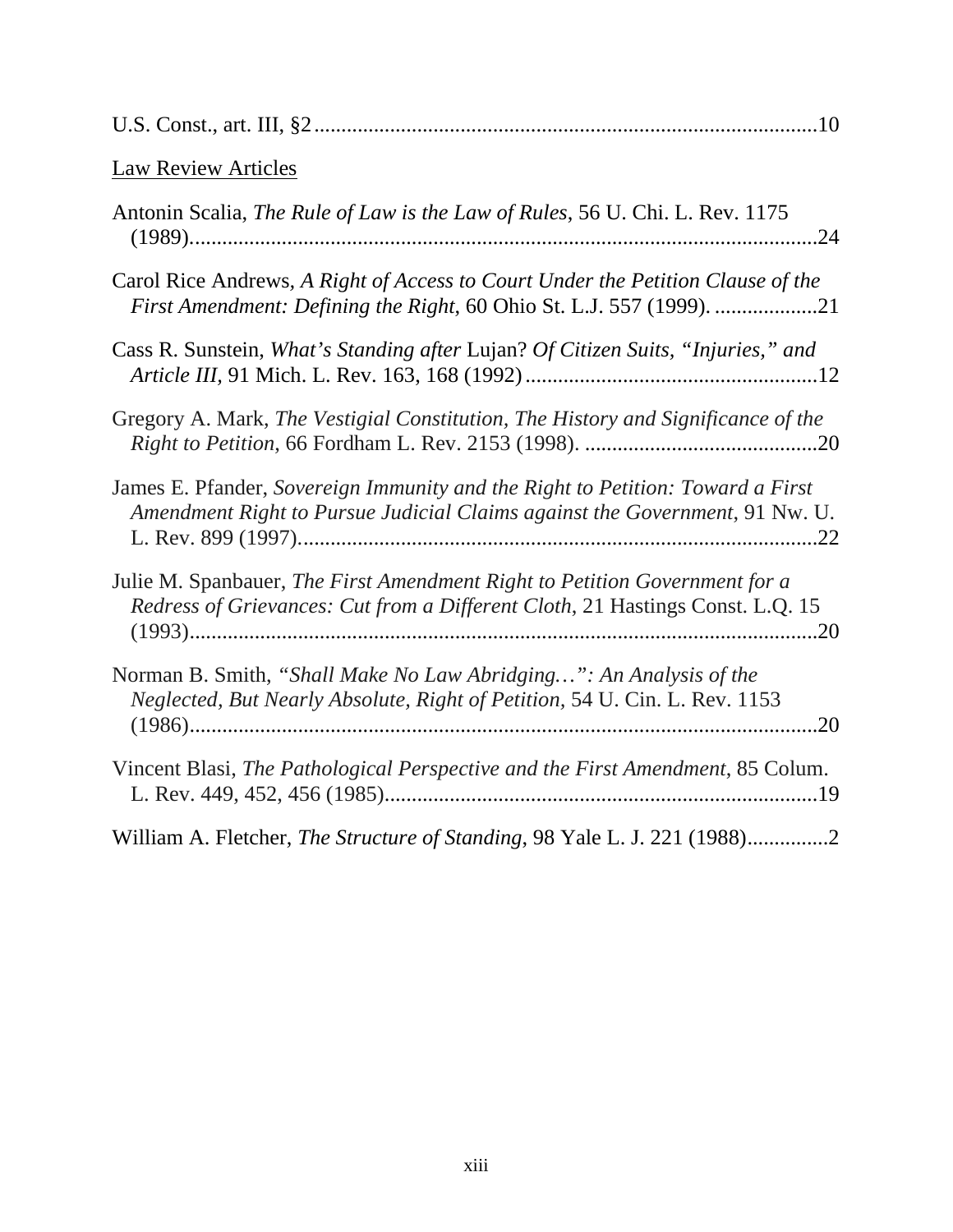#### **IDENTITY AND INTEREST OF AMICUS CURIAE**

Laura K. Donohue is the Agnes N. Williams Research Professor of Law at Georgetown University Law Center, Director of the Center on National Security and the Law, Director of the Center on Privacy and Technology, and Senior Scholar at the Center for the Constitution. She holds her Ph.D. in History from the University of Cambridge, England, her J.D. (with Distinction) from Stanford Law School, and her A.B. (with Honors) in Philosophy from Dartmouth College. On November 25, 2015, the Foreign Intelligence Surveillance Court designated her as eligible to serve as an amicus curiae pursuant to 50 U.S.C. §1803(i)(1). On January 9, 2018, consistent with 50 U.S.C. §1803(i)(2)(A), the Foreign Intelligence Surveillance Court of Review appointed her as amicus curiae in the matter before the Court.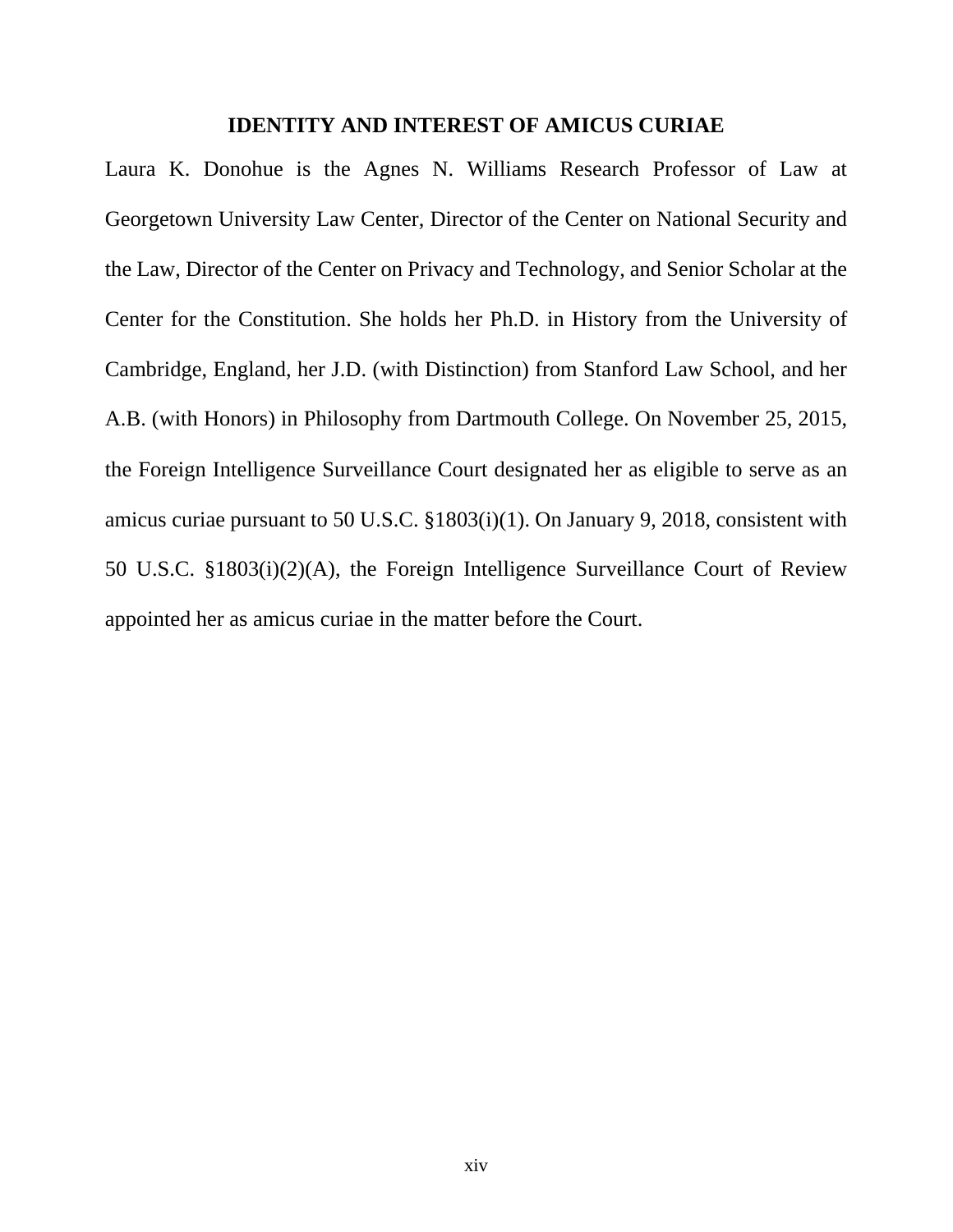#### **INTRODUCTION**

The En Banc Court got it right: Movants have asserted a sufficient injury-in-fact for standing. En Banc Op. at \*18. Movants have the right to be heard regarding their constitutional right of access to the Court's opinions. The question is not the extent of the underlying right, but whether it is cognizable—i.e., "capable of being known or recognized," *Black's Law Dictionary* (10<sup>th</sup> ed. 2014), cited and quoted in *Id.* at \*9. Courts have repeatedly assumed and expressly recognized a First Amendment right of access to judicial records, which establishes a cognizable interest. *See, e.g.*, *Press-Enterprise Co. v. Superior Court (Press-Enterprise I),* 464 U.S. 501, 505-10 (1984); *Globe Newspaper Co. v. Superior Court*, 457 U.S. 596, 603-11 (1982); *Richmond Newspapers, Inc. v. Virginia*, 448 U.S. 555, 580 (1980). *See also Id.* at \*10-14[.1](#page-14-0) It is precisely the type of interest that "deserve[s] protection against injury." *Id.* at \*10 (internal quotations omitted); *see* discussion, *infra*.

The En Banc Court also correctly recognized the distinction between the question of standing and examination of the underlying cause of action: "At bottom, the legallyprotected interest test is not concerned with determining the proper scope of the First Amendment right or whether a plaintiff is correct that such a right has in fact been invaded; that is a merits inquiry." *Id.* at \*9. Even if one adopts the dissent's approach,

<span id="page-14-0"></span><sup>&</sup>lt;sup>1</sup> The "injury is 'concrete,' and 'actual,' because the opinions are...not available." En Banc Op.. at \*8. It is also sufficiently particularized. *Id.*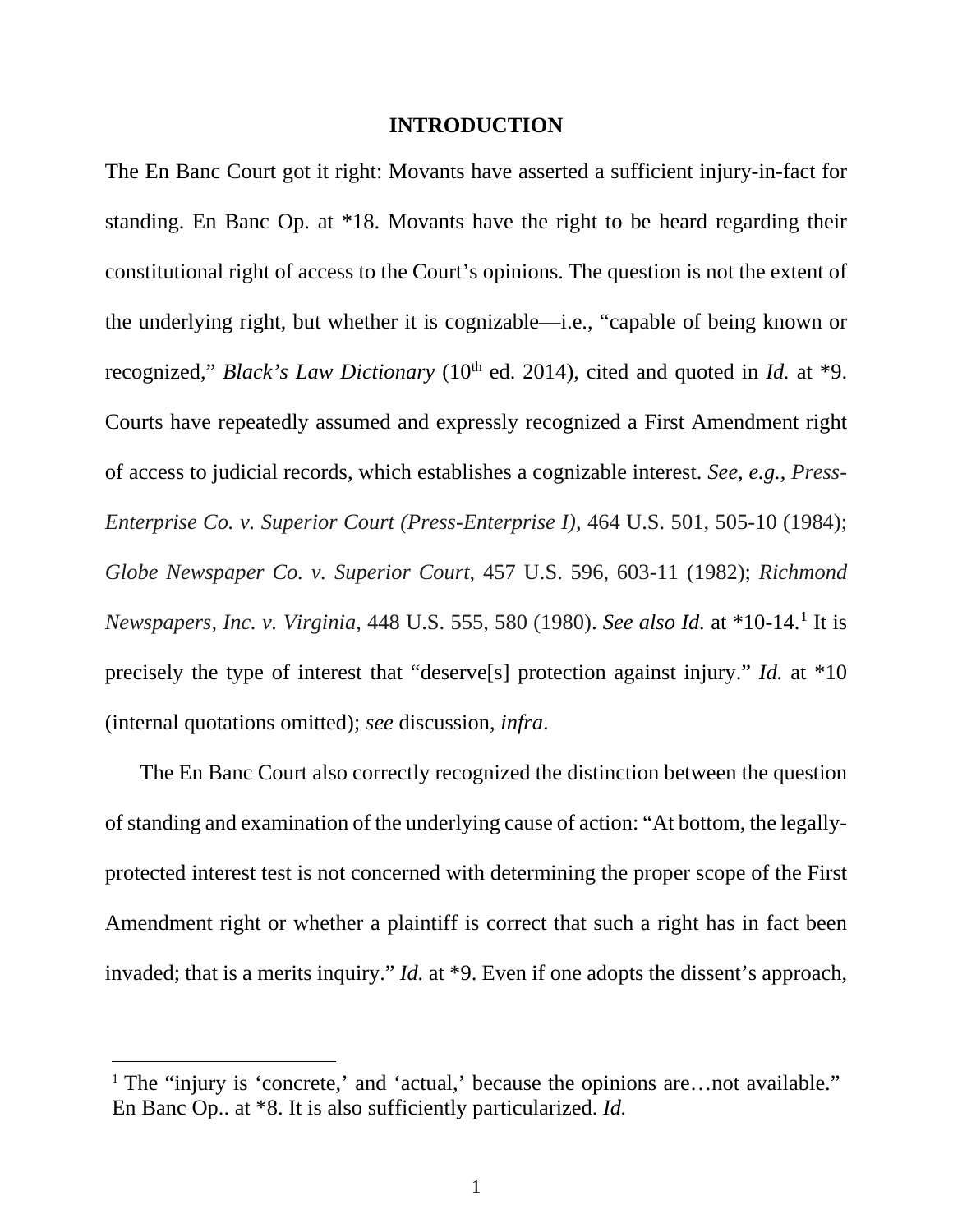reflected in the question certified to the Court, Movants have a cause of action. *See* Dissent, En Banc Op., at  $*1$  ("Movants want us to rule that they have a 'right' of access to [classified] information."). *Cf. In re Opinions & Orders of this Court Addressing Bulk Collection of Data Under FISA*, No. Misc. 13-08, 2017 WL 427591, at \*29 (Collyer, J.), (App. D 77) ("the question for this Court is whether the First Amendment applies.") [hereinafter Collyer Op.]; William A. Fletcher, *The Structure of Standing*, 98 Yale L. J. 221, 233 (1988) (injury "must be seen as part of the question of the nature and scope of the substantive legal right.") The inquiry engages the merits. This brief thus focuses on the legal interest, underscoring the well-established common law and First Amendment right of public access to judicial opinions and the significant rule of law and separation of powers issues at stake to make the argument that Movants have the right to be heard on the scope of their First Amendment rights.

#### **SUMMARY OF THE ARGUMENT**

Movants are seeking access to judicial opinions that carry the force of law. Reliance on procedural secrecy as a reason to deny public access is misplaced. The Foreign Intelligence Surveillance Court ("FISC") issues rulings on complex matters of law that impact citizens' rights and reveal the extent to which the executive acts legally. The Court and the government look to FISC opinions as precedent. A robust body of law is evolving, with at least sixty opinions now in the public domain. Movants are not seeking access to classified procedures; they are seeking access to four opinions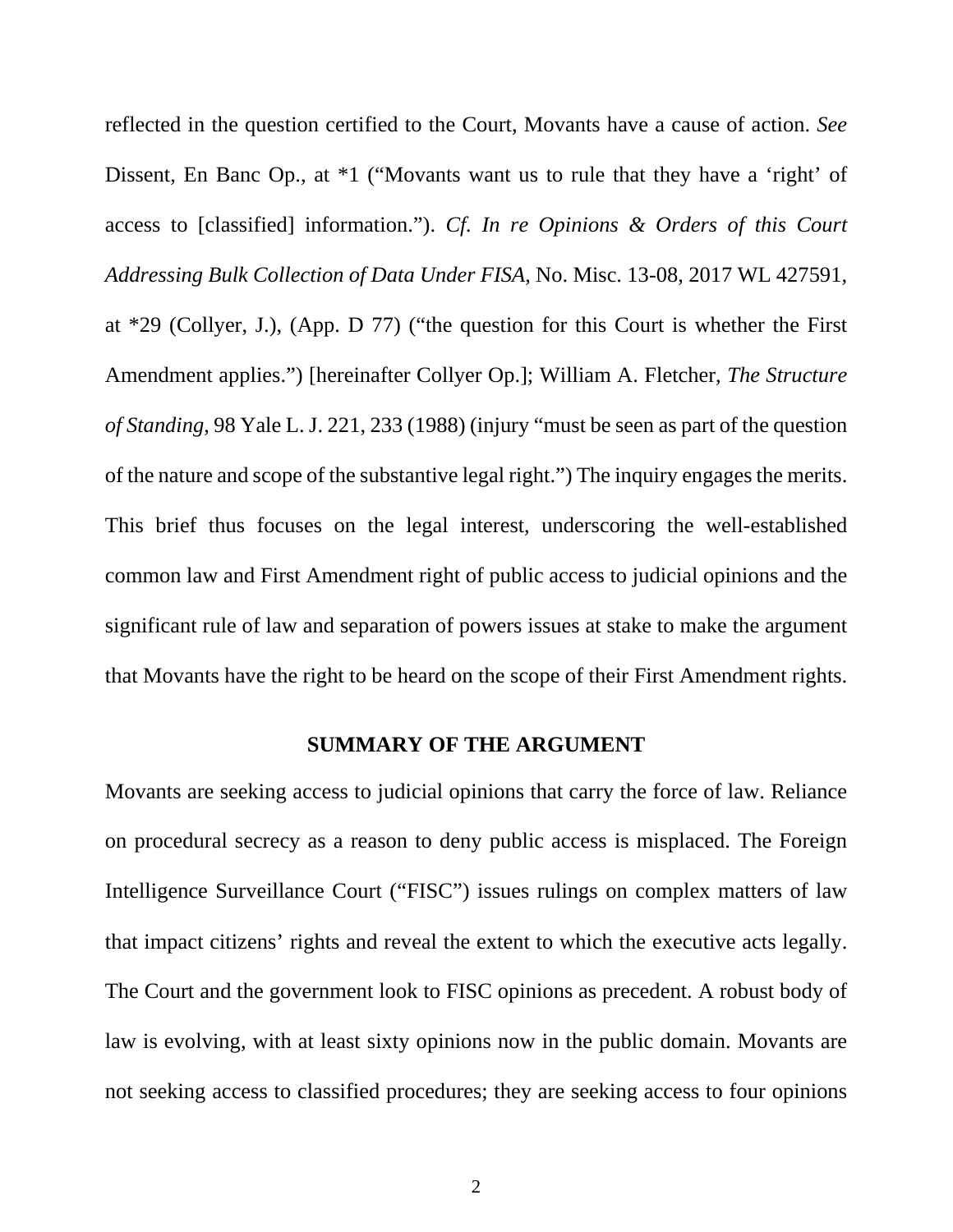with constitutional and statutory analysis that impact the rights of millions of Americans and provide insight into how the executive is wielding its power.

Movants have a common law right of public access to the law, which standing doctrine left untouched. The Supreme Court uses an historical test to determine the common law rights in the Constitution. Common law at the Founding relied upon and recognized the public right of access. The First Amendment incorporated and expanded upon the right. The expressive rights of speech, press, and assembly, together with the right to petition, require that citizens have access to the law.

Should the Court fail to find standing, it would undermine rule of law. The executive could use secret legal interpretations that the People would not knowingly countenance. It could break the law, without the electorate's knowledge. Separation of powers would be endangered. It does not matter that the opinions have been partially released; nor is it of any moment whether the Court may eventually reject a claim to particular, classified facts. In light of the important and well-established interest at stake, Movants have the right to argue a First Amendment right of access.

#### **ARGUMENT**

#### **I. Movants seek access to judicial opinions that have the force of law.**

The Constitution provides for the judicial power of the United States to be vested "in such inferior courts as the Congress may from time to time ordain and establish." U.S. Const. art. III, §1. In 1978 the Foreign Intelligence Surveillance Act established FISC.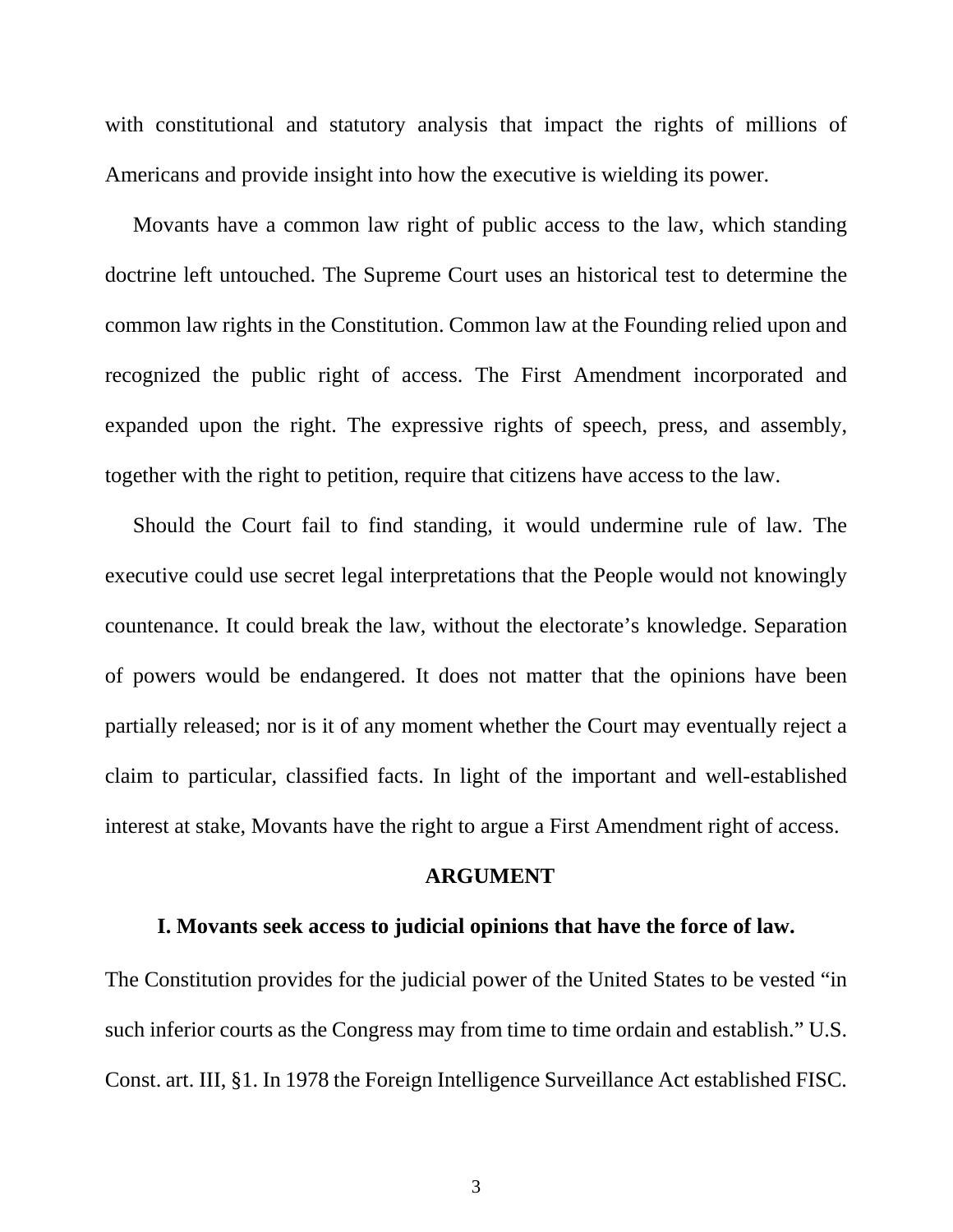50 U.S.C. §1803(a), (b) (West 2015). Every court that has considered the issue has determined that FISC is an Article III court.<sup>[2](#page-17-0)</sup>

# **A. The FISC's role has evolved from primarily issuing orders to making determinations on complex matters of law.**

In 1978, FISC's role was to determine whether the executive had established probable cause before it issued orders for domestic electronic surveillance for foreign intelligence purposes. Foreign Intelligence Surveillance Act of 1978, Pub. L. No. 95- 511, 92 Stat. 1783 (codified as amended at 50 U.S.C. §§ 1801–1811 (2012)). FISC thus initially functioned as a warrant-granting body, issuing more than 14,000 orders and only one opinion 1978-2001.[3](#page-17-1) Applications were sealed and procedures conducted in camera and ex parte, yielding a "long-established and virtually unbroken practice of excluding the public from FISA applications and orders." *In re Motion for Release of Court Records*, 526 F. Supp. 2d 484, 493 (FISA Ct. 2007). Starting in 2001, Congress began making significant changes to FISA, raising myriad questions about

<span id="page-17-0"></span> <sup>2</sup> *See, e.g.,* Collyer Op. at 6; *In re Sealed Case*, 310 F.3d 717, 731 (FISA Ct. Rev. 2002) (per curiam); *United States v. Cavanaugh*, 807 F.2d 787, 792 (9th Cir. 1987); *In re Kevork*, 634 F. Supp. 1002, 1014 (C.D. Cal. 1985), *judgment aff'd*, 788 F.2d 566 (9th Cir. 1986).

<span id="page-17-1"></span><sup>3</sup> FISA Annual Reports to Congress 1979-2002, *Foreign Intelligence Surveillance Act*, Fed'n of Am. Scientists, <https://fas.org/irp/agency/doj/fisa/> (last visited Feb. 20, 2018); *In re Application of the United States for an Order Authorizing the Physical Search of Nonresidential Premises and Personal Property* (FISC Ct. June 11, 1981), *reprinted in* S. Rep. No. 97-280, at 16-19 (1981).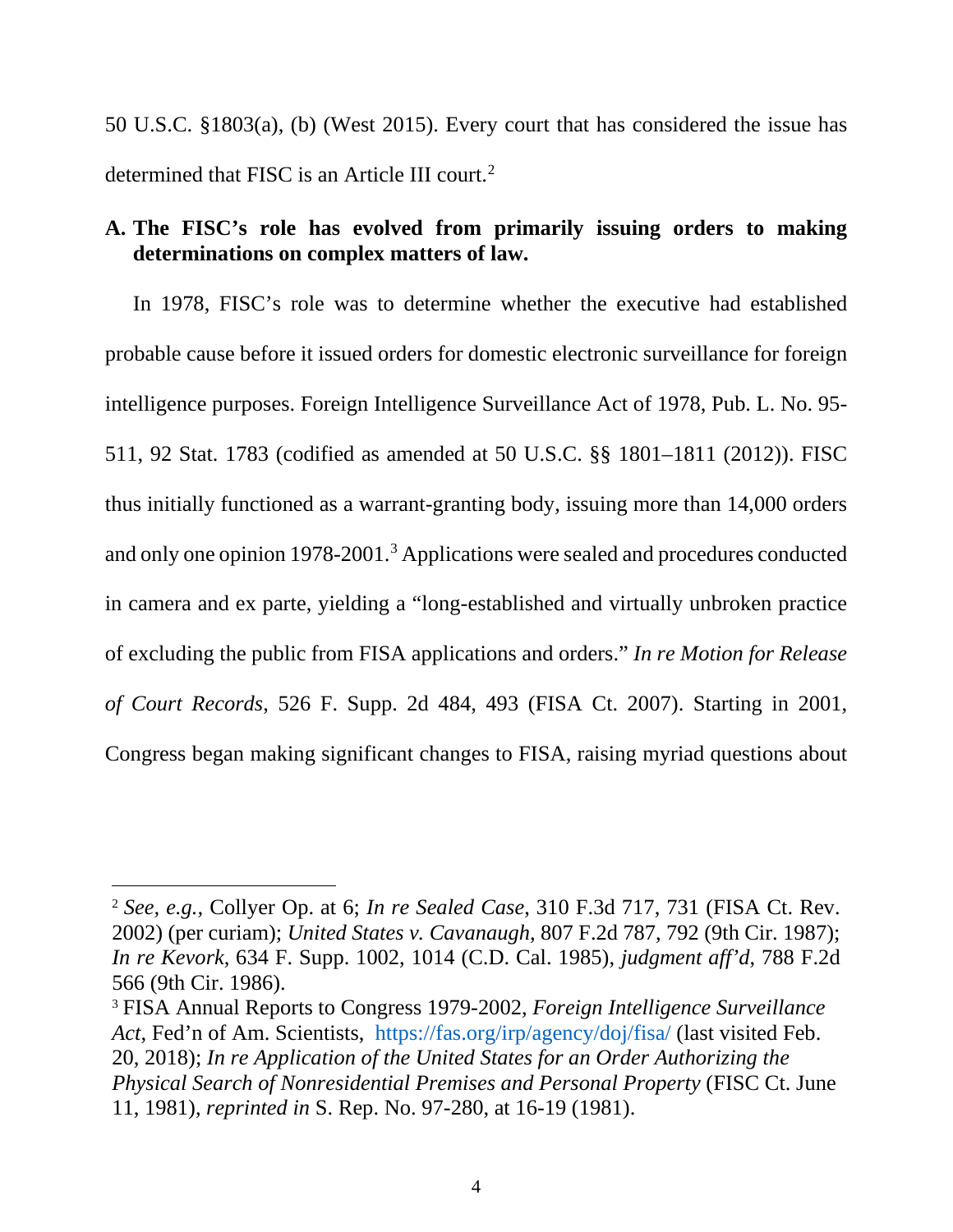the statutory language.<sup>[4](#page-18-0)</sup> Technology also advanced, and the government began seeking novel and interpretations of the law, forcing the FISC to consider constitutional limits and to determine whether requests were ultra vires the governing statutes. As Presiding Judge John Bates explained on one such occasion,

The current application relies on [the] prior framework, but also seeks to expand authorization in ways that test the limits of what the applicable FISA provisions will bear. Mem. Op., *[REDACTED],* No. PR/TT [REDACTED], at \*4 (FISA Ct.) (Bates, J.) (App. F 149) [hereinafter Bates Mem. Op.]<sup>[5](#page-18-1)</sup>

<span id="page-18-0"></span><sup>&</sup>lt;sup>4</sup> *See, e.g.*, Uniting and Strengthening America by Providing Appropriate Tools Required to Intercept and Obstruct Terrorism (USA PATRIOT) Act of 2001, Pub. L. No. 107-56, §§206, 208, 214, 215, 218, 504, 1003, 115 Stat. 272, 287; USA PATRIOT Improvement and Reauthorization Act of 2005 § 106, 120 Stat. 192, 196 (codified as amended at 50 U.S.C. §1861 (2012)); Protect America Act of 2007, Pub. L. No. 110-55, 121 Stat. 552 ("PAA"); FISA Amendments Act of 2008, Pub. L. No. 110-261, 121 Stat. 522, 552 ("FAA"). *See also* Mem. Op*., In re Directives to Yahoo!, Inc. Pursuant to Section 105B of the Foreign Intelligence Surveillance Act*, No. 105B(g): 07-01, at \*3, (FISA Ct. Apr. 25, 2008) (App. G 422) ("the PAA…is hardly a model of legislative clarity or precision."); Suppl. Op., *In re Production of Tangible Things From [REDACTED]*, No. BR 08-13, at \*2-3 (FISA Ct. Dec. 12, 2008), (App. G 520) [hereinafter Suppl. Op. 2008] (comparing 50 U.S.C. §1861 to 18 U.S.C. §§2702-2703).

<span id="page-18-1"></span><sup>5</sup> *See also* Op. and Order, *[REDACTED]*, No. PR/TT [REDACTED], at \*1-2 (FISA Ct.) (Kollar-Kotelly, J.), (App. F 266) [hereinafter Kollar-Kotelly Op.] ("This application seeks authority for a much broader type of collection than other pen register/trap and trace applications."); Order, *In re [REDACTED]*, No. [REDACTED], at \*12 (FISA Ct. May 31, 2007) (Vinson, J.), (App. G 525) (arguing for collection not just to/from but also "about" a selector); Order and Mem. Op., *In re [REDACTED]*, No. [REDACTED] (FISA Ct. Apr. 3, 2007), (App. G 554) (arguing expanded understanding of "facility"; stating that the NSA makes the probable cause finding for selectors); Primary Order, *[REDACTED]*, No. PR/TT [REDACTED] (FISA Ct.) (Walton, J.), (App. G 576) (seeking bulk production of Internet metadata using PR/TT); Suppl. Op. and Amend. to Primary Order, *[REDACTED]* at \*3-4 (FISA Ct.) (Bates, J.), (App. G 614) ("Under the expansive interpretation of the relevant statutory provisions put forward by the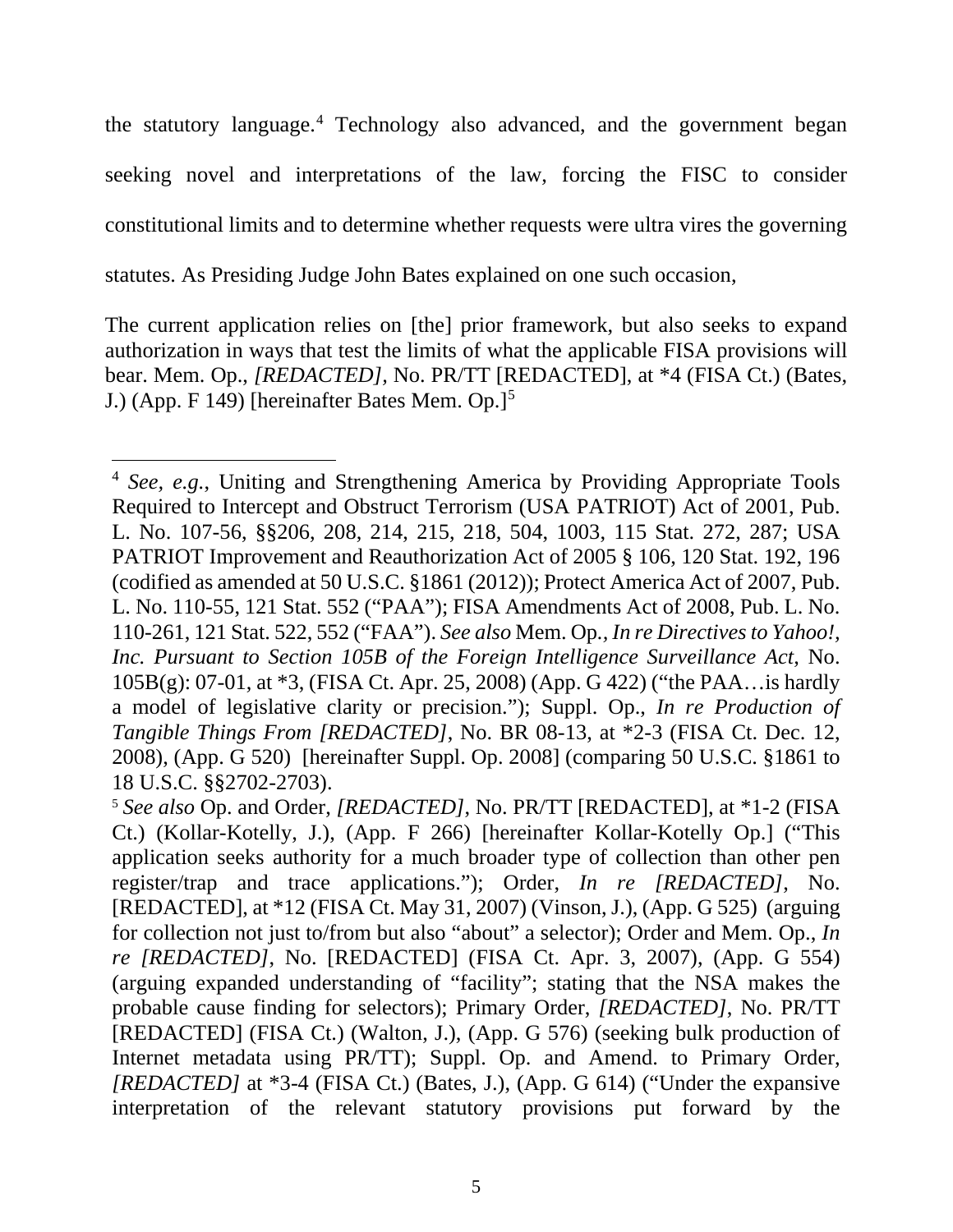# **1. The Court engages in constitutional and statutory analysis, issues rulings that impact rights, and monitors the extent to which the government acts lawfully.**

The FISC rules on critically-important First, Fourth, and Fifth Amendment questions, the answers to which, daily, impact every U.S. citizen.<sup>[6](#page-19-0)</sup> The Court also examines complex matters of statutory construction.<sup>[7](#page-19-1)</sup> It monitors how the government wields its power. Mem. Op. and Order, *[REDACTED]*, at \*11 (FISA Ct. 2009), (App. G 591). FISC opinions reveal the extent to which the executive violates the law.<sup>[8](#page-19-2)</sup>

## **2. The FISC looks to its opinions as findings, holdings, and precedent.**

 $\overline{a}$ 

government…[]after careful consideration, the Court adopted a less expansive interpretation.")

<span id="page-19-0"></span><sup>6</sup> *See, e.g.*, Order and Mem. Op., *In re Proceedings Required by Section 702(i) of the FISA Amendments Act of 2008* (FISA Ct. Aug. 27, 2008), (App. G 626); Op. on Mot. for Disclosure of Prior Decisions, *[REDACTED]* (FISA Ct. 2014), (App. G 637) Mem. Op. and Primary Order, *In re Application of the Federal Bureau of Investigation for an Order Requiring Production of Tangible Things from [REDACTED]*, No. BR 13-158 (FISA Ct. Oct. 11, 2013), (App. F 353) [hereinafter McLaughlin Mem. Op.]; *In re Sealed Case*, 310 F.3d at 745.

<span id="page-19-1"></span><sup>7</sup> *See, e.g.*, Suppl. Op. 2008. *See also* App. A.

<span id="page-19-2"></span><sup>8</sup> *See, e.g*.*,* Suppl. Op. and Order, *In re Application of the Federal Bureau of Investigation for an Order Requiring the Production of Tangible Things [REDACTED]*, No. BR 09-15, at \*3-4 (FISA Ct. Nov. 5, 2009) (Walton, J.), (App. G 607) (NSA sent query results to email list of 189 analysts, "only 53 of whom had received the required training"); Mem. Op., [REDACTED]*,* 2011 WL 10945618 (FISA Ct. Oct. 3, 2011) (Bates, J.) (NSA misled Court, violating FISA and the Fourth Amendment); Bates Mem. Op. at \*2-3, \*18, \*100-105 ("NSA exceeded the scope of authorized acquisition continuously during the more than [REDACTED] years of acquisition"; FBI, CIA, NCTC "accessed unminimized [USP] information").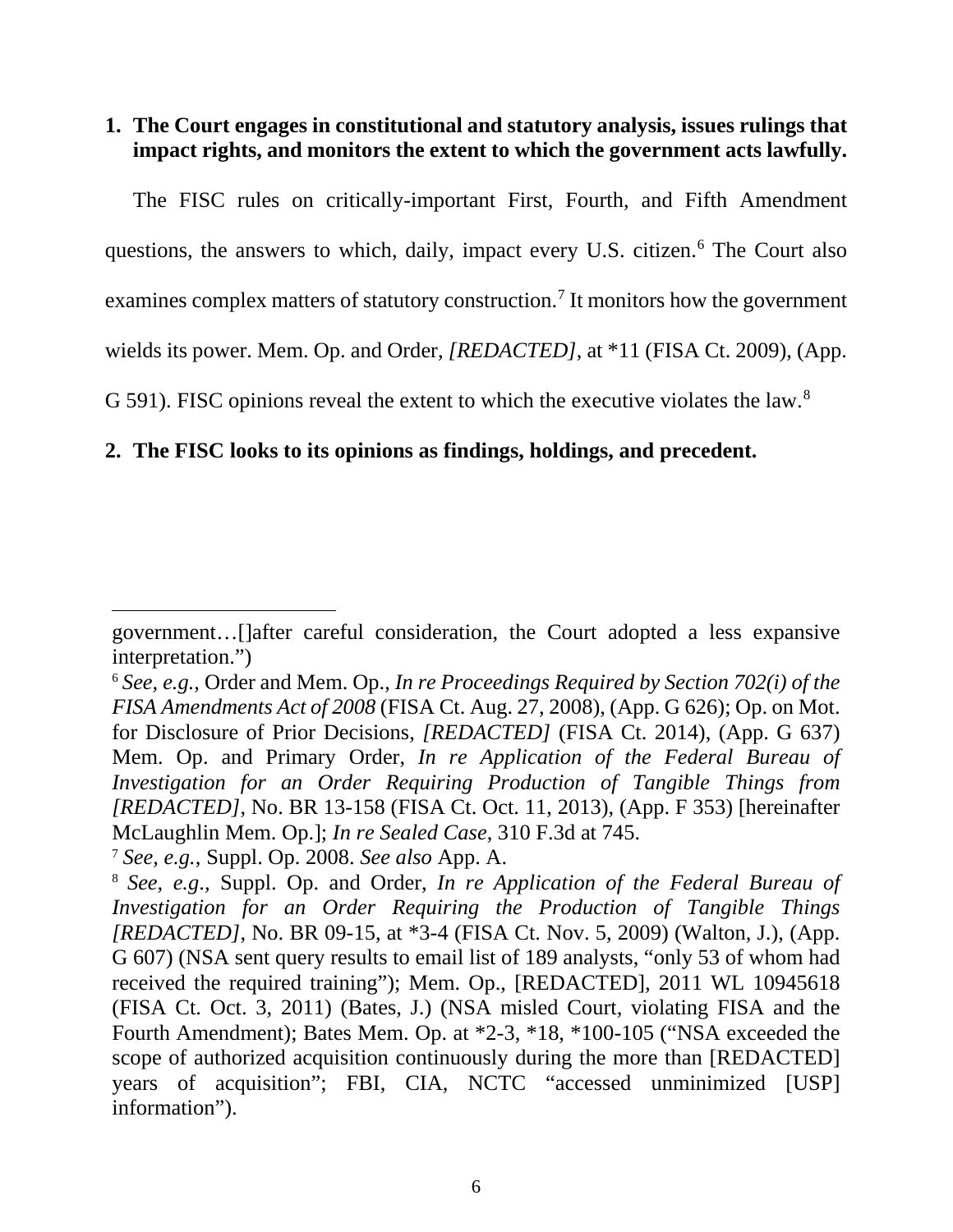The Court cites to its opinions as precedent in support of points of law—even when its previous decisions remain classified.<sup>[9](#page-20-0)</sup>

# **3. The executive looks to FISC opinions and holdings as precedent.**

The executive avails itself of the precedential power of FISC opinions. In *ACLU* 

*v. Clapper*, for instance, the government argued in support of its position,

[S]ince May 2006, fourteen separate judges of the FISC have concluded on thirty-four occasions that the FBI satisfied this requirement, finding "reasonable grounds to believe" that the telephony metadata ... are relevant to authorized investigations. Defs.' Mem. Of Law in Opp'n to Pls.' Mot. For a Prelim. Inj. at 16, *ACLU v. Clapper*, 959 F. Supp. 2d 724 (2013) (No. 13 Civ. 3994(WHP)), 2013 WL 5744828.

It cited Judge Eagan's memorandum opinion in support of its interpretation of

"relevance." *Id.* This matter is no different. The government *begins* its En Banc brief,

"It is well-settled that there is no First Amendment public right of access to the

proceedings, records, and rulings of this Court," citing to four FISC opinions and

orders in support. United States Legal Br. to the En Banc Ct., at \*1, (App. E 120).

# **4. A robust body of law is developing, with at least sixty declassified opinions and well over one hundred orders in the public domain.**

<span id="page-20-0"></span> <sup>9</sup> *See, e.g.*, 551 F.3d at 1010; McLaughlin Mem. Op. at \*3-4; Bates Mem. Op., at \*6, \*74-75; Mem. Op., *In re Application of the Federal Bureau of Investigation for an Order Requiring the Production of Tangible Things from [REDACTED]*, No. BR 14-96, at \*2 (Zagel, J.) (FISA Ct. June 19, 2014), (App. G 647); Amended Mem. Op. and Primary Order, *In re Application of the Federal Bureau of Investigation for an Order Requiring Production of Tangible Things from [REDACTED]*, No. BR 13- 109, at \*19-20 (FISA Ct. Aug. 29, 2013) (Eagan, J.) (App. F 376) [hereinafter Eagan Mem. Op.].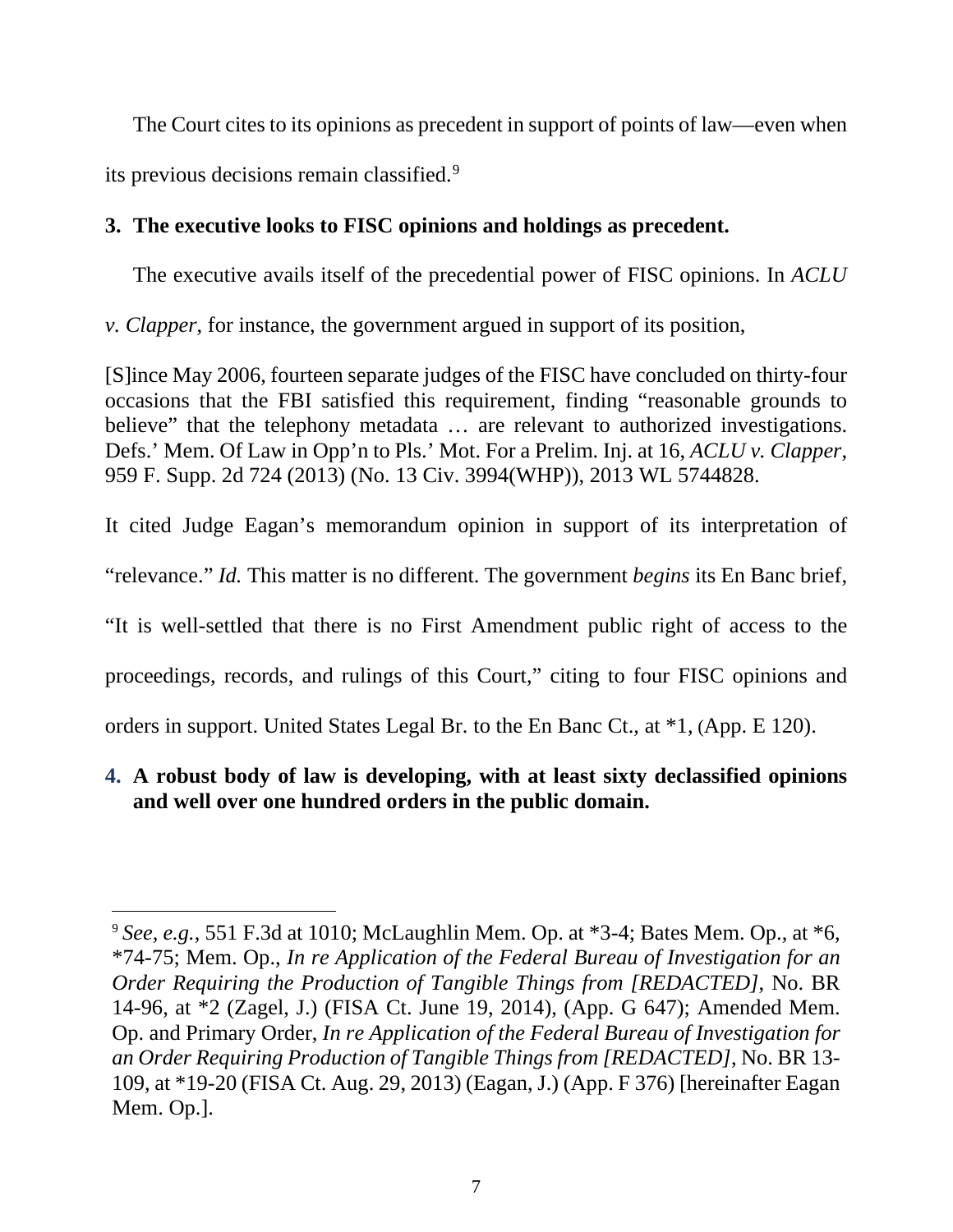More than two decades after its 1981 opinion, the Court issued two opinions. 310 F.3d at 717; *In re All Matters Submitted to Foreign Intelligence Surveillance Court*, 218 F. Supp. 2d 611 (FISA Ct. 2002), *rev'd by In re Sealed Case*. Since 2007, the Court and DNI have released at least fifty-seven more opinions. *See* App. A (listing seventeen opinions posted by FISC, thirty-five by ODNI, and eight by others). The Appendix provides charts with links to 60 publicly-available opinions and 113 orders, that together underscore the importance of the Movants' interest. *See* App. A, B, F, G.

#### **B. Movants are** *not* **seeking access to applications, orders, or proceedings.**

The language in the record makes repeated reference to applications, orders, and proceedings, not to what is actually being sought, which are *judicial opinions*. [10](#page-21-0) The Government misleadingly quotes the Court's framing of the experience test as:

whether '*proceedings* that relate to applications made by the Executive Branch for the issuance of court orders approving authorities covered exclusively by FISA' have 'historically been open to the press and general public.' They have not. *Id.* (quoting Collyer Op. at \*19) (emphasis added).

In support of its proposition that "It is well-settled that there is no First Amendment public right of access to the proceedings, records, and rulings of this court," the government cites to a case that rests entirely on procedural considerations. *Id.* at \*1,

<span id="page-21-0"></span><sup>&</sup>lt;sup>10</sup> *See, e.g.*, United States' Resp. to Movant's En Banc Opening Br., at \*1-3 (App. E 133) ("This Court explained that "the ACLU's First Amendment claim runs counter to a long-established and virtually unbroken practice of excluding the public from FISA *applications and orders*.") *Id.* at \*3 (quoting and citing *In re Motion for Release of Court Records*, 526 F. Supp. 2d 484, 494 (FISA Ct. 2007))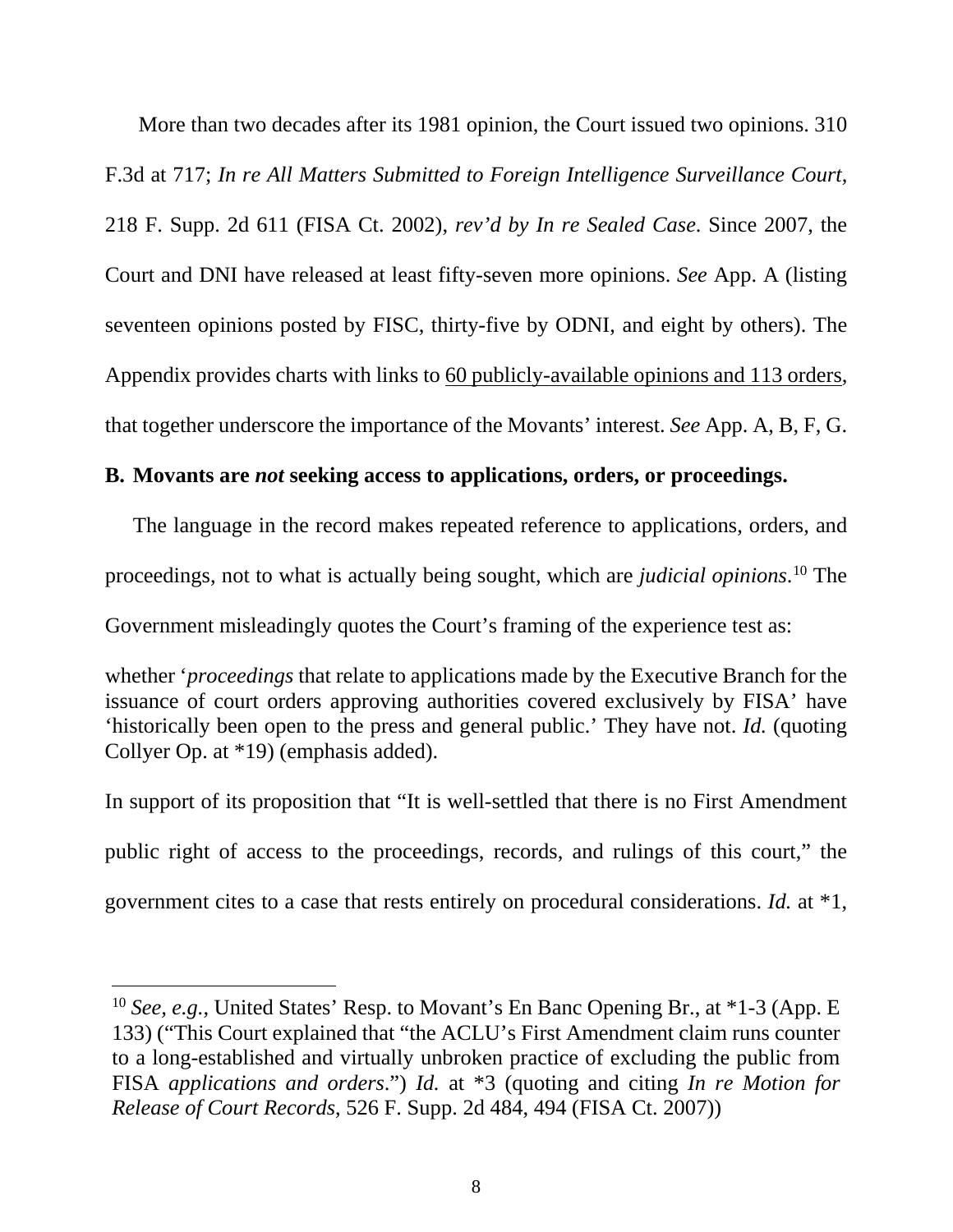citing 526 F. Supp. 2d at 487-90. The Dissent falls subject to the same pitfall. It states, "FISC proceedings are classified. [] No member of the public would have any 'right' under the First Amendment to ask to observe a hearing in the FISC courtroom. Dissent, En Banc Op., at \*1. Although the dissent goes on to note that Movants are seeking access to opinions, its analysis is based on proceedings.<sup>[11](#page-22-0)</sup> Cf. Collyer Op. at \*40 ("Because the First Amendment qualified right of access does not apply to the FISC proceedings at issue...the Movants have no legally protected interest."

#### **C. Movants are seeking access to four opinions that contain legal analysis, affect citizens' rights, and reveal government malfeasance.**

The four opinions contain constitutional and statutory analysis, impact rights, and reveal government misbehavior—all matters of law. Judge McLaughlin's opinion analyzes "'relevance' and examines the applicability of the Fourth Amendment to the production" of metadata. McLaughlin Mem. Op., at \*3. Judge Eagan's opinion discusses the Fourth Amendment, statutory analysis, canons of statutory construction, and the meaning of "relevance." Eagan Mem. Op. The language is that of a holding. *Id.* at \*28 ("The Court finds that there is no Constitutional impediment" and "concludes that there are facts showing reasonable grounds.") The Court looks to

9

<span id="page-22-0"></span><sup>&</sup>lt;sup>11</sup> "The First Amendment provides no general right of access to government *proceedings*…Nor does [it] provide a … general right of access to *'judicial proceedings.'*" *Id.* at \*6; "[T]here is no First Amendment right to access government *proceedings* [the] exception is limited to *judicial proceedings* that satisfy…the 'experience' and 'logic' tests." *Id.* at \*6-7; examination of criminal versus civil proceedings, classified proceedings. *Id.* at \*8. (emphasis added throughout)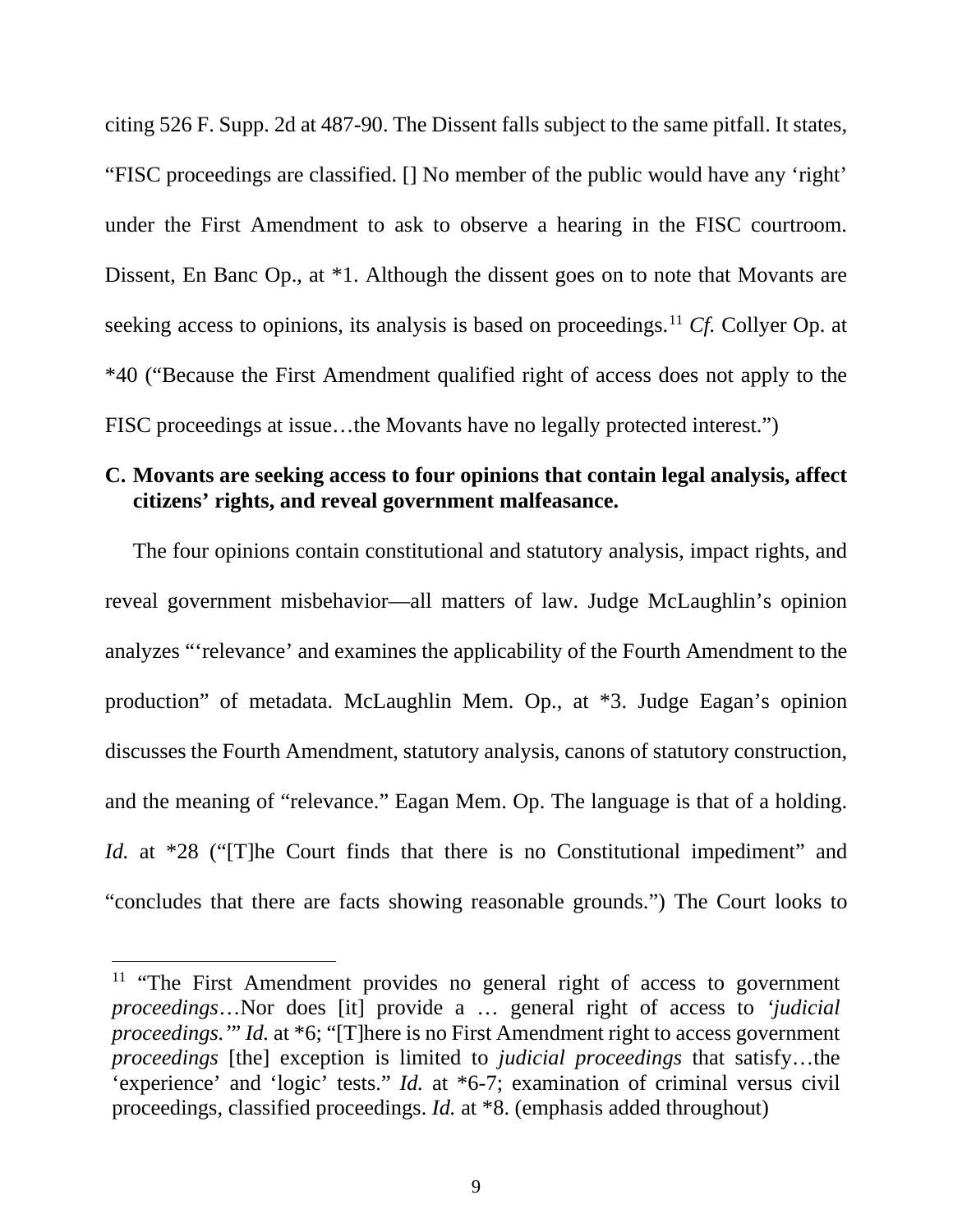FISC decisions examining "the issue of relevance for bulk collections" to shape the analysis. *Id.* at \*19-20. Judge Kollar-Kotelly's opinion similarly engages in matters of constitutional and statutory importance. Kollar-Kotelly Op. at \*1. It analyzes the meaning of "devices" in 50 U.S.C. §§1841-46, looks at retention, access, use, and dissemination, and questions whether the installation and use of the devices "will comply with the First and Fourth Amendments." *Id.* at \*2-3. The method of collection is heavily redacted, despite the Court's conclusion the collection falls within "the plain meaning of sections 3127(3) and (4)." *Id.* at \*12-14, \*18, \*26. The Court recognizes that "The raw volume of the proposed collection is enormous" and will have a direct impact on United States Persons ["USPs"] "located within the United States who are not the subject of any FBI investigation." *Id.* at \*39. It finds bulk collection consistent with the Fourth Amendment, despite "the fact that only a very small proportion of the huge volume of information collected will be directly relevant to the FBI's [REDACTED] investigations." *Id.* at \*54. Judge Bates's opinion, in turn, wrestles with government non-compliance. Bates Mem. Op., at \*15 n.17, \*20-21. It, too, addresses complex questions of law. *E.g.*, *id.* at \*24, \*31, \*57-71. It looks at illegallycollected information acquired in the United States, noting that the government sought to retain and use citizens' information in violation of criminal statutes. *Id.* at \*98-108.

#### **II. Movants have a common law right of public access to judicial opinions.**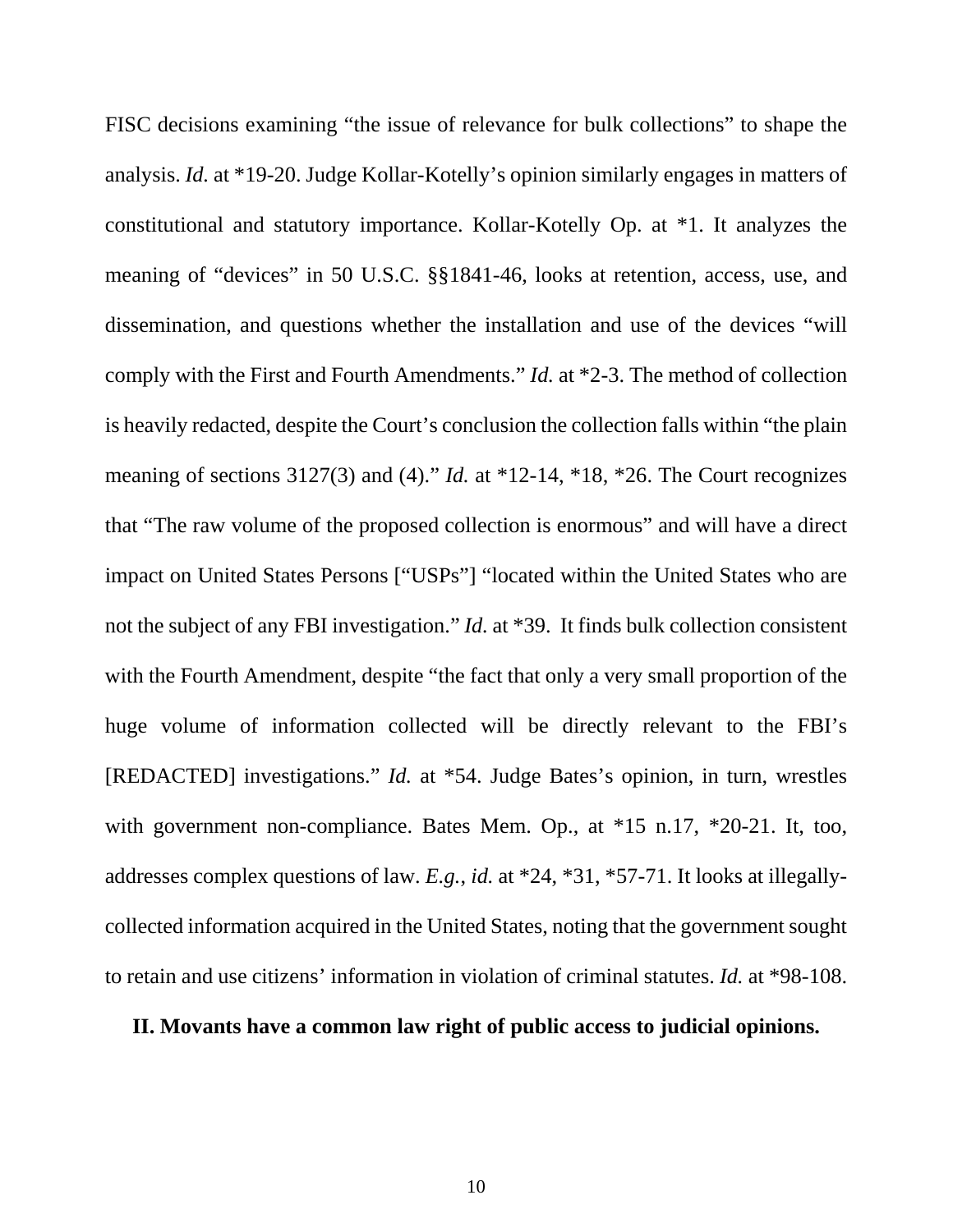As an Article III Court, the FISC is imbued with "the judicial Power" and subject to its limitations, given form in "cases" and "controversies". U.S. Const. art. III, §2. The case or controversy requirement performs three vital functions. First, it establishes a core judicial power: vindication of a legal right, for which a remedy must be available. *Marbury v. Madison*, 5 U.S. (1 Cranch) 137, 163, 170 (1803). Second, it ensures that the courts only take up issues amendable to judicial resolution. *Flast v. Cohen*, 392 U.S. 83, 95 (1968), *quoted in* Collyer Op., at \*6; *Vermont Agency of Nat. Res. v United States ex rel. Stevens*, 529 U.S. 765, 774 (2000). For this, a cause of action must be established. *Raines v. Byrd*, 521 U.S. 811, 818 (1997). Third, it protects against judicial overreach, preserving separation of powers. *Spokeo, Inc. v. Robins*, 136 S. Ct. 1540 (2016); *Frothingham v. Mellon*, 262 U.S. 447, 489 (1923). From the earliest days of the Republic, the understanding has been that courts cannot issue advisory opinions; nor may they assume other branches' responsibilities or cast about to find actions to which they object.<sup>[12](#page-24-0)</sup>

# **A. Standing doctrine leaves the common law right of access untouched.**

Justiciability doctrine polices the case or controversy boundary, with standing serving as one of its key elements. Inquiry centers on whether the plaintiff is the right

<span id="page-24-0"></span><sup>&</sup>lt;sup>12</sup> *See, e.g.*, Letter from Thomas Jefferson, Sec'y of State, to Chief Justice Jay and Associate Justices (July 18, 1793), *reprinted in* Richard H. Fallon, Jr. et al., *Hart and Wechsler's The Federal Courts and the Federal System* 51 (6th ed. 2009); *Hayburn's Case*, 2 U.S. (2 Dall.) 409 (1792); *Marbury*, 5 U.S. at 170.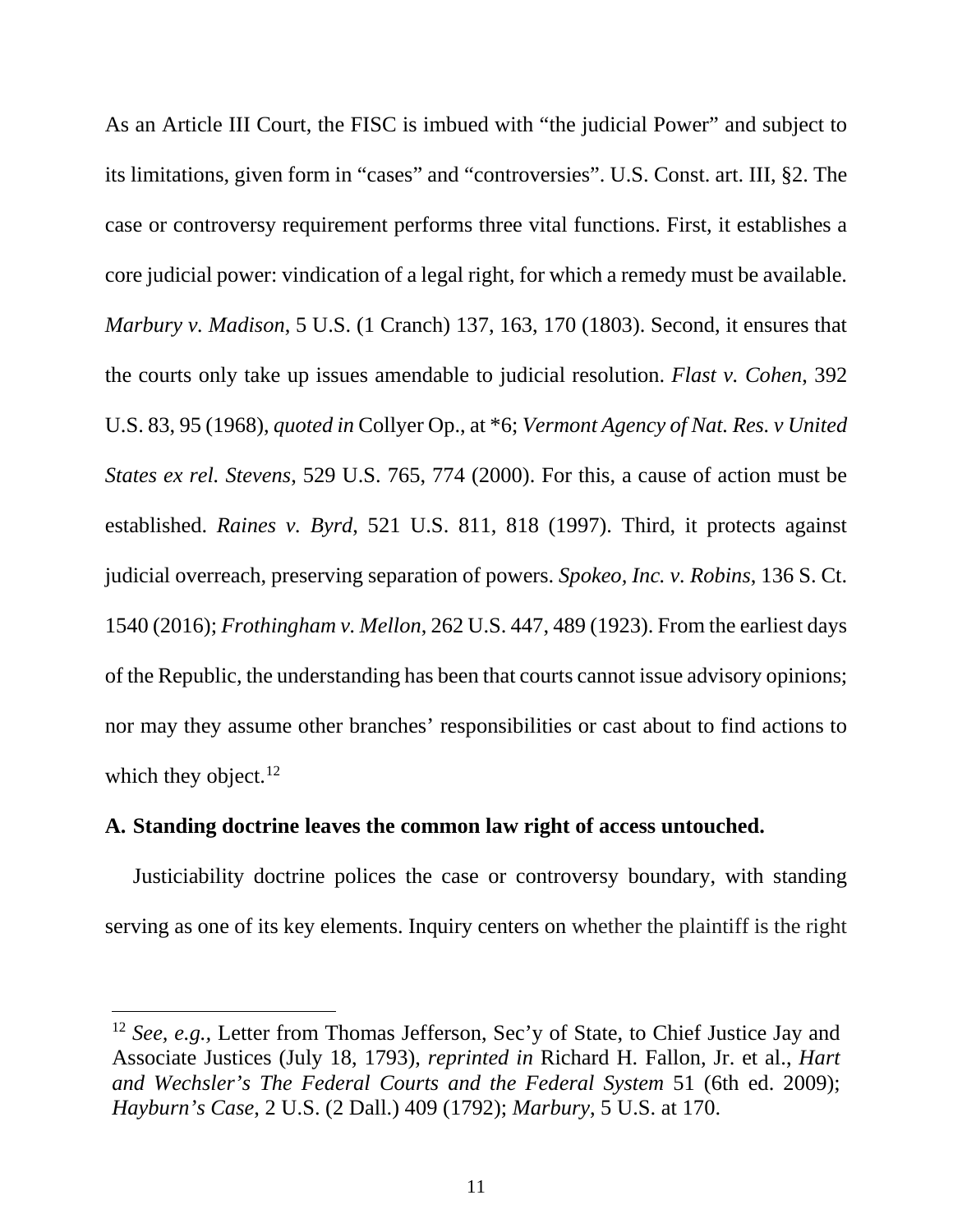person to come before the court. *Warth v. Seldin*, 422 U.S. 490 (1975); *Baker v. Carr*, 369 U.S. 186, 204 (1973). The Supreme Court has long recognized that it is distinguishable from a cause of action. *See, e.g.*, *Clarke v. Securities Industry Assoc*., 107 S. Ct. 750, 759 (1987). The doctrine, however, has become difficult to navigate. Collyer Op. at \*11. Until the 1970s, the requirements of injury-in-fact, causation, and redressability were virtually unknown. Cass R. Sunstein, *What's Standing after* Lujan? *Of Citizen Suits, "Injuries," and Article III,* 91 Mich. L. Rev. 163, 168 (1992). In the time that has since elapsed, a tapestry of tests has emerged. In *Spokeo Inc. v. Robins*, the Supreme Court reaffirmed that there are myriad ways to think about access to the courts. 136 S.Ct. at 1548-49 (stating *Lujan* test, noting generalized grievances, discussing concrete and particularized, actual or imminent, and conjectural or hypothetical; distinguishing between tangible and intangible; and adopting a common law approach).

Although *Lujan v. Defenders of Wildlife* has become standard framing, it analyzed a specific question: how standing doctrine applies when Congress has provided a statutory right of action. *Lujan v. Defs. of Wildlife*, 504 U.S. 555 (1992). *Lujan* requires (a) an injury in fact (concrete and particularized and actual or imminent/not conjectural or hypothetical); (b) caused by the defendant; and (c) that is redressable. 504 U.S. at 560-61. The Court determined that a congressionally-conferred cause of action does not resolve the standing question. Simultaneously, its approach reaffirmed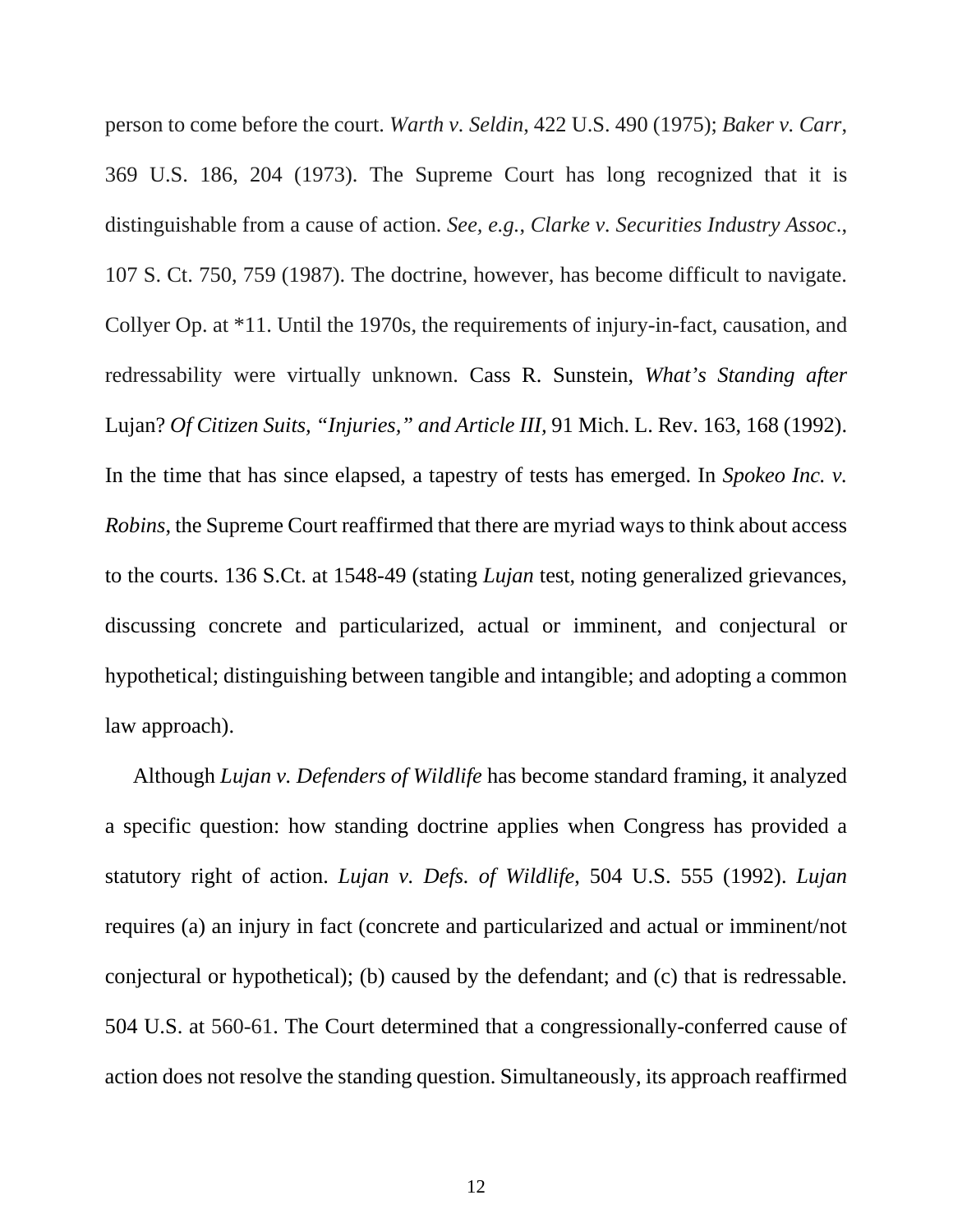that injuries long recognized at common law remain cognizable in the courts. *Id.* at 561*, accord Spokeo,* 136 S. Ct. 1540 (2016). Without standing, individuals would not be able to protect such rights.

Under *Lujan* and its progeny, an injury borne by many can give rise to standing. For example, voting-related information, which involves "the most basic of political rights," can give rise to standing even though it is "widely shared." *FEC v. Akins*, 524 U.S. 11, 24-25 (1998) (finding standing to pursue claim to political information under Federal Election Campaign Act statutory cause of action).<sup>[13](#page-26-0)</sup> Further, standing analysis necessarily links to historically-recognized claims. As articulated by Justice Alito, because the doctrine is "grounded in historical practice, it is instructive to consider whether an alleged intangible harm has a close relation to a harm that has traditionally been regarded as providing a basis for a lawsuit in English or American courts." *Spokeo*, 136 S. Ct. at 1549.

#### **B. The Supreme Court uses an historical test to determine the common law rights incorporated into the Constitution.**

The Supreme Court applies an historical test to determine common law rights incorporated in the Constitution. The Court has consistently held, for instance, that the common law encapsulated in the Seventh Amendment refers to "the common law of

<span id="page-26-0"></span> <sup>13</sup> Similarly, a lack of housing information is sufficient to establish standing. *Havens Realty Corp v. Coleman*, 455 U.S. 363, 373-74 (1982). Where plaintiffs allege a right to information, petition for access, and are denied the material, they have standing. *Doe v. Pub. Citizen*, 749 F.3d 246, 264 (4th Cir. 2014).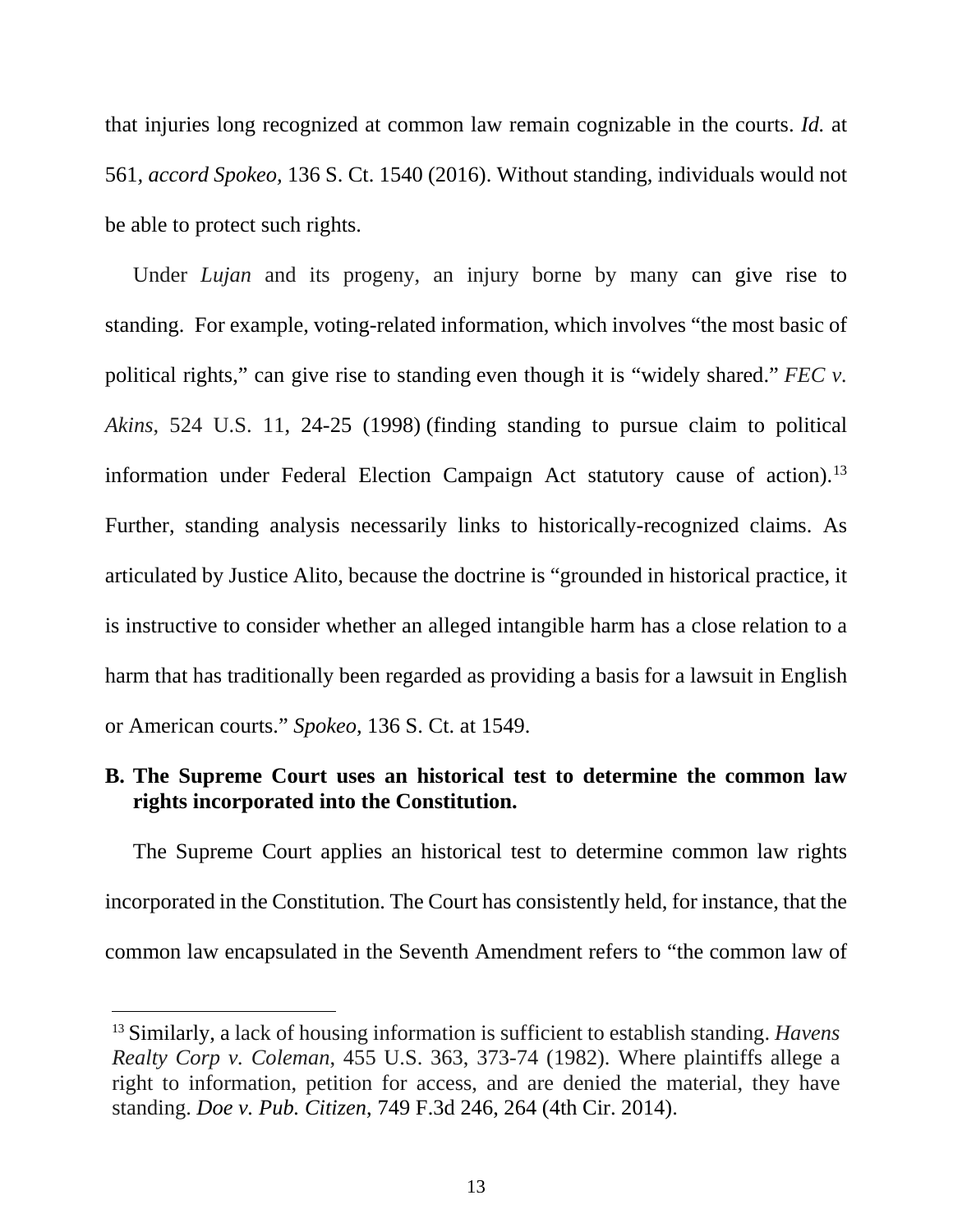England." *United States v. Wonson*, 28 F. Cas. 745, 750 (C.C.D. Mass. 1812) (No. 16,750) (Story, J.); *see also Balt. & Carolina Line, Inc. v. Redman*, 295 U.S. 654, 657 (1935); *Slocum v. New York Life Ins. Co.*, 228 U.S. 364, 377 (1913). *Pari passu*, the writ of habeas corpus "became an integral part of our common-law heritage by the time the Colonies achieved independence." *Rasul v. Bush*, 542 U.S. 466 (2004) (internal citations omitted). "[A]t the absolute minimum, the Suspension Clause protects the writ as it existed in 1789." *INS v. St. Cyr*, 533 U.S. 289, 301 (2001). The Court looked to the writ's "historical core" to prevent the executive from wrenching habeas from the Court's jurisdiction. 542 U.S. 474; *see also Boumediene v. Bush*, 553 U.S. 723, 726 (2008). Like habeas, the right of access to judicial opinions arose centuries ago, becoming "an integral part of our common law heritage." *See Preiser v. Rodriguez*, 411 U.S. 475, 485 (1973).

#### **C. English common law recognizes and relies upon a public right of access to judicial opinions.**

Since the time of Edward II, who ruled England 1307-1327, English judicial records have been public. 1 William Blackstone, *Commentaries on the Laws of England* \*71-72 (1765) [hereinafter "*Commentaries*"]. In 1372 Parliament expanded the common law right of access to include all court records and evidence, even if used against the king. *Compare* 46 Edw. 3 (1372) (Eng.), *reprinted in* 2 *Stat. at Large* 191, 196-97 (Danby Pickering ed., 1762), *with* 14 Edw. III, stat. 1, c. 14. Sir Edward Coke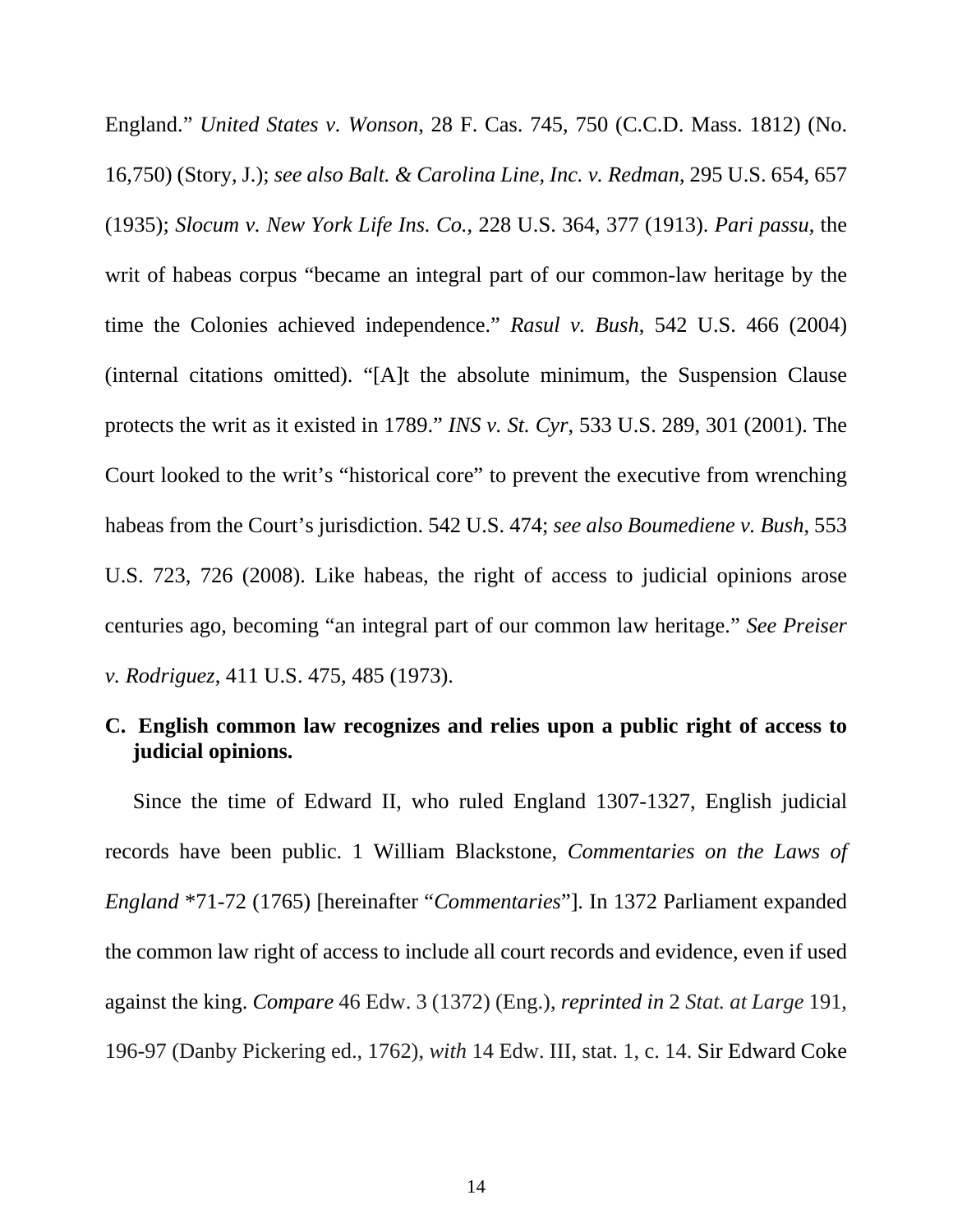looked back to the petition to highlight the rule that records and reports be available

to any subject for the purpose of discovering precedent:

[W]hensoever a man is enforced to yield a reason of his opinion or judgment, that then he set down all authorities, precedents, reasons, arguments and inferences whatsoever that may be probably applied to the case in question.[] These records, for that they contain great and hidden treasure, are faithfully and safely kept (as they well deserve) in the King's Treasury. And yet not so kept but that any subject may for his necessary use and benefit have access thereunto, which was the ancient law of England, and so is declared by an act of Parliament in 46E 3. 3 Cook Reports, preface, *reprinted in* 2 Edward Coke, *The Reports of Sir Edward Coke in Thirteen Parts* iv (London, Joseph Butterworth and Son1826).

Even the much-despised Star Chamber "heard cases in public." 5 William Holdsworth, *A History of English Law* 156 (4<sup>th</sup> ed. 1927). Public hearings and the presence of lawyers meant widespread knowledge of the court's decisions. *Id. See also* William Hudson*, A Treatise of the Court of the Star Chamber* 48 (Francis Hargrave ed., 2008) (1791).

Common law itself *depended* upon the promulgation of judicial decisions, initially for "common erudition" and thereafter for authoritative case law. John Baker, *Oxford History of the Laws of England* 488 (2003). *Genera customes* "guided and directed" the "proceedings and determinations of the king's ordinary courts of justice." 1 *Commentaries* \*68. They depended "upon immemorial usage…for their support." *Id.* Judges served as "the depositary of the laws," their decisions providing "the principal and most authoritative evidence" of the law. *Id.* Blackstone noted the importance of public access: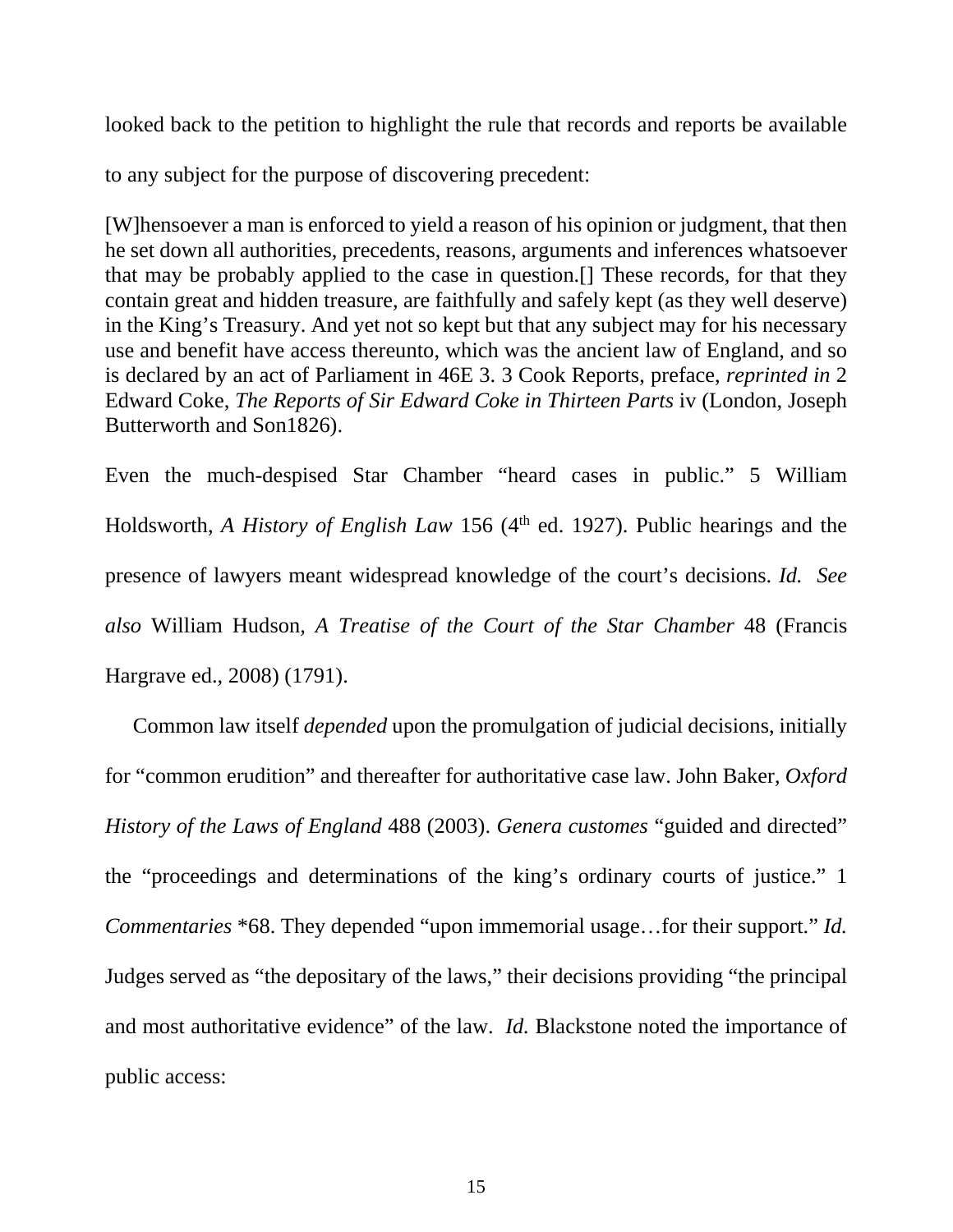The judgment itself, and all the proceedings previous thereto, are carefully registered and preserved, under the name of records*, in publick repositories set apart for that particular purpose; and to them frequent recourse is had,* when any critical question arises, in the determination of which former precedents may give light or assistance. *Id.* (emphasis added)

Judicial decisions were "not only preserved as authentic records in the treasuries of

the several courts," but they were "handed out to public view in the numerous volumes

of reports." *Id.* at \*71. According to Blackstone, the reports included "histories of the

several cases, with a short summary of the proceedings, which are preserved at large

in the record; the arguments on both sides; and the reasons the court gave for their

judgment." *Id.[14](#page-29-0)* As Greenleaf later summarized,

[I]n regard to the inspection of public documents, it has been admitted, from a very early period, that the inspection and exemplification of the records of the king's courts is the common right of the subject. 1 Simon Greenleaf, *A Treatise on the Law of Evidence* § 471 (Boston, Little, Brown, & Co. 16th ed. 1899).

# **D. From the founding of the Republic, U.S. courts have recognized a common law public right of access to judicial opinions.**

In 1834 the Supreme Court unanimously recognized the common law right of

access to judicial opinions when it determined that a court reporter could not hold a

copyright to them, as they were in the public domain. *Wheaton v. Peters*, 33 U.S. (8

<span id="page-29-0"></span><sup>&</sup>lt;sup>14</sup> English law drew a line between formal matters of record and other judicial muniments. *Hewitt v. Pigott* (1831) 131 Eng. Rep. 155, 7 Bing. 400; *Browne v. Cumming* (1829) 109 Eng. Rep. 377, 10 B. & C. 70; *Turner v. Eyles* (1803) 127 Eng. Rep. 248, 3 Bos. & Pul. 456. The fact a document was not part of the formal record, though, still did not insulate it from public view. *See Fox v. Jones* (1828) 108 Eng. Rep. 897, 7 B. & C. 732; *Taylor v. Sheppard* (1835) 160 Eng. Rep. 110, 1 Y. & C. Ex. 271.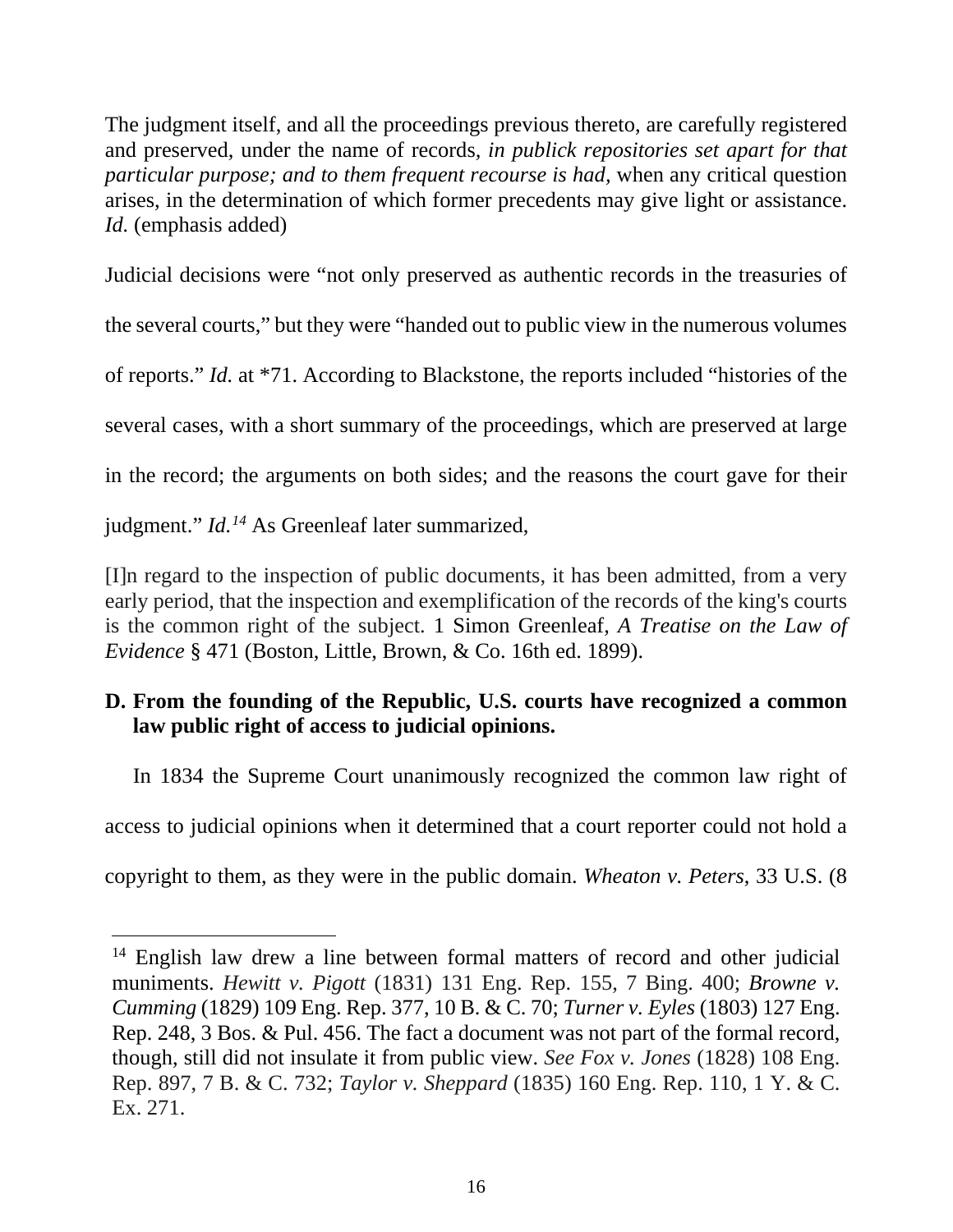Pet.) 591, 668 (1834). No more so could a bookseller hold an exclusive copyright to

the written opinions of state judges:

The whole work done by the judges constitutes the authentic exposition and interpretation of the law, which, binding every citizen, is free for publication to all, whether it is a declaration of unwritten law, or an interpretation of a constitution or a statute. *Banks v. Manchester*, 128 U.S. 244, 253 (1888).

As recognized by lower courts,

The right to examine certain records and papers…exists as to the books containing the docket or minute entries of the judgments and decrees of the court. *In re McLean*, 16 F. Cas. 237, 239 (C.C.S.D. Ohio 1879) (No. 8877); *see also Bullitt County v. Washer*, 130 U.S. 142, 149 (1889); *In re Chambers*, 44 F. 786 (C.C. Neb. 1891).

State courts followed suit. All persons, even if they were not citizens, had a right to

inspect court records. *See, e.g.*, *Nash v. Lathrop*, 6 N.E. 559, 560-61, 563 (Mass.

1886); *Nowack v. Fuller,* 219 N.W. 749, 750 (Mich. 1928). As early as 1894, the

District of Columbia recognized public access. The Court denounced a motion to

"preserve [court records] in secrecy," distinguishing between judicial records and

"other mere official records." *Ex parte Drawbaugh*, 2 App. D.C. 404, 404, 407 (Ct.

App. D.C. 1894).

The rules of the Patent Office have no application to the proceedings of this court... They may be very necessary and proper for conducting the affairs of that office…but it does not follow that similar rules should be adopted and enforced as applicable in an appellate court of record. *Id.* at 405.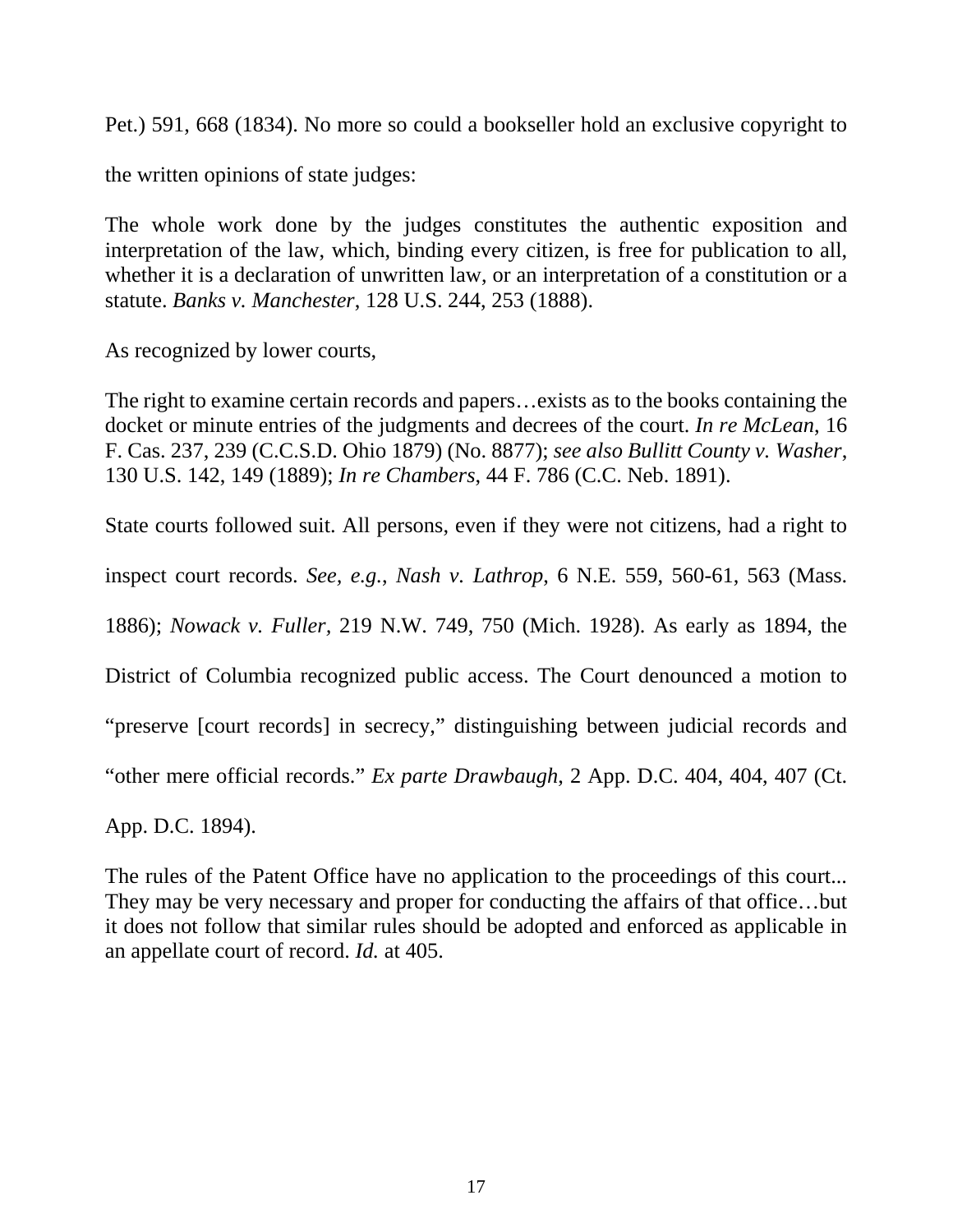Permeating these decisions was the understanding that the court's legitimacy depended upon open access to its decisions.<sup>15</sup> In the mid-20th century, common law continued to embrace access to judicial records. 45 Am. Jur. *Records and Recording Laws* §17 (1956); 53 C.J.S. *Records* § 40 (1931); M.C. Dransfield, Annotation, *Restricting Access to Judicial Records*, 175 A.L.R. 1260 (1948).

In the 1960s, different methods of reproduction brought new questions to the fore. The courts reiterated the common law right to inspect judicial records. *See, e.g., People ex. rel. Gibson v. Peller*, 181 N.E.2d 376, 378 (Ill. Ct. App. 1962); *Moore v. Bd. of Chosen Freeholders of Mercer County*, 184 A.2d 748, 754 (N.J. Super. Ct. App. Div. 1962). Third parties sought non-documentary evidence introduced at trial.<sup>[16](#page-31-1)</sup> The courts doubled down, stating, "The existence of the common law right to inspect and copy judicial records is beyond dispute." 635 F.2d at 947-48. Where denied, it tended to be in the service of competing rights, such as fair trial or freedom of the press. *See, e.g.*, 654 F.2d at 431. Judges also looked to the role that the documents played in the adjudicative process and their relationship to substantive rights. *See, e.g.*, *In re U.S.* 

<span id="page-31-0"></span> <sup>15</sup> *See, e.g., Ex parte Gay*, 20 La. Ann. 176, 177 (La. 1868). *See also Scott v. Stutheit*, 121 P. 151, 154 (Colo. App. 1912). ("The law is well settled…that…a judgment or decree, to be valid, must be rendered in open court during term time…This is the general rule in this country, and has been adopted by the appellate courts in most, if not all, of the states of the Union.")

<span id="page-31-1"></span><sup>16</sup> *See, e.g.*, *Nixon v. Warner Commc'n, Inc*., 435 U.S. 589 (1978); *United States v. Myers* (In re Nat'l Broad. Co.), 635 F.2d 945, 947-48 (2d Cir. 1980); *Belo Broad. Corp. v. Clark*, 654 F.2d 423, 425 (5th Cir. 1981).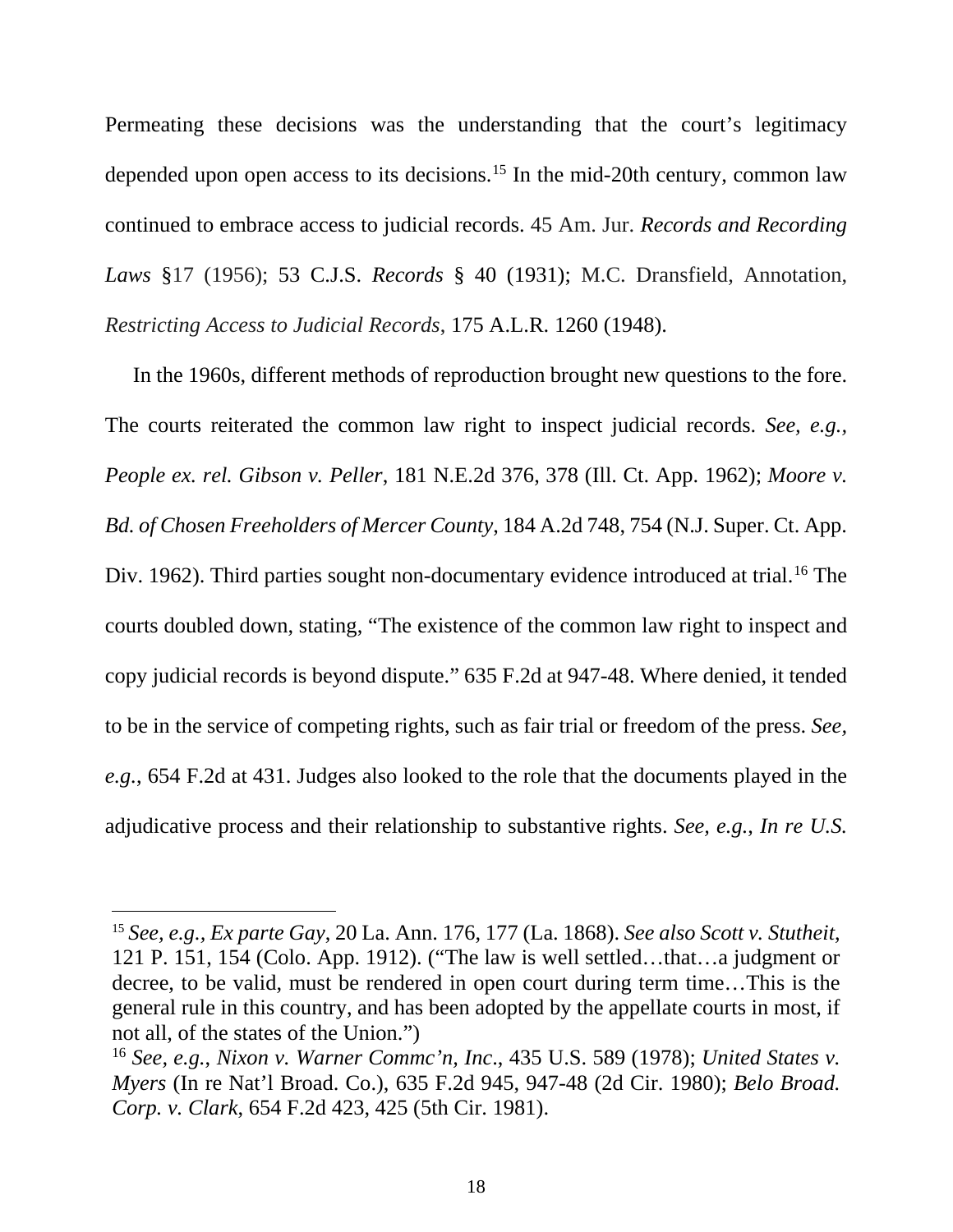*for an Order Pursuant to 18 U.S.C. Section 2703(D)*, 707 F.3d 283, 291 (4th Cir. 2013); *In re Providence Journal Co.*, 293 F.3d 1, 9 (1st Cir. 2002); *United States v. El-Sayegh*, 131 F.3d 158, 163 (D.C. Cir. 1997). What was not questioned was whether the public had a right to actual decisions. To the contrary, since 1834, the courts have explicitly recognized that judicial opinions belong to the People. *See* 33 U.S. at 668.

#### **III. The First Amendment encapsulates and expands the common law right of access to judicial opinions.**

The First Amendment prohibits the government from "abridging the freedom of speech, or of the press; or the right of the people peaceably to assemble, and to petition the Government for a redress of grievances." U.S. Const. amend. I. This language incorporates and goes beyond the common law right of access. *See, e.g.,* 749 F.3d at 265; *Rushford v. New Yorker Magazine*, 846 F.2d 249, 253 (4th Cir. 1988)). The expressive rights of speech, press, and assembly are related but distinct. *Thomas v. Collins*, 323 U.S. 516, 530 (1945). Scholars and jurists have long acknowledged their "core." *See Globe Newspaper Co.*, 457 U.S. at 603, 606; *Richmond Newspapers*, 448 U.S. at 575, 578, 580; *Branzburg v. Hayes*, 408 U.S. 665, 680-81 (1972); Vincent Blasi, *The Pathological Perspective and the First Amendment*, 85 Colum. L. Rev. 449, 452, 456 (1985). The doctrinal emphasis reflects that the media has tended to bring judicial access suits (the right to court documents concomitant to freedom of the press), as well as the extent to which voting has become the participatory cornerstone of our democracy (underscoring the importance of a free flow of information to the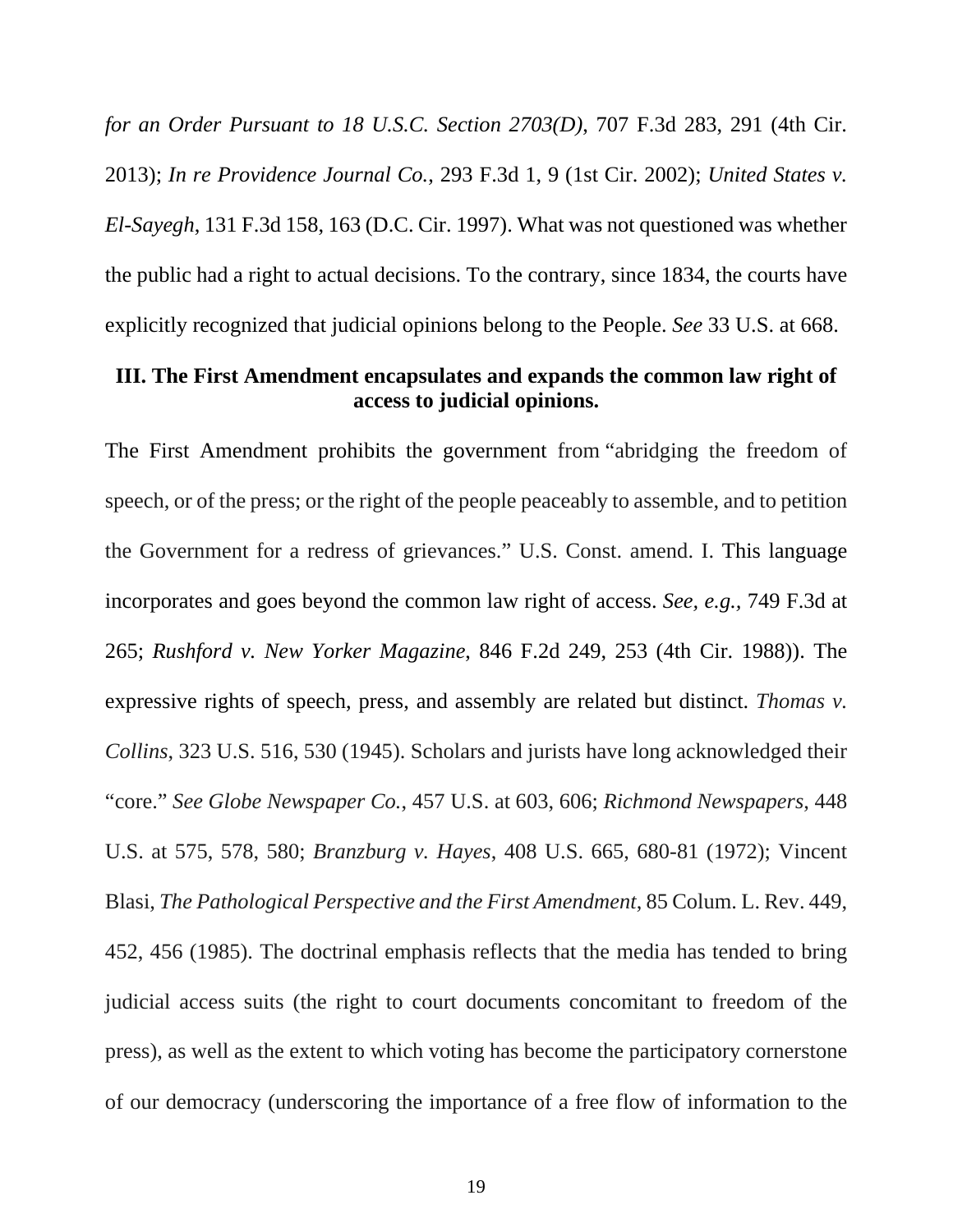electorate). Despite the desuetude of the right to petition, the Framers considered it one of the most important protections. John Phillip Reid, *Constitutional History of the American Revolution: The Authority of Rights* 4 (1986).

# **A. As an historical matter, the right to petition was independent of, and of greater importance than, freedom of speech, press, and assembly.**

Traditionally, the right to petition surpassed speech, press, and assembly in importance.[17](#page-33-0) It allowed individuals to seek redress for wrongs and "could force the government's attention on the claims of the governed when no other mechanism could." Gregory A. Mark, *The Vestigial Constitution, The History and Significance of the Right to Petition*, 66 Fordham L. Rev. 2153, 2157 (1998). Subjects could go directly to the Crown to challenge lesser tribunals and authorities. *Id.* at 2163. The right applied to the colonies, even as the Crown's failure to respond to petitions provided grounds for rebellion. Declaration of Independence para. 30. ("In every stage of these Oppressions we have Petitioned for Redress in the most humble Terms. Our repeated Petitions have been answered only by repeated Injury.") Anti-federalists attacked Constitution for failing to protect the right. [18](#page-33-1) James Madison therefore

<span id="page-33-0"></span> <sup>17</sup> Julie M. Spanbauer, *The First Amendment Right to Petition Government for a Redress of Grievances: Cut from a Different Cloth*, 21 Hastings Const. L.Q. 15, 17, 34-39 (1993); Norman B. Smith, *"Shall Make No Law Abridging…": An Analysis of the Neglected, But Nearly Absolute, Right of Petition,* 54 U. Cin. L. Rev. 1153, 1165-67 (1986).

<span id="page-33-1"></span><sup>18</sup> *See, e.g.,* Letters from the Federal Farmer (Dec. 25, 1787), *reprinted in* 2 *The Complete Anti-Federalist* 256, 274 (Herbert J. Storing ed. 1981); *Centinel II*, Philadelphia Freeman's Journal, (Oct. 24, 1787), *reprinted in* 13 *The Documentary*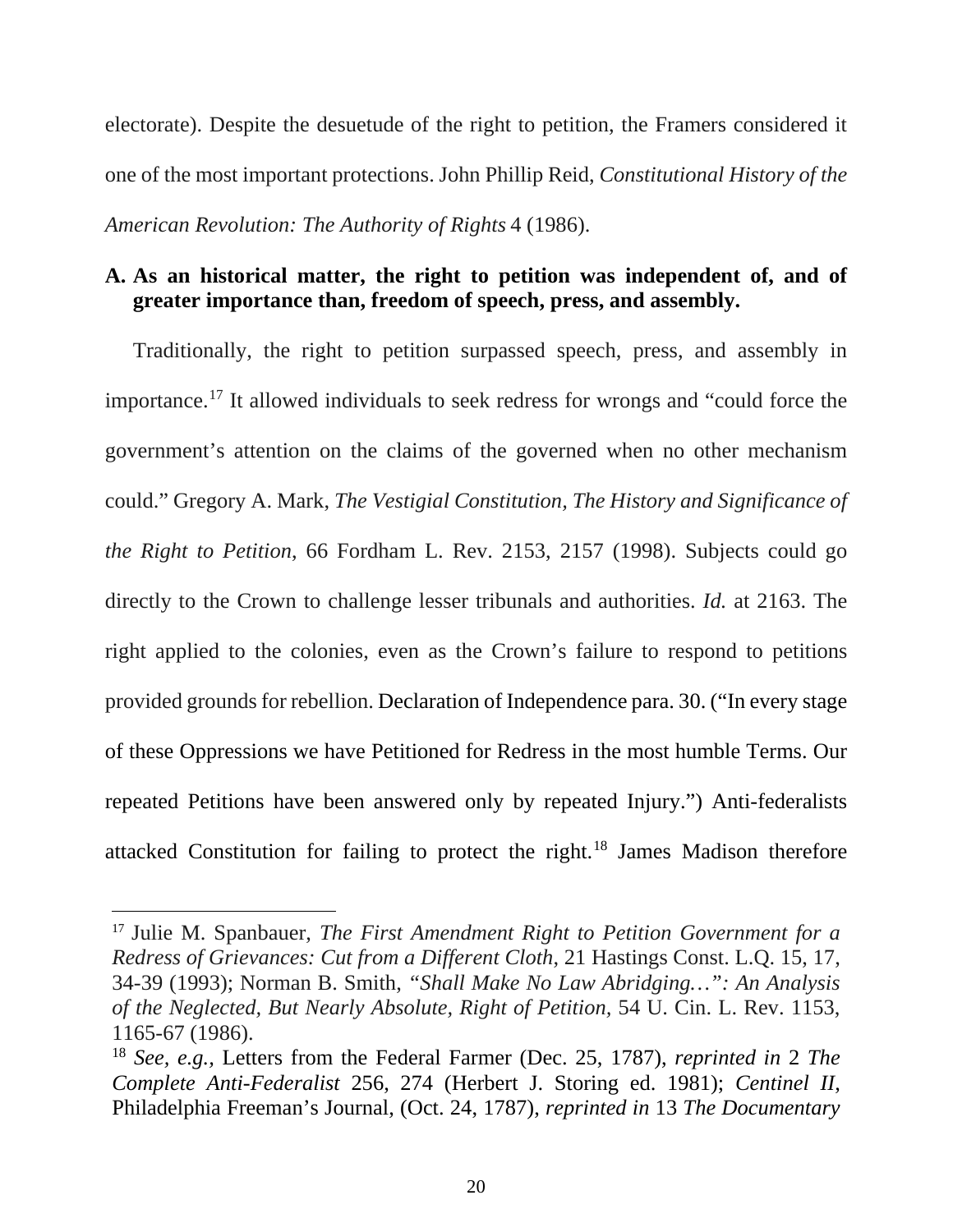incorporated it into the Bill of Rights, proposing that it apply to the legislature.<sup>[19](#page-34-0)</sup> Parliament had acted as a judicial body, so separation of powers required a shift to "government" to allow for judicial redress. Accordingly, the Select Committee altered the language to apply to all three branches.<sup>[20](#page-34-1)</sup>

The right to petition is distinct from the other expressive rights in that it protects (a) active political engagement; (b) directed at a particular body of persons; (c) demanding an action in response; and (d) not diluted through representation, giving citizens a better opportunity to be heard. It ensures that changes in society are reflected in government. *See Thomas*, 323 U.S. at 545-46 (Jackson, J., concurring). It prevents the government from being the guardian of the collective public will. *Id.* at 545. It gives citizens the ability to *do* something about their concerns.

# **B. The right to petition requires a right of access to judicial opinions.**

 $\overline{a}$ 

*History of the Ratification of the Constitution* 457, 466-67 (Merrill Jensen ed., 1976); Richard Henry Lee's Amendments, The Confederation Congress and the Constitution (Sept. 27, 1787), *reprinted in* 13 *The Documentary History of the Ratification of the Constitution* 229, 239.

<span id="page-34-0"></span><sup>19</sup> 1 *Annals of Congress* 434 (Washington, D.C., Gales and Seaton, Joseph Gales ed., 1834) ("The people shall not be restrained from peaceably assembling and consulting for their common good; nor from applying to the Legislature by petitions, or remonstrances, for redress of their grievances.").

<span id="page-34-1"></span><sup>&</sup>lt;sup>20</sup> "The freedom of speech, and of the press, and the right of the people peaceably to assemble, and consult for their common good, and to apply to the government for redress of grievances, shall not be infringed." House of Representatives Journal (Aug. 1789), *reprinted in* 5 Bernard Schwartz, *The Roots of the Bill of Rights* 1122 (1980). *See also* House Debates (July-Aug. 1789), *reprinted in* 5 Schwartz, *supra*, at 1125-38 (adopting the text); Senate Journal (Aug.-Sept. 1789), *reprinted in* 5 Schwartz, *supra*, at 1148-49 (altering "apply" to "petition").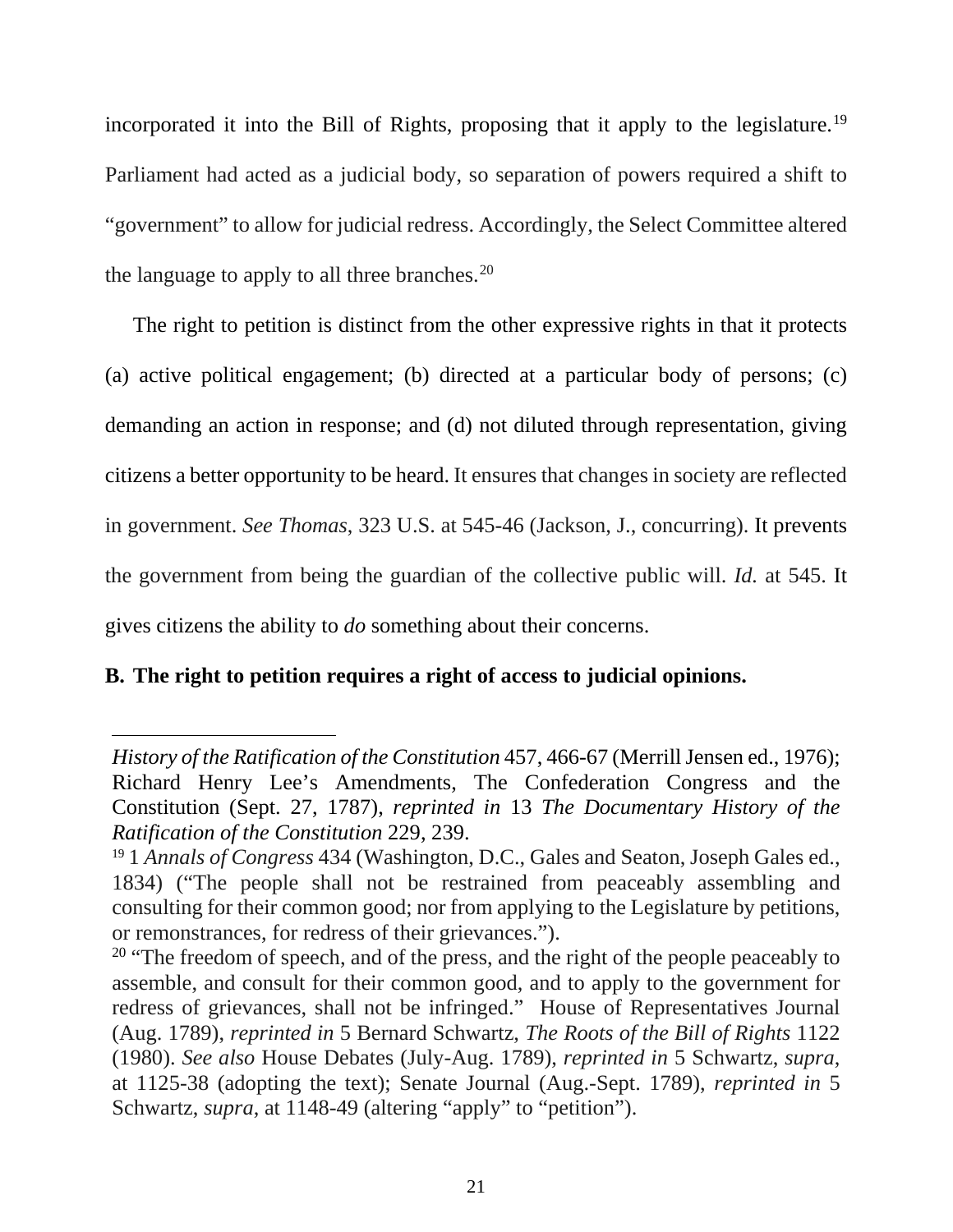The right of access to the courts has long been recognized by the Supreme Court as "part of the right of petition protected by the First Amendment." *California Motor Transp. Co. v. Trucking Unlimited, 404 U.S. 508, 513 (1972).*<sup>[21](#page-35-0)</sup> Citizens cannot petition and seek redress, if they cannot access the law. The case is even stronger in relation to government malfeasance, where remedies for unlawful conduct create a "constitutional antidote" to sovereign immunity. James E. Pfander, *Sovereign Immunity and the Right to Petition: Toward a First Amendment Right to Pursue Judicial Claims against the Government*, 91 Nw. U. L. Rev. 899, 899 (1997). "These expressly guaranteed freedoms share a common core purpose of assuring freedom of communication on matters relating to the functioning of government." *Richmond Newspapers, Inc.*, 448 U.S. at 575.<sup>[22](#page-35-1)</sup> The First Amendment thus,

embodies more than a commitment to free expression…it has a *structural* role to play in securing and fostering our republican system of self-government…. Implicit in this structural role is not only "the principle that debate on public issues should be uninhibited, robust, and wide-open," but also the antecedent assumption that valuable public debate—as well as other civic behavior—must be informed. *Id.* at 587 (quoting *New York Times Co. v. Sullivan*, 376 U.S. 254, 270 (1964)).(emphasis in original)

<span id="page-35-0"></span> 21 *Accord Chambers v. Baltimore & Ohio R.R.*, 207 U.S. 142, 148 (1907); *Bradley v. Pittsburgh Board of Education*, 913 F.2d 1064, 1076 (3d Cir. 1990); *NAACP v. Button*, 371 U.S. 415, 429-30 (1963); *see also* Carol Rice Andrews*, A Right of Access to Court Under the Petition Clause of the First Amendment: Defining the Right*, 60 Ohio St. L.J. 557 (1999) (finding historical, textual, and policy support for reading the First Amendment to include a right of access to the courts).

<span id="page-35-1"></span><sup>22</sup> *Accord Globe Newspaper Co.,* 457 U.S. at 604-605; *Mills v. Alabama*, 384 U.S. 214, 218 (1966); *see also Thornhill v. Alabama*, 310 U.S. 88, 95-96 (1940).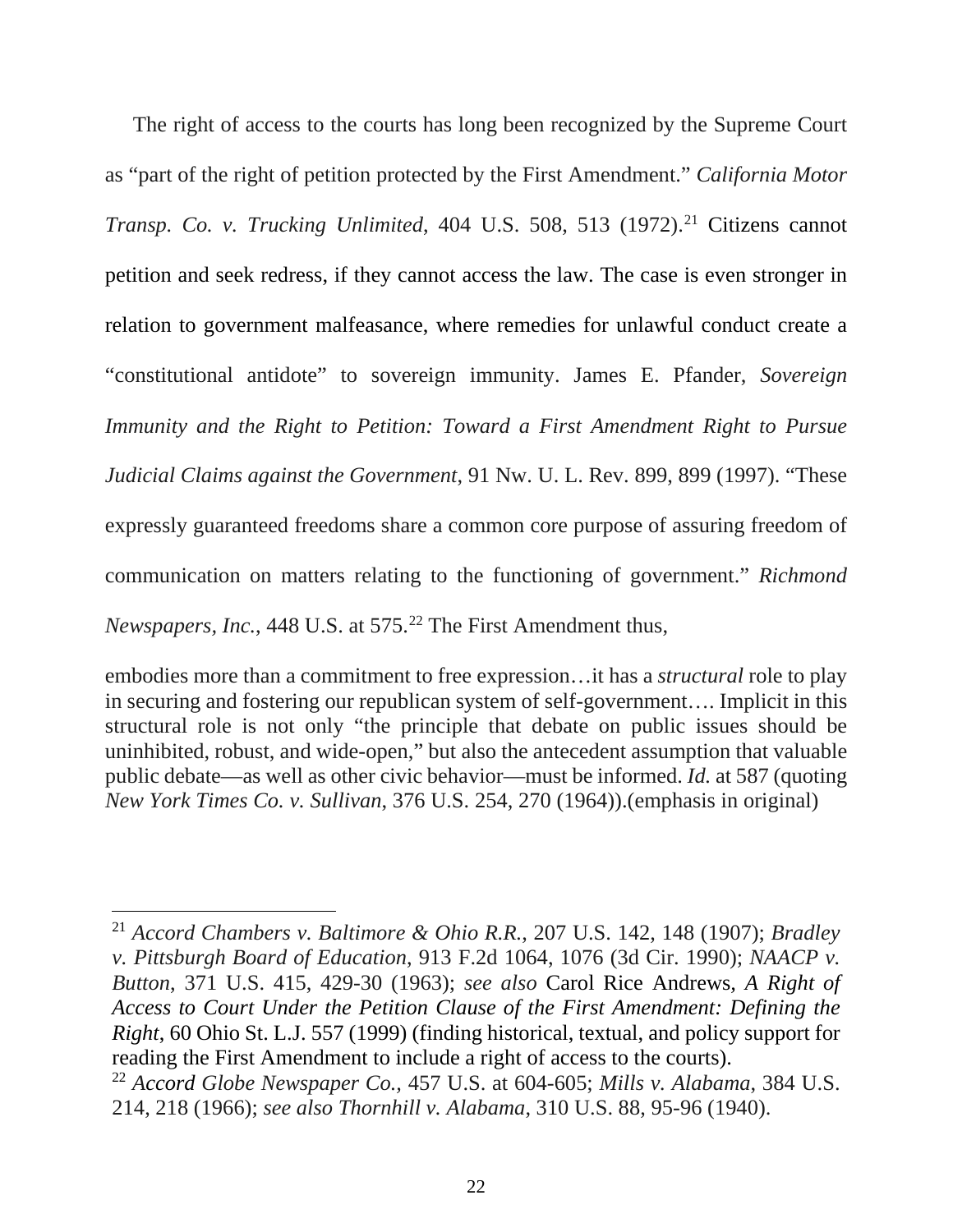It protects the "conditions of meaningful communication" by prohibiting the government "from limiting the stock of information from which members of the public may draw." *Id.* at 588, 576; *accord Kleindienst v. Mandel*, 408 U.S. 753, 762- 63 (1972). For court records, the test is "whether the place and process have historically been open to the press and general public," and "whether public access plays a significant positive role in the functioning of the particular process in question." *Press-Enterprise Co. v. Superior Court (Press-Enterprise II),* 478 U.S. 1, 8-10 (1986). The courts include witness testimony, voir dire, preliminary hearings, bail pleas, sentencing hearings, and criminal and civil trials. *Id.* at 10-15; *Press-Enterprise I*, 464 U.S. 505-510; *Globe Newspaper Co.*, 457 U.S. at 603-06.

Search warrant proceedings, like those undertaken by FISC, are "necessarily ex parte, since the subject of the search cannot be tipped off to the application for a warrant lest he destroy or remove the evidence." *Franks v. Delaware*, 438 U.S. 154, 169, (1978); *accord United States v. U.S. District Court*, 407 U.S. at 297, 321 (1972). The circuits are split on search warrant affidavits. *Compare In re Search Warrant for Secretarial Area*, 855 F.2d 569, 572-75 (8th Cir. 1988), *with Times Mirror Co. v. Copley Press, Inc.*, 873 F.2d 1210, 1213-19, *amended on reh'g*, (9th Cir. 1989).

What is being sought here, however, are not orders and applications. Movants are seeking access to opinions. In assessing the historical record for a "tradition of open[ness]," the Courts do "not look to the particular practice of any one jurisdiction,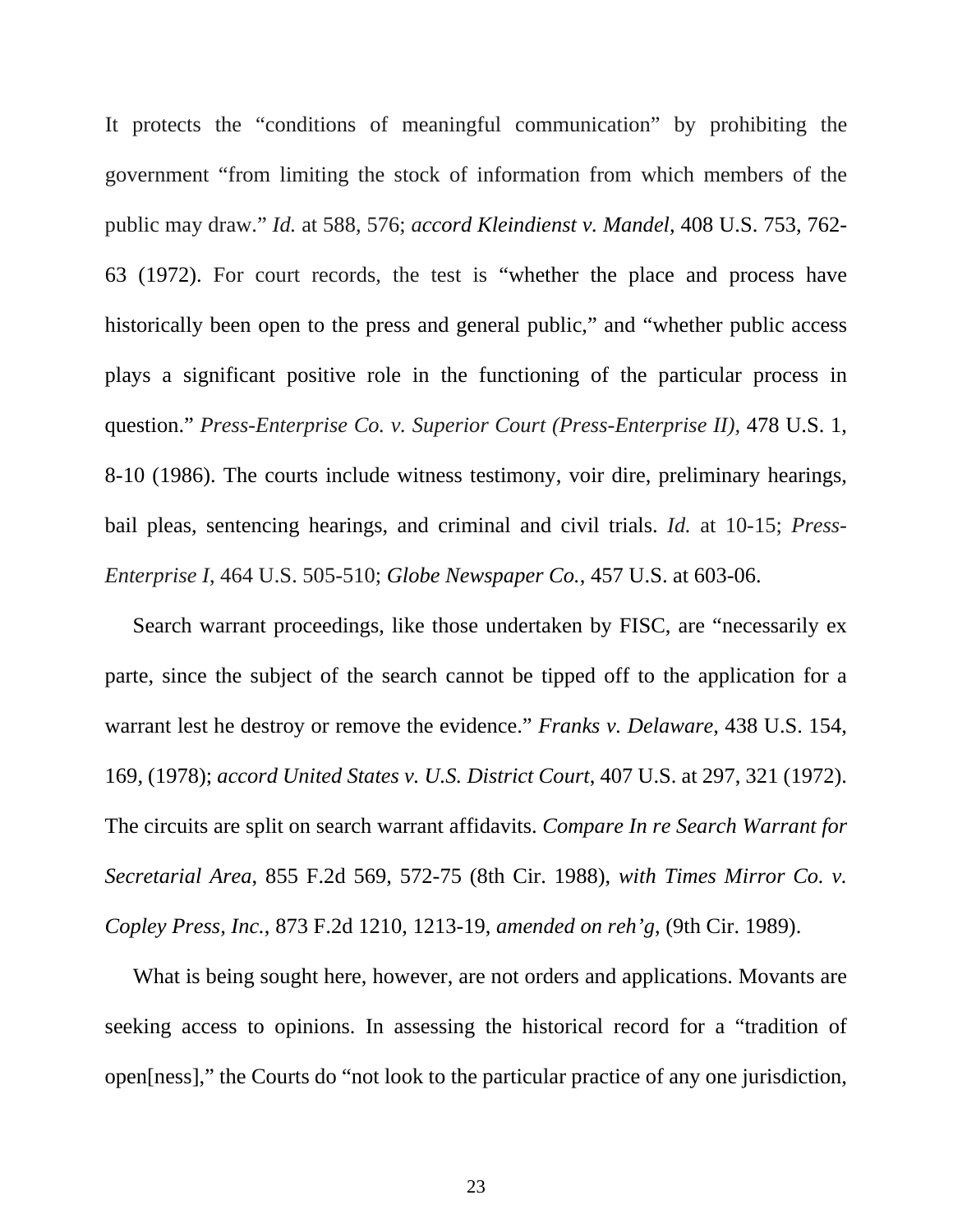but instead '*to the experience in that type or kind of hearing throughout the United States.*'" *El Vocero de Puerto Rico v. Puerto Rico*, 508 U.S. 147, 150 (1993) (quoting *Rivera-Puig v. Garcia-Rosario*, 983 F.2d 311, 323 (1st Cir. 1992)) (emphasis added). In a system built on rule of law and common law tradition, opinions are absolutely a matter of public record. FISC's practice reflects this, with sixty opinions now public. App. A. The motion before the Court also passes the logic test of *Press-Enterprise I*, wherein certain procedures and records can be closed from public inspection, when it is narrowly tailored to serve a higher interest, such as justice or fairness. *Press-Enterprise 1*, 464 U.S. at 510. In this case, justice *requires* access to the law:

The whole work done by the judges constitutes the authentic exposition and interpretation of the law, which, binding every citizen, is free for publication to all, whether it is a declaration of unwritten law, or an interpretation of a constitution or statute*. Banks v. Manchester*, 128 U.S. at 253.

#### **IV. Failure to recognize Movant's right of access would undermine rule of law.**

In 1989 Justice Scalia noted, "In a judicial system such as ours, in which judges are bound not only by the text of code or Constitution, but also by the prior decisions of superior courts…courts have the capacity to 'make' law." Antonin Scalia, *The Rule of Law is the Law of Rules*, 56 U. Chi. L. Rev. 1175, 1175-81 (1989). The four opinions being sought constitute law.

For millennia, access to the law has been the hallmark of rule of law. As developed in the writing of Aristotle, Cicero and St. Augustine, *lex iniusta lex non est.* Thomas Aquinas, *Summa Theologiae*, I-II, Q. 96, Art. 4 (Fathers of the Eng. Dominican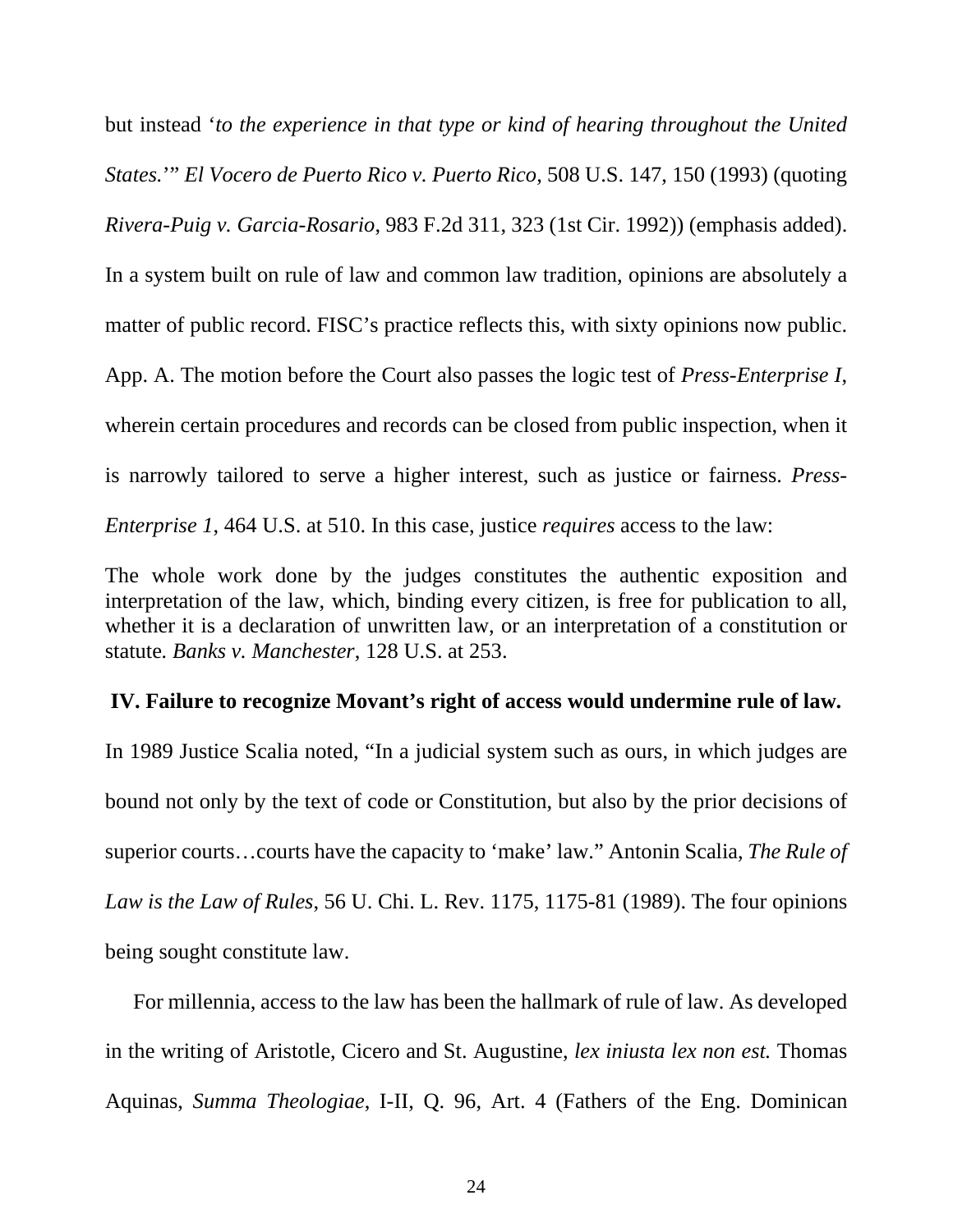Province trans., 1947). To be morally binding, law must be promulgated. *Id.* Early liberal, democratic theorists adapted the concept of natural law to political obedience. Where the government ceases to protect individuals in their lives, liberties, and estates, and each person, in their own conscience, satisfied that the conditions are met, then individuals have not just the right but the duty to rebel. John Locke, *Second Treatise of Government* (Richard Cox ed. 1982) (1690). Deciding whether to obey requires knowing how the government wields its power, which acts as the most important constraint on government. As Jeremy Bentham explained,

Without publicity, all other checks are insufficient: in comparison of publicity, all other checks are of small account. Recordation, appeal, whatever other institutions might present themselves in the character of checks, would be found to operate rather as cloaks than checks; as cloaks in reality, as checks only in appearance. 1 Jeremy Bentham, *Rationale of Judicial Evidence* 524 (London, Hunt and Clar 1827).

Nearly every modern jurisprudence theorist follows suit. John Rawls considers publicity to be a formal constraint. John Rawls, *A Theory of Justice* 130, 133 (1971). John Finnis states that the justness of a law depends upon whether the law itself has been made publicly available. John Finnis, *Natural Law and Natural Rights* 351-68 (2d ed. 2011). H.L.A. Hart's famous "rule of recognition" requires that citizens and officials know what the law is and how it is being implemented. H.L.A. Hart, *The Concept of Law* 91 (1994). Lon Fuller's eight principles, which define law, include, inter alia, the requirement that rules be widely promulgated to ensure that society knows their remit. Lon Fuller, *The Morality of Law* 39, 47 (1964). He emphasizes the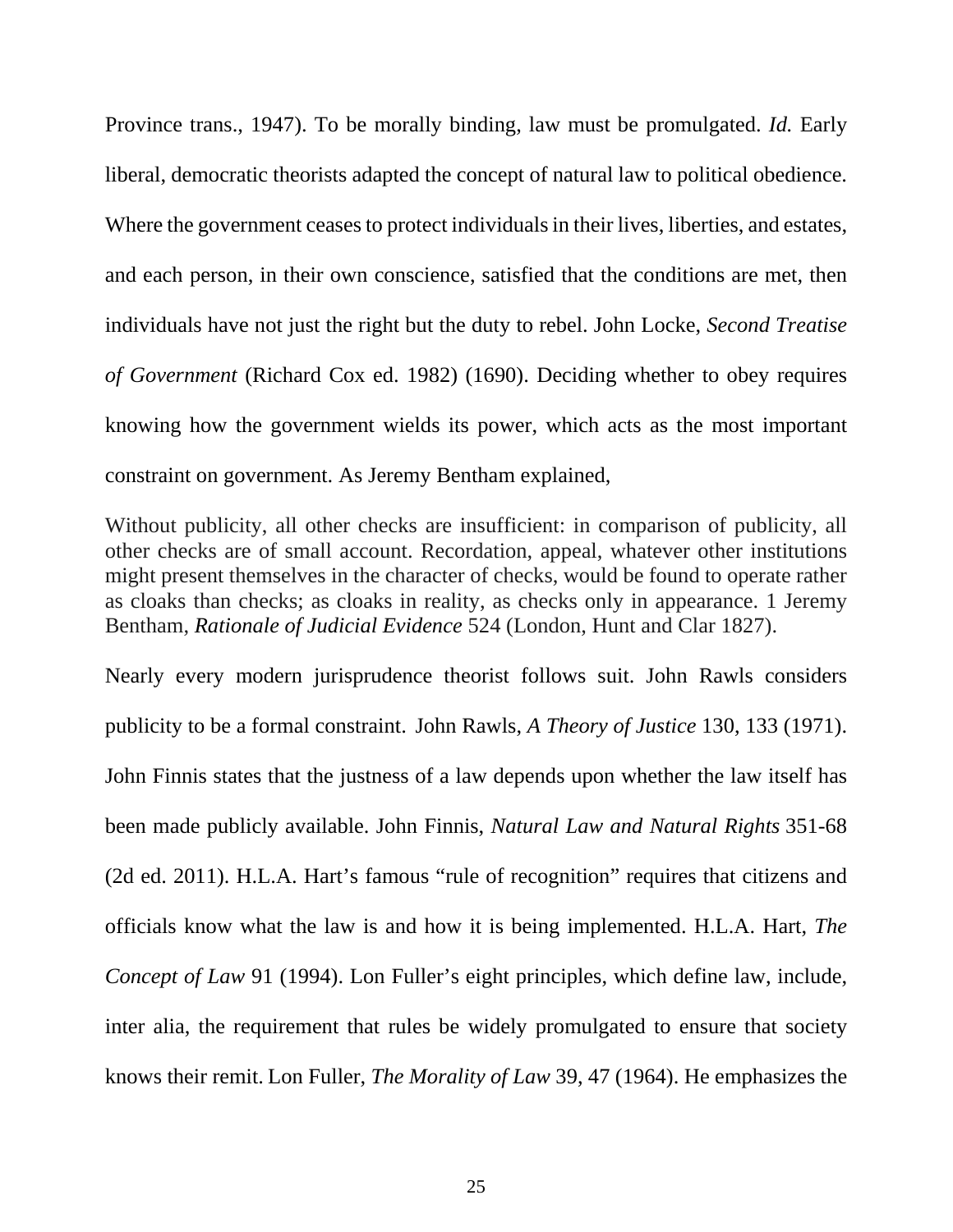importance of consistency between the law as written and applied, an issue of great moment in FISC's interpretation of statutory language. For Fuller, a failure to meet the requirements does not simply result in a bad system of law. It "results in something that is not properly called a legal system at all." *Id.*

Access to judicial opinions also deepens faith in the judiciary. Justice must not just be done, but be seen to be done. *Gannett Co. v. DePasquale,* 443 U.S. 368, 429 (1979) (Blackmun, J., concurring and dissenting); *Offutt v. United States*, 348 U.S. 11 (1954). The Court has long recognized the "nexus between openness, fairness, and the perception of fairness." *Richmond Newspapers Inc.*, 448 U.S. at 570. Courts need not be infallible; however, it is difficult for people "to accept what they are prohibited from observing." *Id.* at 573. As the Third Circuit recognized:

Public confidence [in the judiciary] cannot long be maintained where important judicial decisions are made behind closed doors and then announced in conclusive terms to the public, with the record supporting the court's decision sealed from public view. *United States v. Cianfrani*, 573 F.2d 835, 851 (3d Cir. 1978).

Access educates the public and builds faith in the courts. John Wigmore put it well:

Not only is respect for the law increased and intelligent acquaintance acquired with the methods of government, but a strong confidence in judicial remedies is secured which could never be inspired by a system of secrecy. 6 John H. Wigmore, *Evidence* § 1834 (James H. Chadbourn ed., 1976); *see also* 1 Bentham, *supra*, at 525.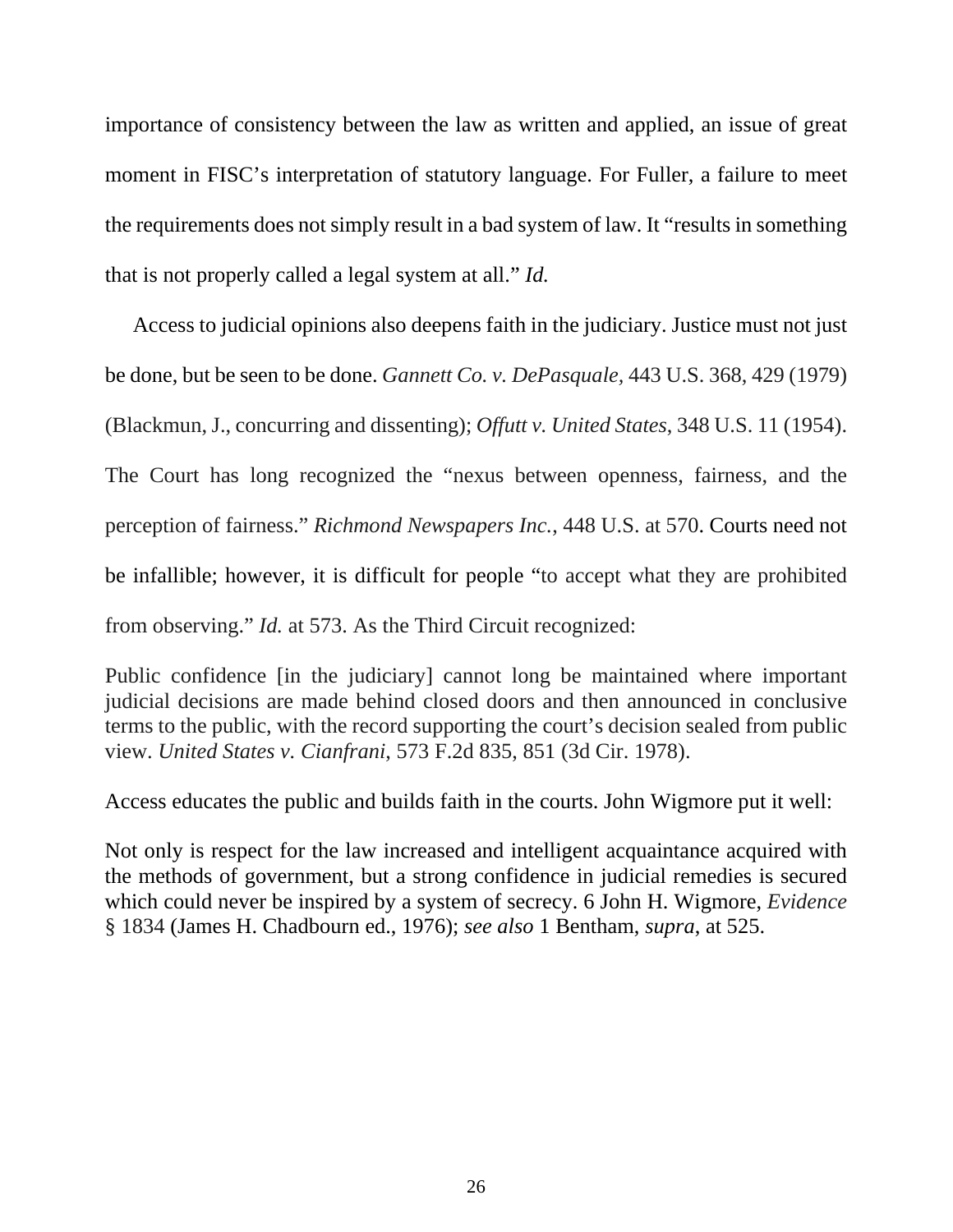FISC plays a critical role in the balance of power.<sup>[23](#page-40-0)</sup> It is in the Court's best interests for the public to *see* it does so and that it respects the longstanding Article III norm of public access to the law.

# **V. Failure to find standing would enable executive branch malfeasance and override separation of powers.**

The government asserts the authority, acknowledged by Court, "to classify and control access to information bearing on national security." *Dep't of the Navy v. Eagan*, 484 U.S. 518, 527 (1988), *quoted* and *cited in* U.S. Resp. to Movant's En Banc Opening Br., at \*5; *accord CIA v. Sims*, 471 U.S. 159, 170 (1985). It finds root in the vesting and commander-in-chief clauses. U.S. Const. art. II, §1(1); *Id.* §2(1)*;* Exec. Order 13526, 75 Fed. Reg. 707 (Dec. 29, 2009). In national security, *certain factual* information must remain protected. But the government then makes a light-year leap to say that this authority gives it the power to prevent the Court from publishing its opinions on matters of law. Such brazen ipse dixit carries enormous risk.

Should the government prevail, it could engage in secret interpretations of the law that contravene the public will. One need not look far for examples. For years, the telephony metadata program operated in secret. When it became public, it generated a backlash in all three branches. On August 12, 2013, President Obama responded to

<span id="page-40-0"></span> <sup>23</sup> *See, e.g.,* Opinion and Order, *[REDACTED]*, Nos. [REDACTED] (FISA Ct. May 13, 2011) (directing the Government to destroy information obtained by unauthorized electronic surveillance) (App. G 677).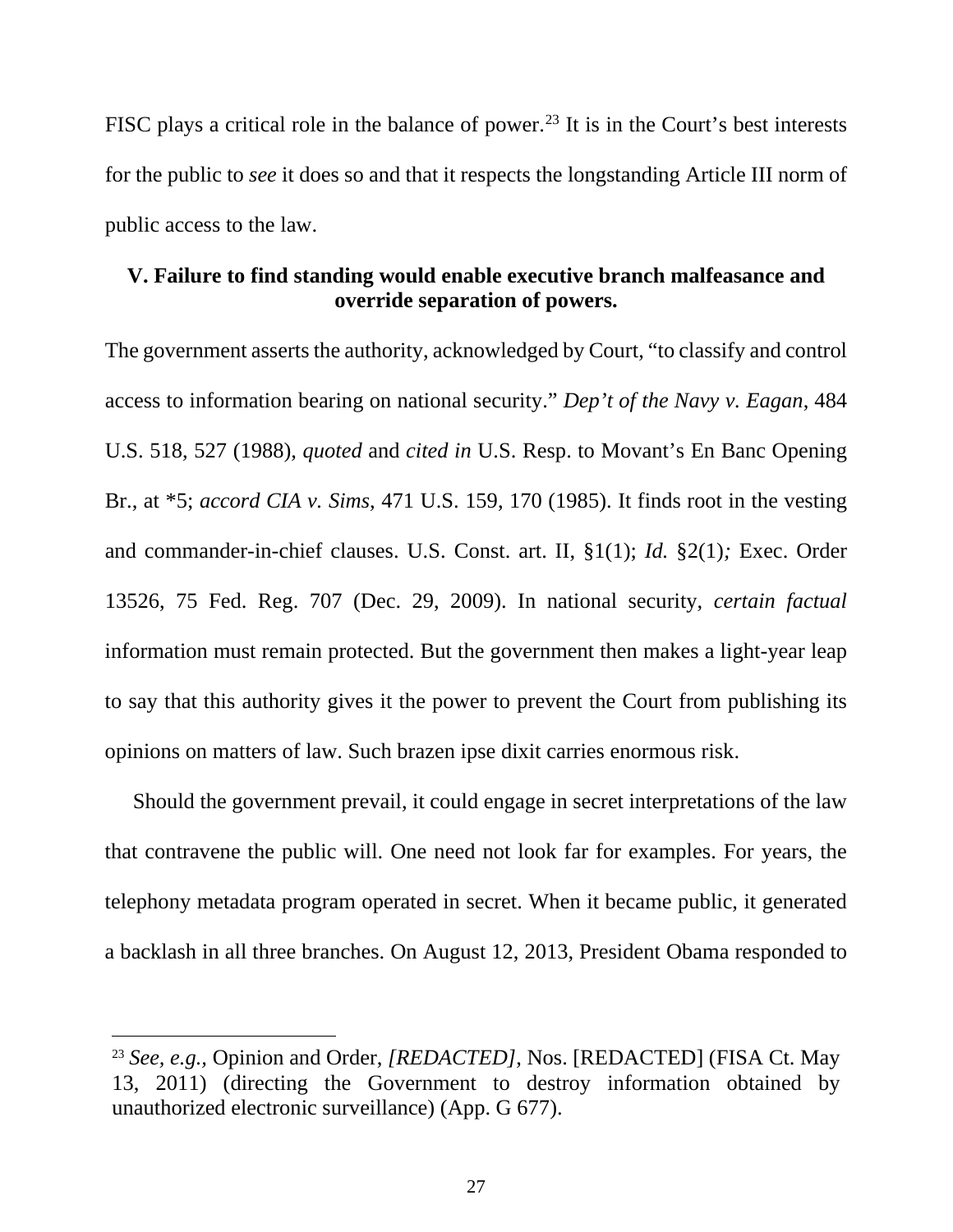the outcry by constituting a Review Group.<sup>[24](#page-41-0)</sup> The group sharply criticized the telephony metadata program and recommended its immediate cessation. Review Grp. on Intelligence & Commc'ns Techs., *Liberty and Security in a Changing World* 17, 88 (2013). The Privacy and Civil Liberties Board (PCLOB), an institution floundering since its creation, took form. *See* Implementing Recommendations of the 9/11 Commissions Act of 2007, Pub. L. No. 110-53, 121 Stat. 266. It held hearings, received public input, and issued its first report in which it found "that the telephone records program fails to comply with Section 215." PCLOB, Report on the Telephone Records Program Conducted under Section 215 of the USA PATRIOT Act and on the Operations of the Foreign Intelligence Surveillance Court, Jan. 23, 2014, at 10 (2014). PCLOB determined that the program was illegal. *Id.* It recommended the end of bulk collection. *Id.* at 16. In the courts, the Second Circuit referred to the government's interpretation of Section 215 as "unprecedented and unwarranted," holding the program unlawful. *ACLU v. Clapper,* 785 F.3d 787, 812 (2d Cir. 2015). Numerous suits raised Fourth Amendment challenges.<sup>[25](#page-41-1)</sup> One Court granted a preliminary injunction to enjoin collection and query of plaintiff's telephony metadata. *Klayman* 

<span id="page-41-0"></span> 24 *Presidential Memorandum—Reviewing Our Global Signals Intelligence Collection and Communications Technologies*, White House. (Aug. 12, 2013), [https://obamawhitehouse.archives.gov/the-press-office/2013/08/12/presidential](https://obamawhitehouse.archives.gov/the-press-office/2013/08/12/presidential-memorandum-reviewing-our-global-signals-intelligence-collec)[memorandum-reviewing-our-global-signals-intelligence-collec.](https://obamawhitehouse.archives.gov/the-press-office/2013/08/12/presidential-memorandum-reviewing-our-global-signals-intelligence-collec)

<span id="page-41-1"></span><sup>25</sup> *See Smith v. Obama*, 24 F. Supp. 3d 1005 (D. Idaho 2014); 959 F. Supp. 2d 724; *Klayman v. Obama*, 957 F. Supp. 2d 1 (D.D.C. 2013); *U.S. v. Moalin*, No. 10cr4246 JM, 2013 WL 6079518 (S.D. Cal. Nov. 18, 2013).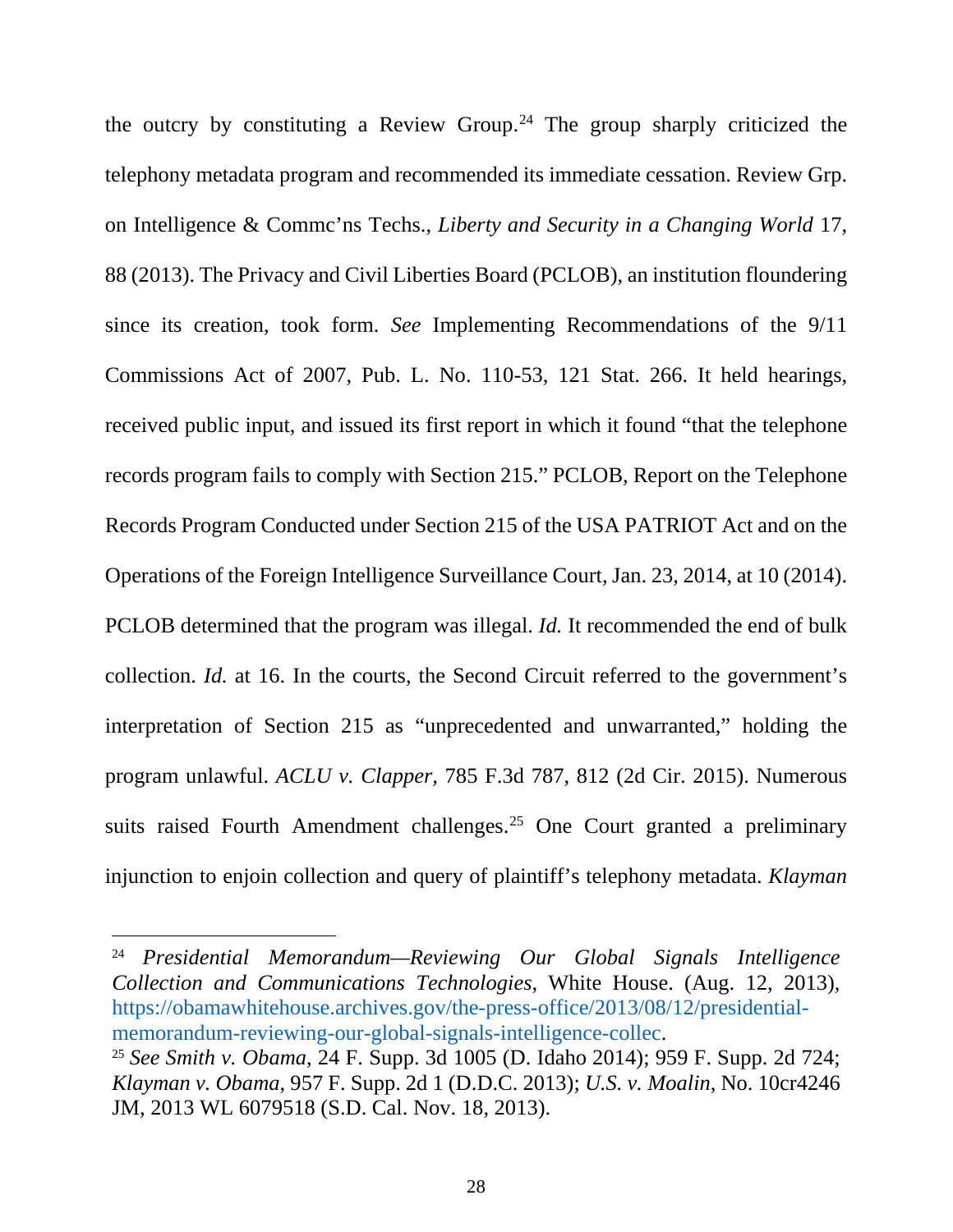*v. Obama*, 142 F. Supp. 3d 172 (2015). Congress, for its part, held hearings and passed a new law, outlawing bulk collection under section 215 *and* PR/TT. Uniting and Strengthening America By Fulfilling Rights and Ensuring Effective Discipline over Monitoring Act of 2015, Pub. L. No. 114-23, §§ 103, 201, 129 Stat. 268, 272, 277 (2015). Congress required FISC to appoint amici curiae "to assist…in the consideration of any application for an order or review that, in the opinion of the court, presents a novel or significant interpretation of the law." *Id.* §401. It directed that the Court designate individuals with "expertise in privacy and civil liberties." *Id.* The fact that FISC already knew about the program mattered little. It was public access and the disapproval of the People, that drove reform.

Should the government prevail, it would increase the risk of the executive acting badly. FISC opinions show repeated noncompliance. The government could use classification to prevent *any* judicial decision from reaching light of day, potentially hiding even gross violations of law. It could use section 215 powers to build social networks or to target political opponents, yet the electorate would remain ignorant.

The government's failure to acknowledge any limiting principle to its claim further threatens separation of powers. *See* United States' Opp'n to the Mot. of the ACLU et al., for the Release of Court Records, at \*4-6 (App. E 140). Judicial opinions belong to the courts. En Banc Op. at \*16. Should the Court find for the government, Art. II would trump Article III in an area of core Article III powers. Congress rejects the same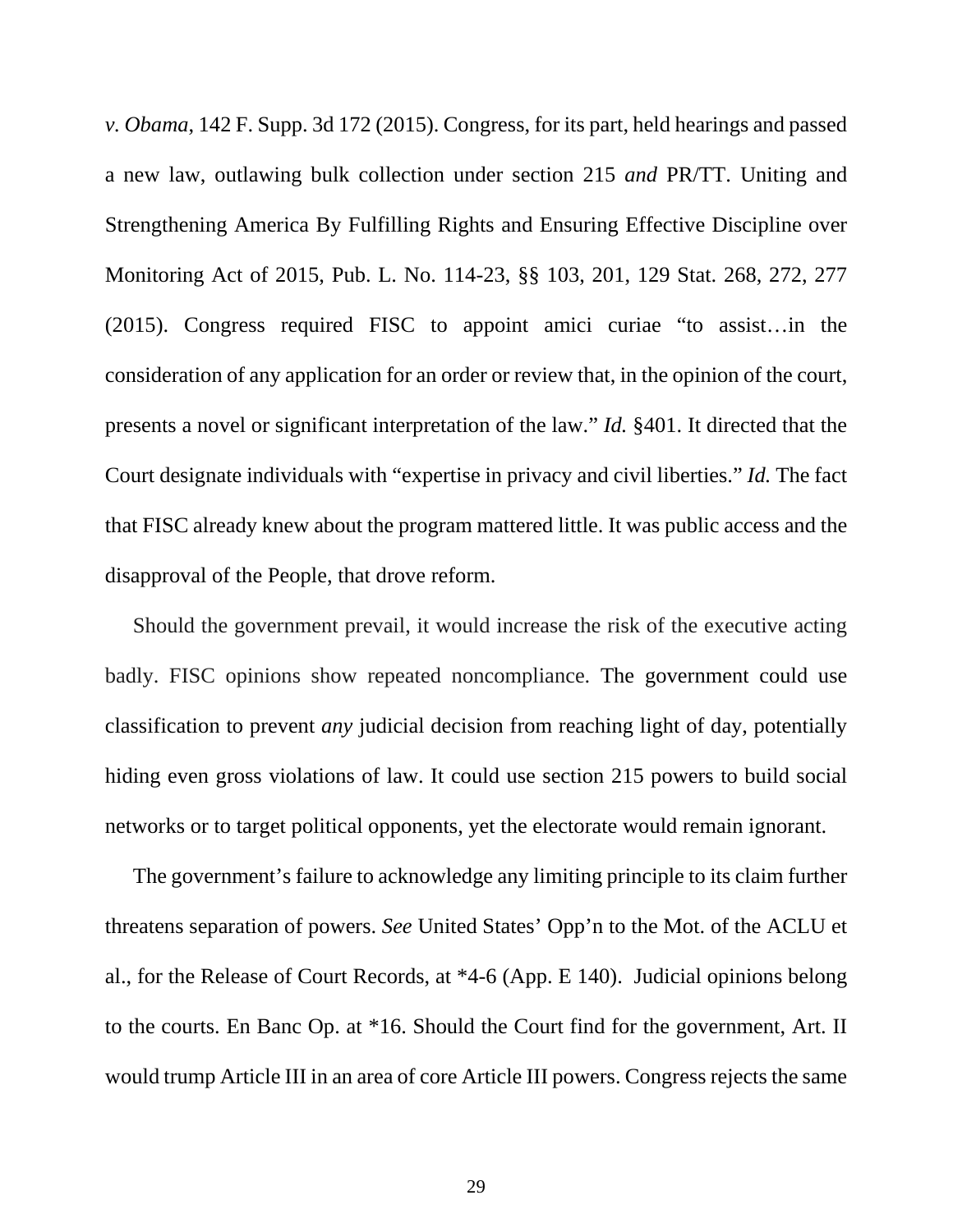argument the government is making. The Senate retains the right to declassify material when it determines that doing so would be in the public interest. S. Res. 400, 94th Cong.  $\S$  8(a) (1976). The Senate Select Committee on Intelligence can declassify witness names and make classified material available.<sup>26</sup> HPSCI considers matters of national defense and "[s] uch other concerns, constitutional or otherwise, as may affect the public interest of the United States." HPSCI Rule  $(f)(2)(A)$ ,  $(D)$ . FISC, too, controls "its own records and files." Nixon, 435 U.S. at 598, cited and quoted in 526 F. Supp. 2d at 486). It cannot forego its constitutional responsibility to rule on law.

#### **CONCLUSION**

Movants have the right to make their case to the Court about the scope of their First Amendment right of access to judicial opinions. They have a legally-cognizable interest in access to the law, recognized by common law and the First Amendment. Rule of law requires access to the law. To hold otherwise would open the door to bad behavior, undermine judicial legitimacy, and harm separation of powers.

**Respect** mitted

sor Laura K. Donohue Agnes N. Williams Research Professor Georgetown University Law Center 600 New Jersey Avenue, NW Washington, D.C. 20001

<sup>&</sup>lt;sup>26</sup> Rules of Procedure of the Select Committee on Intelligence, 115th Cong., Rules 8.10, 9.5, 9.7; see also Rules of House of Representatives, 115th Cong., Rule X,  $11(g)(1)$ ; Rules of Procedure for the Permanent Select Committee on Intelligence (HPSCI), U.S. House of Representatives, 115th Cong., Rules 6, 12-14, 12(a), 14(*l*).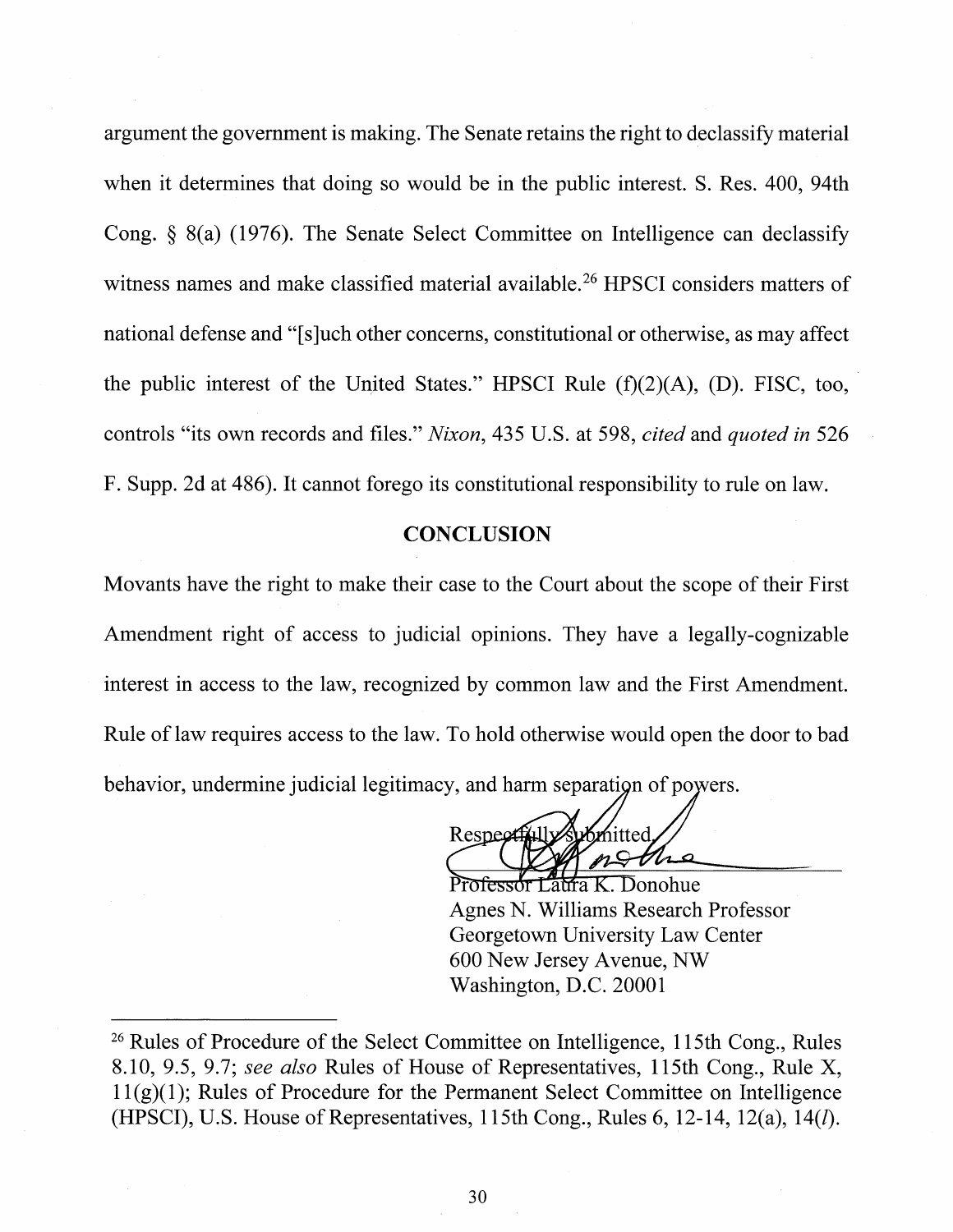#### **CERTIFICATE OF COMPLIANCE**

Pursuant to FISC Ct. Rev. R. P.  $15(d)(1)-(2)$ , undersigned certifies that this brief complies with (A) the content requirements of FISC Ct. Rev. R. P.  $14(a)(2)-(8)$  and (10), with the exceptions noted in FISC Ct. Rev. R. P.  $15(b)(A)-(C)$ ; and (B) the typevolume limitations referenced in FISC Ct. Rev. R. P. 9(c) and Fed. R. App. P. 29(d) and  $32(a)$ .

- 1. Exclusive of the exempted portions of the brief, as provided in Fed. R. App. P.  $32(a)(7)(B)(iii)$ , this brief includes 8,539 words.
- 2. This brief has been prepared in proportionally spaced typeface using Microsoft Word in 14 point Times New Roman font. As permitted by Fed. R. App. P.  $32(a)(7)(C)$ , the undersigned has relied upon the word count of this wordprocessing system in preparing this certificate.

Professor Laura K. Donohue Agnes N. Williams Research Professor Georgetown University Law Center 600 New Jersey Avenue, NW Washington, D.C. 20001  $(202)$  662-9455

Dated: Feb. 23, 2018